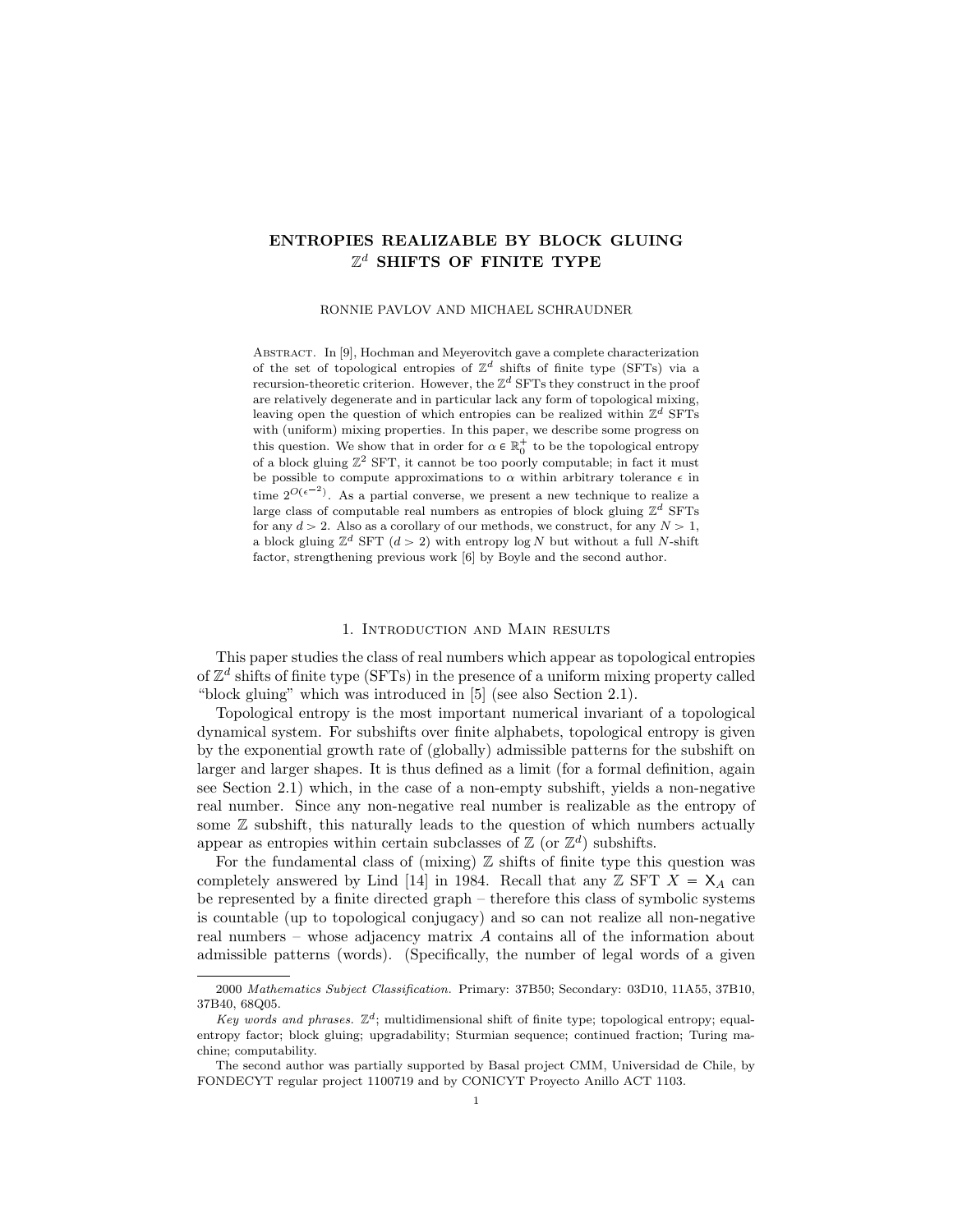length is just the sum of the entries of the corresponding power of *A*.) Applying the well-known Perron-Frobenius theorem immediately implies that the entropy has the simple closed form  $h_{\text{top}}(X_A) = \log \lambda_A$ , where  $\lambda_A \in \mathbb{R}^+$  is the Perron eigenvalue of the non-negative integer matrix *A*. In particular, this shows that only logarithms of certain algebraic integers can appear as entropies of general (or mixing) Z SFTs, and Lind showed that all of those numbers are in fact realizable:

**Theorem 1.1** ([14]). The class of topological entropies of  $\mathbb Z$  shifts of finite type *coincides with the class of non-negative rational multiples of logarithms of Perron numbers*<sup>1</sup> *, and the class of topological entropies of mixing* Z *shifts of finite type coincides with the class of logarithms of Perron numbers.*

For  $\mathbb{Z}^d$  subshifts, the situation is much more complicated: even for the fundamental (again countable) class of  $\mathbb{Z}^d$  SFTs, in general there is neither a closed form to represent nor a general algorithm to compute the exact value of the topological entropy. In fact, only for very few isolated non-trivial examples are there methods to compute the exact value of the entropy [2, 12, 13], while for other even more basic examples, like the  $\mathbb{Z}^2$  golden mean shift, only approximations to  $h_{\text{top}}(X)$  are known [3, 7, 19]. Despite the intrinsic difficulties in finding a closed form for topological entropy, in 2007 Hochman and Meyerovitch [9] completely classified the family of numbers realizable as entropies of  $\mathbb{Z}^d$  SFTs. Surprisingly, this characterization, rather than involving algebraic conditions as in the Z setting, is given entirely in recursion-theoretic terms.

**Theorem 1.2** ([9]). For any  $d \ge 2$ , the class of topological entropies of  $\mathbb{Z}^d$  shifts *of finite type coincides with the class of right-recursively enumerable non-negative real numbers.*

Here a real number  $r \in \mathbb{R}$  is called "right-recursively enumerable" if there exists a Turing machine which, for any input  $n \in \mathbb{N}$ , computes a rational approximation  $r_n \in \mathbb{Q}$  such that the sequence  $(r_n)_{n \in \mathbb{N}}$  is decreasing and converges to *r*. It is easy to check that the class of right-recursively enumerable numbers strictly contains the class of algebraic numbers as well as the class of computable numbers. (A real number  $r \in \mathbb{R}$  is called "computable" if there exists a Turing machine which, for any input  $n \in \mathbb{N}$ , computes a rational approximation  $r_n \in \mathbb{Q}$  such that  $|r - r_n| < \frac{1}{n}$ .

The construction technique used by Hochman-Meyerovitch to realize an arbitrary right-recursively enumerable number as the entropy of a  $\mathbb{Z}^d$  SFT however is very rigid. Unsurprisingly, it involves simulation of a Turing machine within the SFT itself, and the deterministic nature of the Turing machine precludes any form of topological mixing. Their classification therefore does not extend to any subclass of mixing Z *<sup>d</sup>* SFTs as in Lind's result. In addition, the Hochman-Meyerovitch construction involves first constructing a zero-entropy Z *<sup>d</sup>* SFT in which certain symbols appear with frequencies only up to a certain value, and then creating the desired entropy by introducing independent copies of those specific symbols. Hence the resulting  $\mathbb{Z}^d$  SFT always has this initial  $\mathbb{Z}^d$  SFT as a non-trivial zero-entropy factor, thus precluding in particular uniform mixing conditions such as block gluing (see Theorem B.2 from [5]).

This raises the question of whether general right-recursively enumerable numbers, for which no estimates on the rate of convergence of the sequence  $(r_n)_{n\in\mathbb{N}}$  to

 ${}^{1}$ A Perron number is a real algebraic integer larger than or equal to 1 which in modulus exceeds all its algebraic conjugates.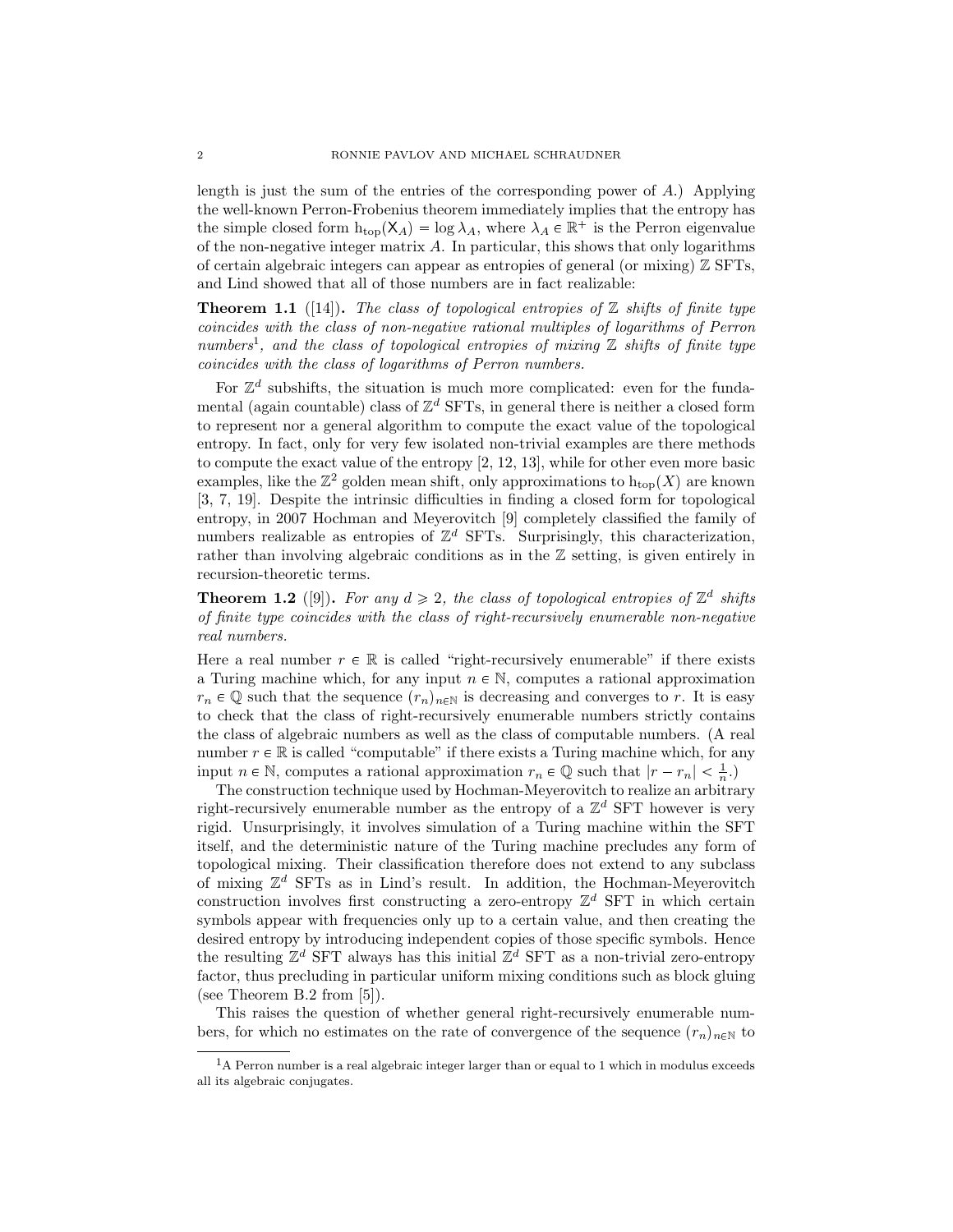*r* are available, can appear as entropies only for degenerate  $\mathbb{Z}^d$  SFTs or whether poorly computable numbers persist as entropies within subclasses of (uniformly) mixing  $\mathbb{Z}^d$  SFTs. It was already shown in [9] that in the presence of the strongest uniform mixing condition, strong irreducibility, the entropies of  $\mathbb{Z}^d$  SFTs must satisfy the strictly stronger recursion-theoretic condition of computability.

Hochman-Meyerovitch then asked the question of which computable numbers appear as entropies for strongly irreducible SFTs, but neither necessary nor sufficient conditions for realizability of a computable number as the entropy of such a  $\mathbb{Z}^d$  SFT are known. We will show in this paper that any uniform mixing property necessarily forces an upper bound on the computation time of the rational approximations  $(r_n)_{n\in\mathbb{N}}$  (i.e. very badly-computable numbers cannot be realized as the entropy of any such SFT), and that within the remaining class of computable numbers, many can actually be realized as entropies within the block gluing subclass.

Our main results are stated in the remainder of this section. The first theorem shows that not all computable non-negative real numbers can appear as topological entropies of block gluing, let alone strongly irreducible,  $\mathbb{Z}^2$  SFTs.

**Definition 1.3.** Let  $(t_n \in \mathbb{N})_{n \in \mathbb{N}}$  be a non-decreasing sequence of natural numbers. A real number  $r \in \mathbb{R}$  is **computable with rate**  $(t_n)_{n \in \mathbb{N}}$  if there exists a deterministic Turing machine which, for any  $n \in \mathbb{N}$ , calculates in at most  $t_n$  steps a rational approximation  $r_n \in \mathbb{Q}$  of  $r$  such that  $|r - r_n| \leq \frac{1}{n}$ .

**Theorem 1.4.** For any block gluing  $\mathbb{Z}^2$  shift of finite type there exists some constant  $C \in \mathbb{R}$  such that its topological entropy is computable with rate  $(2^{C \cdot n^2})$  $n \in \mathbb{N}$ .

Unfortunately our proof – given in Section  $3$  – only works for  $d = 2$ . The argument however does extend to a version for  $\mathbb{Z}^d$  SFTs with  $d \geq 3$ , but it requires additional hypotheses, namely the uniform filling property and existence of a point with finite orbit, to imply computability of the entropy with rate  $(2^{C \cdot n^d})_{n \in \mathbb{N}}$ .

Our next result gives a sufficient condition for realizability; we will show that any non-negative real number which is well-approximable in a certain sense (given by a condition on the computation time of its continued fraction expansion, defined below) is indeed realizable as the entropy of some block gluing  $\mathbb{Z}^d$  SFT.

The concept of a Turing machine  $(TM)$  – whose connection to multidimensional symbolic dynamics was established by the work of Berger  $[4]$  – has recently seen several important applications [8, 9, 1]. In these works, the relevant property of the TM is its ability to recursively enumerate an effective set of forbidden words by only locally modifying the content of a tape in the neighborhood of the readwrite head's current position. This makes it possible to embed such computations row-by-row into specifically marked regions, containing consecutively all instantaneous descriptions of the TM's discrete time evolution, within points of  $\mathbb{Z}^2$  SFTs. However, in such simulations, the capabilities of standard TMs do not exploit all of the possibilities given by local rules. Hence, first we define an extension of the concept of a TM which seems better adapted to use within  $\mathbb{Z}^d$  SFTs and captures exactly the computational capabilities of local rules. We call this new concept an **accelerated Turing machine** (for a formal definition, see Section 4) due to the fact that it can compute the same class of objects as a standard TM, but usually in considerably less time.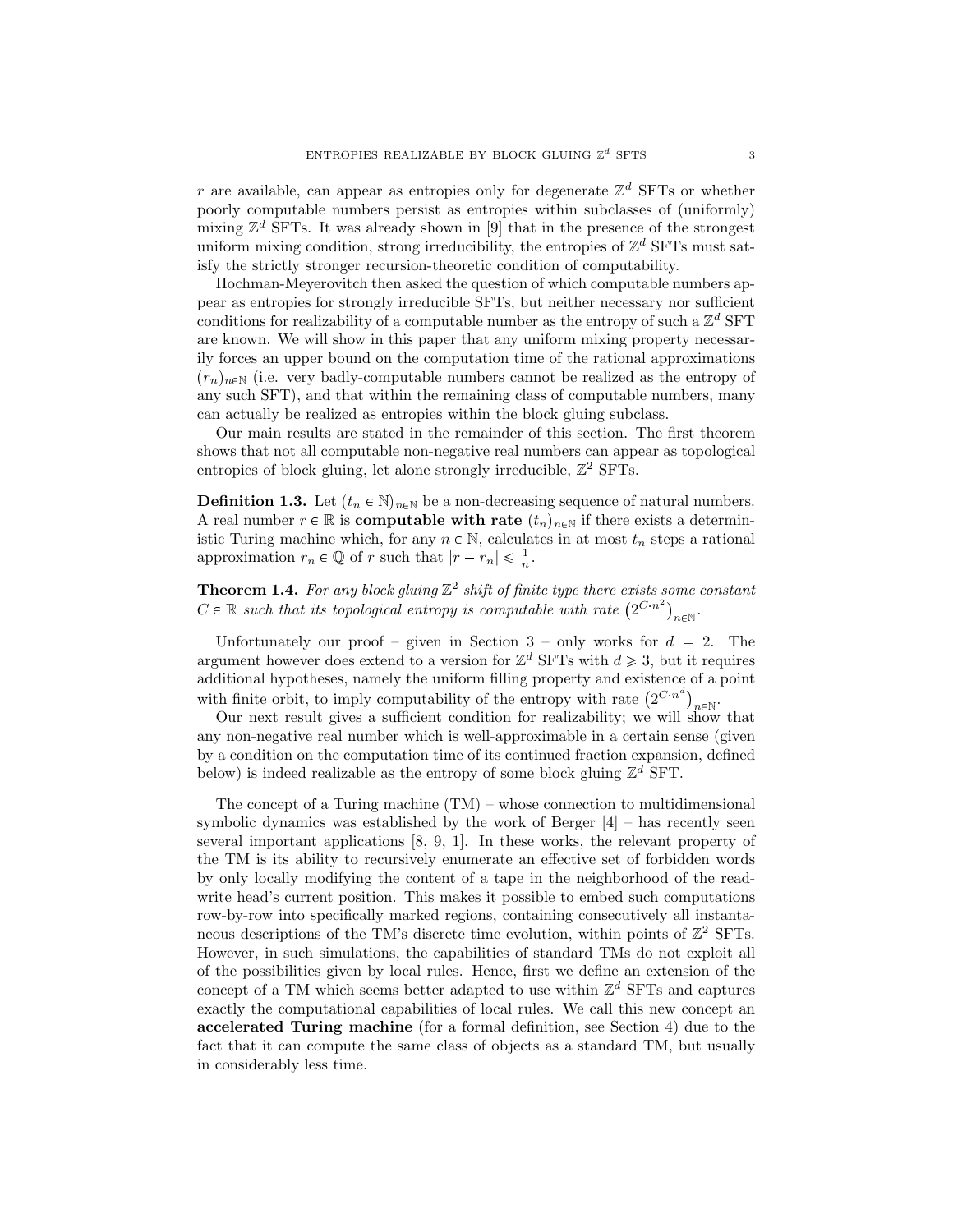**Definition 1.5.** A real number  $\alpha \in \mathbb{R}$  **satisfies computability condition (C)** if it allows a representation  $\alpha = \alpha' \cdot \log M$  for a natural number  $1 < M \in \mathbb{N}$  and some  $\alpha' \in \mathbb{R}$  which is either rational or which has an infinite continued fraction expansion  $\alpha' = [a_0; a_1, a_2, a_3, \ldots]$  with the following property: for the sequence  $(t_n \in \mathbb{N})_{n \in \mathbb{N}_0}$ recursively defined by  $t_0 := 1$ ,  $t_1 := a_1$  and  $t_n := a_n \cdot t_{n-1} + t_{n-2}$  for all  $n \ge 2$ , there exists an **(accelerated) Turing machine**, which recursively enumerates the sequence of partial quotients  $(a_n)_{n\in\mathbb{N}}$  in such a way that for every  $N \in \mathbb{N}$ , a (binary) representation of all of the first *N* partial quotients  $a_1, a_2, a_3, \ldots, a_N$  has been produced within the first  $a_N \, t_{N-1}$  steps.

Before we state our second main theorem (Theorem 1.7) we give some families of real numbers that satisfy computability condition **(C)**:

**Examples 1.6.** All (non-negative) real numbers  $\alpha = \alpha' \cdot \log M$  ( $1 < M \in \mathbb{N}$ ) with

- $\alpha' \in \mathbb{Q}$  an arbitrary rational number or
- $\alpha' \in \mathbb{R} \setminus \mathbb{Q}$  an irrational number with an
	- (1) **eventually constant** continued fraction expansion (e.g. numbers like  $\frac{\sqrt{5}-1}{2}$  = [0, 1, 1, 1, 1, ...] and  $\frac{\sqrt{2}}{2}$  = [0, 1, 2, 2, 2, ...] etc. )
	- (2) **eventually periodic** continued fraction expansion (i.e. all irrational quadratic algebraic numbers)
	- (3) **eventually affine** continued fraction expansion, meaning that there exist constants  $C \in \mathbb{N}$  and  $D \in \mathbb{Z}$  and a starting point  $n' \in \mathbb{N}$  such that for all  $n \in \mathbb{N}$ ,  $n \geq n'$ , the partial quotients are of the form  $a_n = C \cdot n + D$
	- (4) **eventually affine-periodic** continued fraction expansion, meaning that there exist constants  $C_0, C_1, \ldots, C_{p-1} \in \mathbb{N}$  and  $D_0, D_1, \ldots, D_{p-1} \in$  $\mathbb{Z}$  ( $p \in \mathbb{N}$ ) and a starting point  $n' \in \mathbb{N}$  such that for all  $n \in \mathbb{N}$ ,  $n \geq n'$ , the partial quotients are of the form  $a_n = C_n$  (mod *p*)  $n + D_n$  (mod *p*)

satisfy computability condition **(C)**.

Note that classes (1) to (4) form a strictly increasing diamond lattice and that classes (3) and (4) in particular include well known (transcendental) numbers like

$$
\begin{array}{rcl}\n\tanh\left(\frac{1}{k}\right) & = & [0; k, 3k, 5k, 7k, \ldots] \quad \text{with } a_n := 2k \cdot n - k \\
\tan(1) & = & [1; 1, 1, 3, 1, 5, 1, 7, 1, \ldots] \\
\tan\left(\frac{1}{k}\right) & = & [0; k - 1, 1, 3k - 2, 1, 5k - 2, 1, 7k - 2, 1, \ldots] \quad (k > 1) \\
\exp(1) & = & [2; 1, 2, 1, 1, 4, 1, 1, 6, 1, 1, 8, 1, \ldots] \quad \text{or} \\
\exp\left(\frac{1}{k}\right) & = & [1; k - 1, 1, 1, 3k - 1, 1, 1, 5k - 1, 1, 1, 7k - 1, 1, 1, \ldots] \quad (k > 1)\n\end{array}
$$

for arbitrary  $k \in \mathbb{N}$ .

We give a short explanation why numbers in class (3) satisfy the computability condition **(C)** in Section 4. The argument for (the more general) class (4) is similar.

We remark that many other non-negative real numbers satisfy computability condition **(C)** as well, e.g. numbers  $\alpha'$  with any other fast enough computable "regularity" in their partial quotients like  $a_n :=$  $\int 2$  if *n* is a perfect square  $\frac{1}{2}$  in *n* is a perfect square but also – as we will prove in Section 6 – numbers like  $\alpha' := \frac{\log L}{\log M}$  with  $1 < L < M \in \mathbb{N}$ coprime, for which no regularity in their continued fraction expansion is known.

**Theorem 1.7.** *Suppose*  $d \geq 3$ *. For any non-negative real number*  $\alpha \in \mathbb{R}_0^+$  *which* satisfies computability condition  $(C)$ , there exists a block gluing  $\mathbb{Z}^d$  shift of finite *type X with topological entropy*  $h_{top}(X) = \alpha$ *.*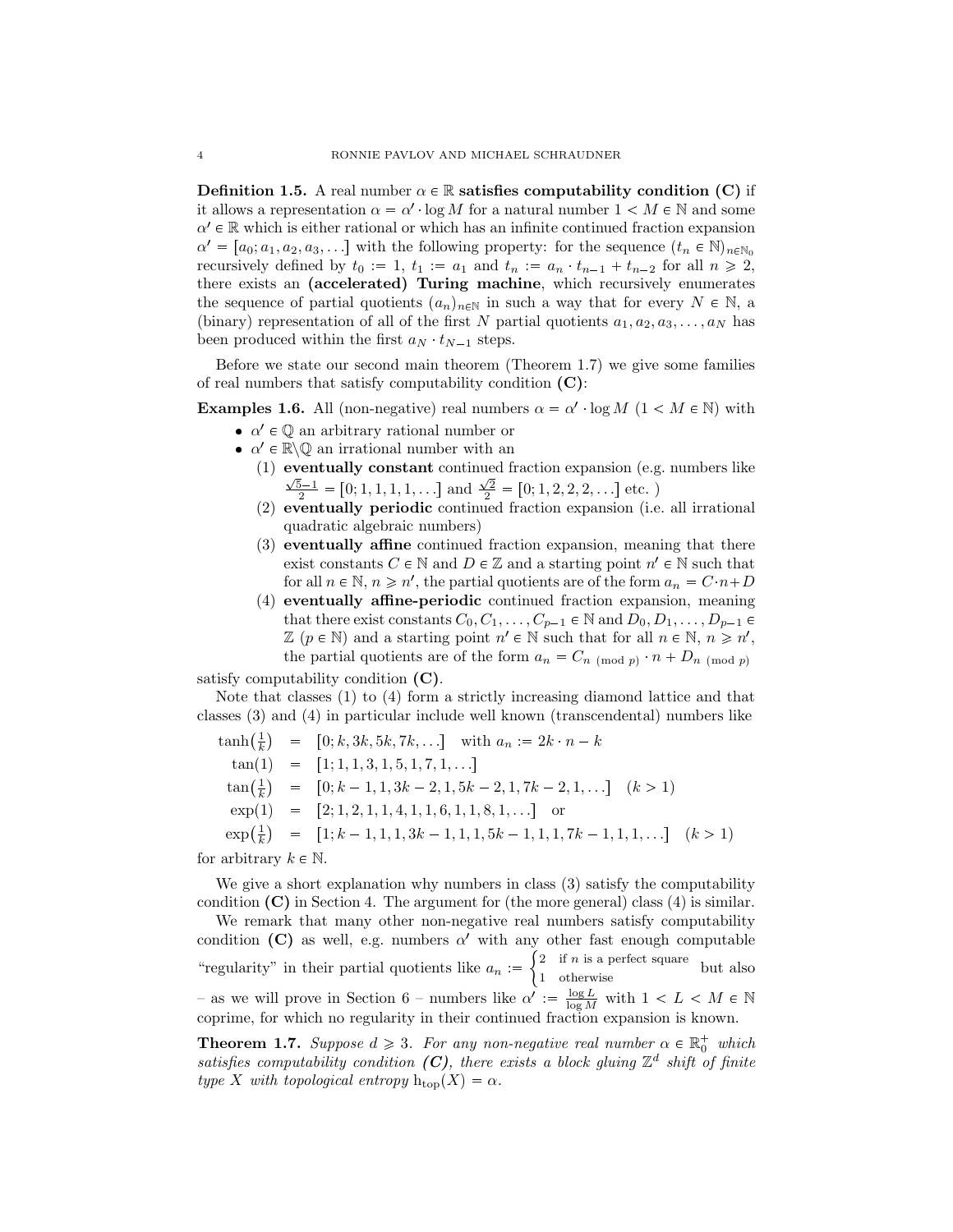As an application of the construction used to prove Theorem 1.7 (given in Section 5), we are also able to prove a new result about non-existence of certain entropypreserving factor maps. In a previous work [6] by Mike Boyle and the second author, the following result was proven:

**Theorem 1.8** ([6, Theorem 2.1]). *Suppose*  $d \geq 2$  *and*  $1 \leq L \in \mathbb{N}$ *. Then there exists a*  $\mathbb{Z}^d$  *shift of finite type X with topological entropy*  $h_{top}(X) = log L$  *which does not*  $factor \ onto \ the \ full \ \mathbb{Z}^d \ shift \ on \ L \ symbols.$ 

Adapting the argument from [6] to our newly constructed family of block gluing  $\mathbb{Z}^d$  SFTs, we are able to show that the same result still holds true (for  $d \geq 3$ ) even if we require *X* to be block gluing.

**Theorem 1.9.** *Suppose*  $d \geq 3$  *and*  $1 < L \in \mathbb{N}$ *. Then there exists a block gluing*  $\mathbb{Z}^d$ *shift of finite type* X with topological entropy  $h_{\text{top}}(X) = \log L$  which does not factor *onto the full*  $\mathbb{Z}^d$  *shift on L symbols.* 

We point out that this new theorem stands in stark contrast to another result of the authors (again with Mike Boyle) contained in [5] which, in the presence of the block gluing property, guarantees the existence of strictly lower-entropy full shift factors even for general (non-SFT) shifts.

**Theorem 1.10** ([5, Theorem 3.2]). *Suppose*  $d \ge 1$  *and*  $L \in \mathbb{N}$ *. Any block gluing*  $\mathbb{Z}^d$ shift *X* with topological entropy  $h_{\text{top}}(X) > \log L$  factors onto the full  $\mathbb{Z}^d$  shift on L *symbols.*

Theorems 1.9 and 1.10 thus demonstrate a conceptual difference between entropypreserving and entropy-decreasing factor maps in the block gluing regime.

The remainder of this paper is organized as follows: In Section 2, we recall some basic definitions from (multi-dimensional) symbolic dynamics, as well as some facts about continued fraction expansions and Sturmian sequences necessary for the construction proving Theorems 1.7 and 1.9. In Section 3, we prove the necessity of the rate-of-computability hypothesis from Theorem 1.4. **Accelerated Turing machines** are formally introduced in Section 4. Section 5 contains a detailed description of the construction of our family of block-gluing  $\mathbb{Z}^3$  SFTs realizing certain topological entropies as stated in Theorem 1.7. This construction has two distinct steps: In the first, we construct a  $\mathbb{Z}^3$  SFT with the desired topological entropy having a property we call **upgradability**. The second step is given by Theorem 5.11, which demonstrates a general procedure to add symbols to any upgradable  $\mathbb{Z}^d$  SFT  $(d \geq 2)$  which make it block gluing without increasing its entropy; a result which might be of independent interest. Finally, Section 6 describes the modifications of the argument from [6] necessary to prove Theorem 1.9.

### 2. Preliminaries

2.1. **Symbolic dynamics.** We assume a basic familiarity with symbolic dynamics (for additional background refer to [15]), and so only recall a few definitions and notations.

For  $d \in \mathbb{N}$  let us consider  $\mathbb{Z}^d$  as a metric space w.r.t. the maximum metric  $\delta_{\infty}$ , i.e. for every pair  $\vec{u}, \vec{w} \in \mathbb{Z}^d$  we define  $\delta_{\infty}(\vec{u}, \vec{w}) := ||\vec{u} - \vec{w}||_{\infty} = \max_{1 \leq k \leq d} |\vec{u}_k - \vec{w}_k|$ . We can also extend  $\delta_{\infty}$  in the natural way to obtain a non-negative symmetric function  $\delta_{\infty}(U, W) := \min_{\vec{u} \in U, \vec{w} \in W} \delta_{\infty}(\vec{u}, \vec{w})$  representing the separation between non-empty subsets  $U, W \subseteq \mathbb{Z}^d$ .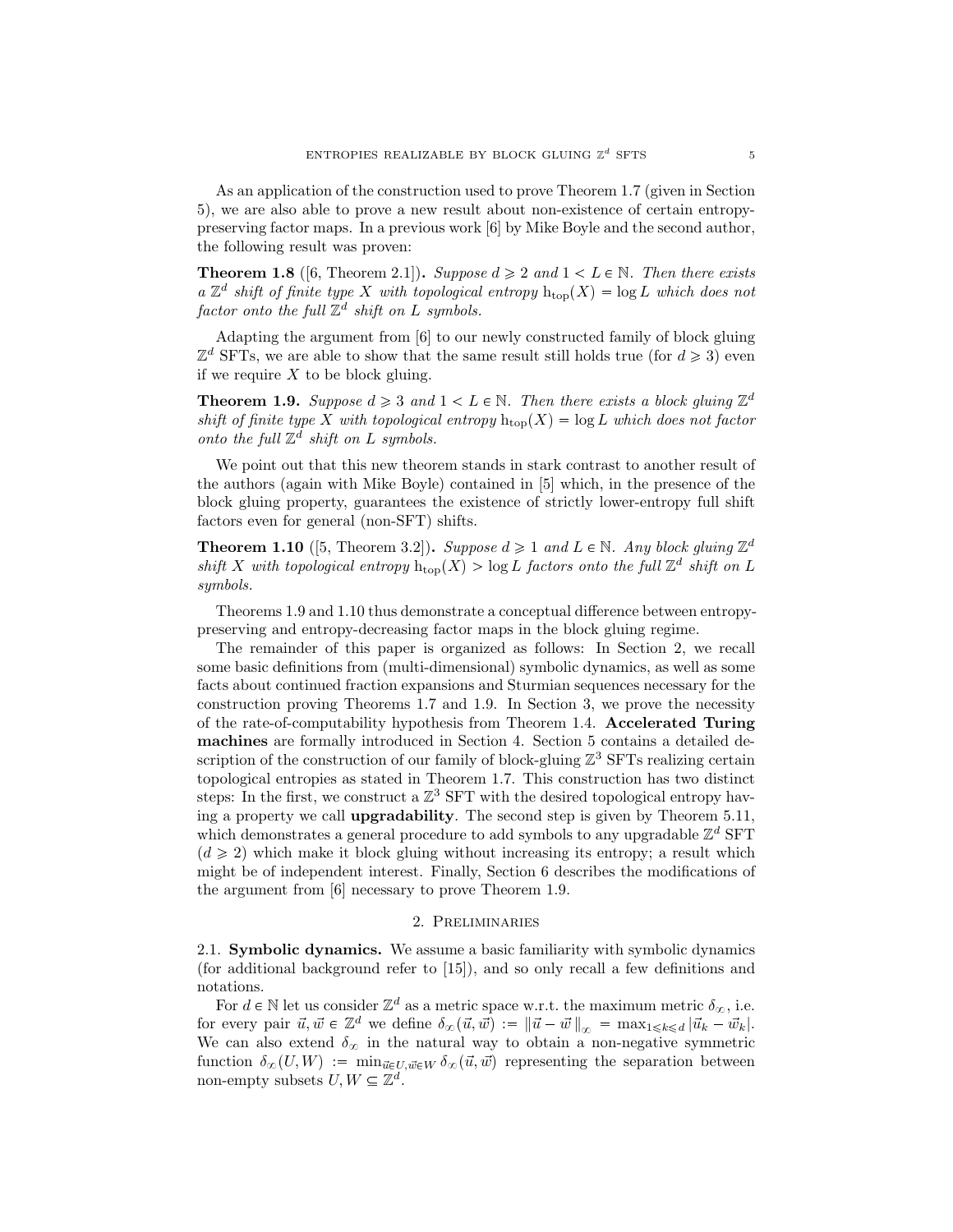For  $\vec{u}, \vec{w} \in \mathbb{Z}^d$  we define the partial order given by coordinatewise dominance:  $\vec{u} \leq \vec{w}$  denotes that  $\vec{u}_k \leq \vec{w}_k$  for every  $1 \leq k \leq d$ .  $B := {\vec{v} \in \mathbb{Z}^d \mid \vec{u} \leq \vec{v} \leq \vec{w}}$ will then be called a non-empty (finite)  $(\text{rectangular}/\text{cuboid})$  solid block in  $\mathbb{Z}^d$ defined by  $\vec{u} \leq \vec{w} \in \mathbb{Z}^d$ .

As we are mainly dealing with the case  $\mathbb{Z}^2$  and  $\mathbb{Z}^3$ , we will refer to the (cardinal)  $\vec{e}_1, \vec{e}_2$  directions as horizontal and vertical and an  $\vec{e}_1 \vec{e}_2$ -cross section of  $\mathbb{Z}^3$  will be a set  $\mathbb{Z}^2 \times \{m\} := \{ \vec{u} \in \mathbb{Z}^3 \mid \vec{u}_3 = m \}$  for some fixed  $m \in \mathbb{Z}$ .

Every finite (discrete) alphabet *A* gives rise to a *d***-dimensional full shift**  $A^{\mathbb{Z}^d}$ for any  $d \in \mathbb{N}$ , and when equipped with the product topology, this compact space supports a natural expansive and continuous  $\mathbb{Z}^d$  (shift) action  $\sigma : \mathbb{Z}^d \times \mathcal{A}^{\mathbb{Z}^d} \to \mathcal{A}^{\mathbb{Z}^d}$ given by translations as  $(\sigma^{\vec{u}}(x))_{\vec{v}} = (\sigma(\vec{u}, x))_{\vec{v}} := x_{\vec{u}+\vec{v}}$  for all  $\vec{u}, \vec{v} \in \mathbb{Z}^d$ ,  $x \in \mathcal{A}^{\mathbb{Z}^d}$ .

Any closed shift-invariant subset of  $\mathcal{A}^{\mathbb{Z}^d}$  is called a  $\mathbb{Z}^d$  (sub)shift, and a sub**system**  $Y \subseteq X$  of a  $\mathbb{Z}^d$  subshift X is itself a closed shift-invariant subset of X, together with the restriction  $\sigma|_{\mathbb{Z}^d \times Y}$  of the  $\mathbb{Z}^d$  shift action to this set.

Let  $\mathcal{A}^{*,d} := \bigcup_{F \subsetneq \mathbb{Z}^d} f_{\text{finite}} \mathcal{A}^F$  denote the countable set of all patterns made by assigning letters of *A* on finite subsets of  $\mathbb{Z}^d$  and let  $\mathcal{A}^* := \mathcal{A}^{*,1}$ . Every  $\mathbb{Z}^d$  subshift on *A* can also be defined by specifying a set of **forbidden patterns**  $\mathcal{F} \subseteq A^{*,d}$ and defining  $X(\mathcal{F}) := \{x \in \mathcal{A}^{\mathbb{Z}^d} \mid \forall F \subsetneq \mathbb{Z}^d \text{ finite : } x|_F \notin \mathcal{F}\}$  to be the subshift of all points of the full  $\mathbb{Z}^d$  shift on *A* which do not contain any patterns from *F*. If  $X = X(F)$  for some finite *F*, then *X* is called a **(***d***-dimensional) shift of finite type** ( $\mathbb{Z}^d$  SFT), and we may assume without loss of generality that  $\mathcal{F} \subseteq \mathcal{A}^F$  is a set of excluded patterns (local rules) for a single finite non-empty shape  $F \subsetneq \mathbb{Z}^d$ .

Given  $X = X(\mathcal{F}) \subseteq \mathcal{A}^{\mathbb{Z}^d}$ , a (finite) pattern  $P \in \mathcal{A}^{*,d}$  is called **locally admissible** in *X* if it contains no element from  $\mathcal F$  as a subpattern, whereas *P* is called **globally admissible** in  $X$  if it actually shows up in a point of  $X$ , i.e. if  $P$  can be extended to a valid configuration on all of  $\mathbb{Z}^d$  which does not contain any element from  $\mathcal{F}$ . The set of locally admissible patterns  $\mathcal{L}^{\text{loc}}(\mathsf{X}(\mathcal{F})) := \{P \in \mathcal{A}^{*,d} \mid \forall Q \sqsubseteq P : Q \notin \mathcal{F}\}\$ in general depends on the choice of  $\mathcal F$  and strictly contains the set of globally admissible patterns  $\mathcal{L}(X) := \{x|_F \mid x \in X \land F \subsetneq \mathbb{Z}^d \text{ finite}\};\$  the latter is also known as the **language** of *X*. Each of these sets can be written as the union over all finite shapes  $F \subsetneq \mathbb{Z}^d$  of all sets of (locally/globally) admissible patterns with this shape *F*; the latter sets are denoted by  $\mathcal{L}_F^{\text{loc}}(\mathsf{X}(\mathcal{F})) := \{ P \in \mathcal{A}^F \mid \forall Q \sqsubseteq P : Q \notin \mathcal{F} \}$ resp.  $\mathcal{L}_F(X) := \{x|_F \mid x \in X\} \subsetneq \mathcal{L}(X)$ . When the shape is a rectangular (cuboid) solid block in  $\mathbb{Z}^2$  (resp.  $\mathbb{Z}^3$ ) with side-lengths  $i, j \in \mathbb{N}$  (resp.  $k, l, m \in \mathbb{N}$ ), we will also use  $\mathcal{L}_{i,j}^{\text{loc}}(X)$  (resp.  $\mathcal{L}_{k,l,m}^{\text{loc}}(X)$ ) and  $\mathcal{L}_{i,j}(X)$  (resp.  $\mathcal{L}_{k,l,m}(X)$ ) to denote these sets.

One important invariant associated with a  $\mathbb{Z}^d$  subshift X is its **topological entropy**, a non-negative real number measuring the exponential growth rate of the number of globally admissible patterns on  $C_l := \{ \vec{u} \in \mathbb{Z}^d \mid ||\vec{u}||_{\infty} \leq l \}$ , defined as

$$
h_{\text{top}}(X) := \lim_{l \to \infty} \frac{\log |\mathcal{L}_{C_l}(X)|}{|C_l|} .
$$

A surjective continuous map between two  $\mathbb{Z}^d$  subshifts commuting with the respective shift actions is called a **(topological) factor map** and the image of a  $\mathbb{Z}^d$  subshift *X* under such map is referred to as a **factor** of *X*. Note that a factor map  $\phi: X \to Y$  between  $\mathbb{Z}^d$  subshifts can never increase topological entropy. In the case where  $h_{\text{top}}(X) = h_{\text{top}}(Y)$  we say  $\phi$  is **entropy-preserving**, and in the remaining case, i.e. when  $h_{\text{top}}(X) > h_{\text{top}}(Y)$ ,  $\phi$  is called **entropy-decreasing**.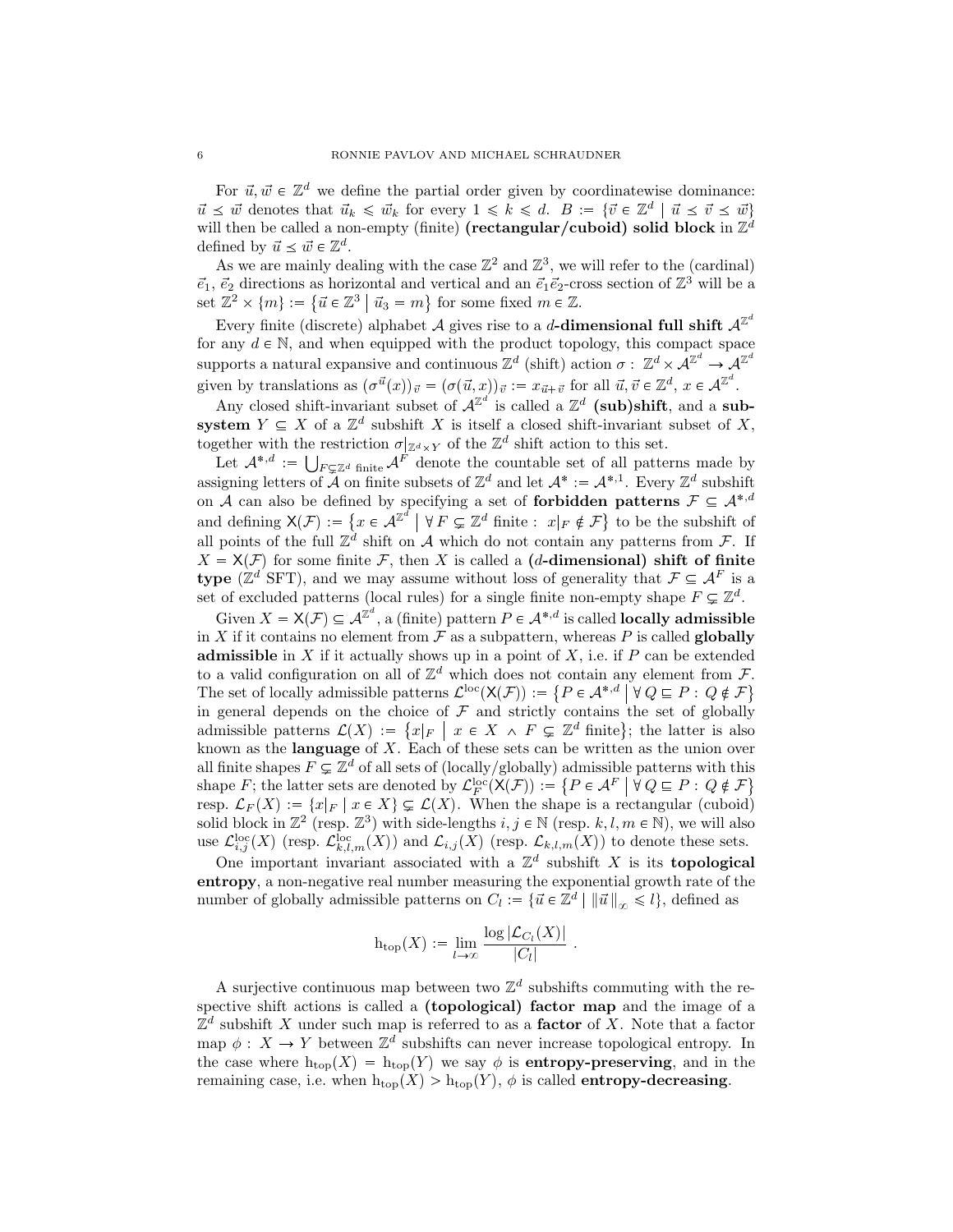Another highly important concept in the theory of  $\mathbb{Z}^d$  subshifts (for  $d > 1$ ) is the notion of topological mixing with a uniform distance, usually called **uniform mixing**. We give a few examples of uniform mixing conditions here.

**Definition 2.1.** A  $\mathbb{Z}^d$  subshift *X* 

- (1) is called **block gluing with gap size**  $g \in \mathbb{N}_0$  if for any pair of two solid blocks  $B_1, B_2 \subsetneq \mathbb{Z}^d$  with separation  $\delta_{\infty}(B_1, B_2) > g$  and any pair of valid points  $y, z \in X$  there exists a valid point  $x \in X$  such that  $x|_{B_1} = y|_{B_1}$  and  $x|_{B_2} = z|_{B_2}.$
- (2) has the **uniform filling property (UFP) with filling length**  $l \in \mathbb{N}_0$ if for any solid block  $B \subsetneq \mathbb{Z}^d$  and any pair of valid points  $y, z \in X$  there exists a valid point  $x \in X$  with  $x|_B = y|_B$  and  $x|_{\mathbb{Z}^d \setminus (B+C_l)} = z|_{\mathbb{Z}^d \setminus (B+C_l)}$ for  $C_l := \{ \vec{u} \in \mathbb{Z}^d \mid ||\vec{u}||_{\infty} \leq l \}$  as above.
- (3) is called **strongly irreducible with gap size**  $g \in \mathbb{N}_0$  if for any pair of nonempty (disjoint) finite subsets  $U, W \subsetneq \mathbb{Z}^d$  with separation  $\delta_{\infty}(U, W) > g$ and any pair of valid points  $y, z \in X$  there exists a valid point  $x \in X$  such that  $x|_U = y|_U$  and  $x|_W = z|_W$ .

A  $\mathbb{Z}^d$  subshift X is called **block gluing** (resp. UFP, etc.) if it is block gluing at gap *g* (resp. has the UFP with filling length *g*, etc.) for some  $g \in \mathbb{N}_0$ .

We mention that strong irreducibility clearly implies the uniform filling property, which in turn implies block gluingness (see the Appendices of [5], which provide a more detailed background on those uniform mixing conditions).

2.2. **Continued fractions.** We will give only the briefest of introductions to continued fractions; for more information, see the book of Hardy and Wright [11].

**Definition 2.2** ([11, Chapter X]). Let  $\alpha' \in \mathbb{R} \setminus \mathbb{Q}$  be an irrational real number. The **infinite continued fraction expansion** of  $\alpha'$  is given as

$$
\alpha' = [a_0; a_1, a_2, a_3, \ldots] := a_0 + \frac{1}{a_1 + \frac{1}{a_2 + \frac{1}{a_3 + \ldots}}}
$$

where  $a_0 \in \mathbb{Z}$  and  $a_n \in \mathbb{N}$  for all  $n \in \mathbb{N}$ .

We remark that the continued fraction expansion of an irrational  $\alpha'$  is unique, i.e. the value  $a_0$  and the sequence  $(a_n)_{n\in\mathbb{N}}$  of **partial quotients** is completely determined by the value of *α'*. For reasons which will become clear in Section 5, we are mostly interested in irrational numbers  $\alpha' \in [0,1] \backslash \mathbb{Q}$  for which we get an infinite expansion  $\alpha' = [0; a_1, a_2, a_3, \ldots]$  starting with  $a_0 := 0$ .

Truncating the continued fraction expansion after a finite number of steps yields a sequence  $(\frac{e_n}{f_n})_{n \in \mathbb{N}_0}$  of rational numbers called the **approximants** to  $\alpha'$ ; the *n*th approximant is thus defined as

$$
\frac{e_n}{f_n} := a_0 + \frac{1}{a_1 + \frac{\ddots}{a_{n-1} + \frac{1}{a_n}}} \in \mathbb{Q}.
$$

The integers  $e_n$ ,  $f_n$  with  $n \geq 0$ , can also be defined recursively by

(i) 
$$
e_{-1} := 1
$$
,  $e_0 := a_0$ ,  $e_n := a_n \cdot e_{n-1} + e_{n-2}$   
\n $f_{-1} := 0$ ,  $f_0 := 1$ ,  $f_n := a_n \cdot f_{n-1} + f_{n-2}$   $\forall n \in \mathbb{N}$ .

The following lemma and its corollary will be useful in Section 6.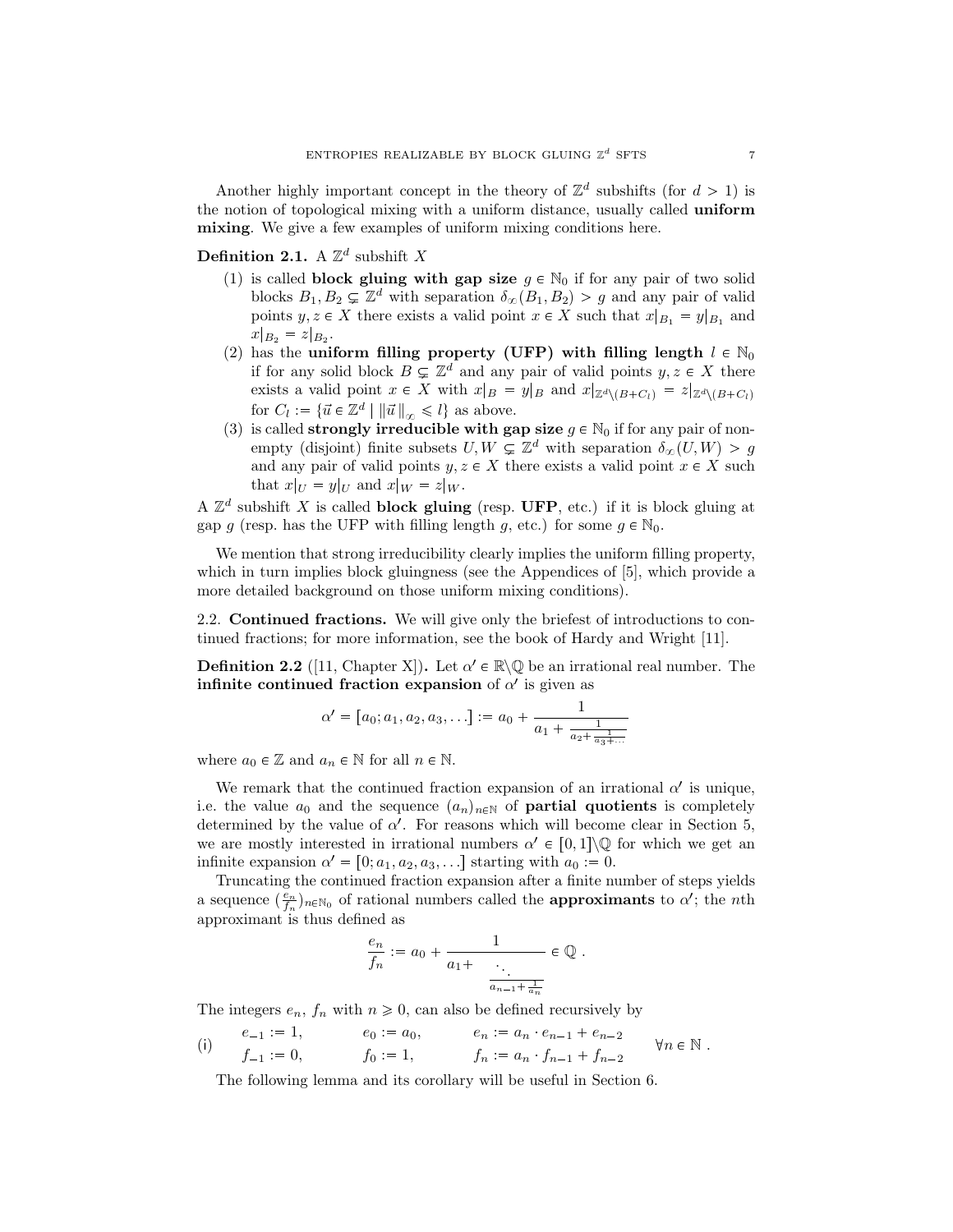**Lemma 2.3.** *For any*  $\beta \in \mathbb{R}^+$  *and any*  $n \in \mathbb{N}$ *,* 

$$
a_0 + \frac{1}{a_1 + \cdots + a_{n-1} + \frac{1}{\beta}} = \frac{\beta e_{n-1} + e_{n-2}}{\beta f_{n-1} + f_{n-2}}.
$$

*Proof.* We use induction on the depth of the truncated continued fraction expansion. For  $n = 1$ , using the initial values in (i), the claim simply becomes  $a_0 + \frac{1}{\beta} = \frac{\beta e_0 + e_{-1}}{\beta f_0 + f_{-1}}$  $\frac{\beta e_0 + e_{-1}}{\beta f_0 + f_{-1}} = \frac{\beta a_0 + 1}{\beta}$ , which is obviously true. Now assume the claim has been established for depth  $n = N$  and define  $\beta' := a_N + \frac{1}{\beta} \in \mathbb{R}^+$ . Again using the recursion (i), this immediately yields the desired equality for  $n = N + 1$ :

$$
a_0 + \frac{1}{a_1 + \frac{a_1 + \frac{1}{\ddots}}{a_N + \frac{1}{\beta}}} = a_0 + \frac{1}{a_1 + \frac{a_1 + \frac{1}{\ddots}}{a_N - 1 + \frac{1}{\beta'}}} = \frac{\beta' e_{N-1} + e_{N-2}}{\beta' f_{N-1} + f_{N-2}} =
$$
  
= 
$$
\frac{\frac{1}{\beta} e_{N-1} + a_N e_{N-1} + e_{N-2}}{\frac{1}{\beta} f_{N-1} + a_N f_{N-1} + f_{N-2}} \stackrel{\text{(i)}}{=} \frac{\frac{1}{\beta} e_{N-1} + e_N}{\frac{1}{\beta} f_{N-1} + f_N} = \frac{\beta e_N + e_{N-1}}{\beta f_N + f_{N-1}},
$$
finishing the proof.

As a corollary, we have the following alternate characterization of the partial quotients  $a_n$  ( $n \in \mathbb{N}$ ) in terms of  $\alpha'$  and the previous two approximants.

**Corollary 2.4.** For every  $n \in \mathbb{N}$  the *n*th partial quotient  $a_n$  is the unique integer for which  $\alpha'$  is between  $\frac{a_n e_{n-1} + e_{n-2}}{a_n f_{n-1} + f_{n-2}}$  and  $\frac{(a_n + 1)e_{n-1} + e_{n-2}}{(a_n + 1)f_{n-1} + f_{n-2}}$ .

*Proof.* For  $\beta := [a_n; a_{n+1}, a_{n+2}, \dots] \in \mathbb{R}^+$ , by Lemma 2.3  $\alpha' = \frac{\beta e_{n-1} + e_{n-2}}{\beta f_{n-1} + f_{n-2}}$  $\frac{\beta e_{n-1} + e_{n-2}}{\beta f_{n-1} + f_{n-2}}$ . The corollary now follows directly by noting that  $\beta \in (a_n, a_n + 1)$  and that the function  $g(x) := \frac{xe_{n-1}+e_{n-2}}{xf_{n-1}+f_{n-2}}$  $\frac{x_{n-1}+e_{n-2}}{x_{f_{n-1}+f_{n-2}}}$  is strictly monotone in *x*.

2.3. **Sturmian sequences.** The family of Sturmian sequences is defined as the subset of one-sided infinite binary sequences over the alphabet  $\{0, 1\}$  which satisfy any (both) of the equivalent conditions stated in the following theorem.

**Theorem 2.5** ([16, Chapter 2]). Let  $y = (y_i)_{i \in \mathbb{N}_0} \in \{0,1\}^{\mathbb{N}_0}$  be an infinite sequence *of* 0*s and* 1*s. The following are equivalent:*

*(1) y is the sequence obtained from coding the (forward) orbit of a point*  $x \in \mathbb{R}_{\mathbb{Z}}$ *in the circle under the action of an irrational rotation*  $R_{\alpha'} : \mathbb{R}_{\mathbb{Z}} \to \mathbb{R}_{\mathbb{Z}}$ ,  $x \mapsto x + \alpha' \pmod{1}$  by some fixed irrational angle  $\alpha' \in [0,1] \backslash \mathbb{Q}$  where the

*coding*  $y_i :=$  $\int 0$  *if*  $R^i_{\alpha'}(x) \in [0, 1 - \alpha')$ 1 *if*  $R^i_{\alpha'}(x) \in [1-\alpha', 1)$  for every  $i \in \mathbb{N}_0$  takes place with

*respect to the intervals*  $I_0 := [0, 1 - \alpha')$  *and*  $I_1 := [1 - \alpha', 1)$ *.* 

*(2) y is aperiodic (i.e.*  $\forall p \in \mathbb{N} \exists i \in \mathbb{N}_0 : y_i \neq y_{i+p}$ ), balanced (i.e.  $\forall u, v \sqsubseteq y$ *finite subwords of y with*  $|u| = |v|$ :  $|\#_1(u) - \#_1(v)| \leq 1$ <sup>2</sup>, and has limiting *frequency of ones*  $\lim_{i\to\infty} \frac{\#_1(y_{[0,i-1]})}{i}$  *equal to*  $\alpha'$ *.* 

For any given  $\alpha' \in [0,1] \backslash \mathbb{Q}$ , there is a particular Sturmian sequence  $c_{\alpha'} \in \{0,1\}^{\mathbb{N}_0}$ with limiting frequency of ones  $\alpha'$ , called the characteristic sequence for  $\alpha'$ . This sequence  $c_{\alpha'}$  has the following useful algorithmic description:

<sup>&</sup>lt;sup>2</sup>Here  $\#_1(u) := |\{i \in \mathbb{N} \mid u_i = 1\}|$  denotes the number of 1 symbols seen in the word  $u \in \mathcal{A}^*$ .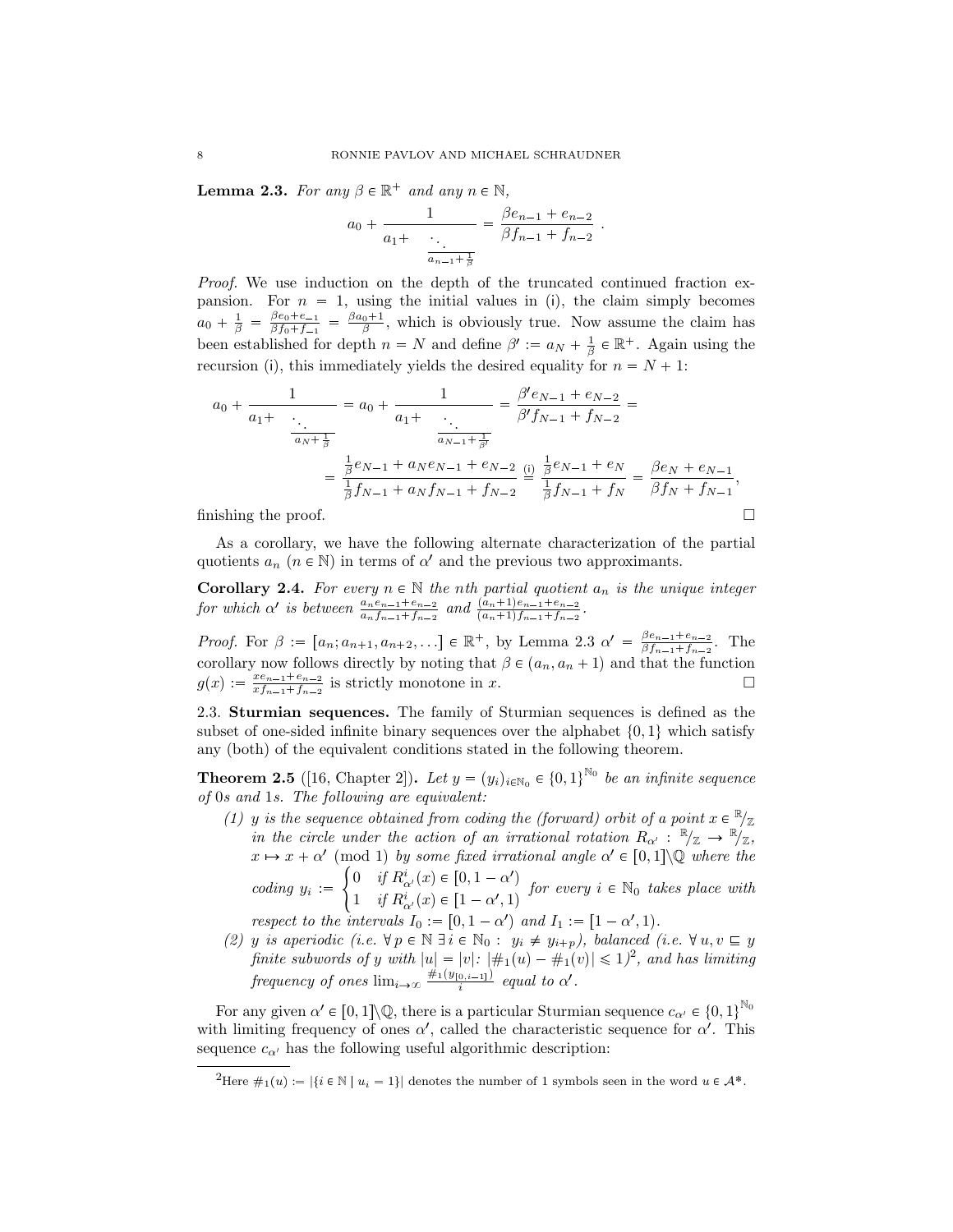**Facts 2.6** ([16, Chapter 2]). Let  $y \in \{0, 1\}^{\mathbb{N}_0}$  and let  $\alpha' \in [0, 1] \backslash \mathbb{Q}$ .

(1) A Sturmian sequence *y* (of frequency  $\alpha'$ ) is called **characteristic** if and only if 0*y* and 1*y* are both Sturmian sequences. Such  $y = c_{\alpha}$  corresponds to the coding of the (forward) orbit of the point  $\alpha'$  under the action of  $R_{\alpha'}$ ,  $\int 0$  if  $R^i_{\alpha'}(\alpha') \in I_0$ 

i.e. 
$$
(c_{\alpha'})_i := \begin{cases} 0 & \text{if } R_{\alpha'}(\alpha') \in I_0 \\ 1 & \text{if } R_{\alpha'}^i(\alpha') \in I_1 \end{cases}
$$
 for all  $i \in \mathbb{N}_0$ .

(2) If  $\alpha'$  has continued fraction expansion  $\alpha' = [0; a_1, a_2, a_3, \ldots]$  then there is a recursively defined sequence of finite words  $(w_n \in \{0,1\}^*)$  $n \in \mathbb{N}_0$  with<sup>3</sup>

$$
w_0 := 0
$$
,  $w_1 := 0^{a_1-1} 1$ ,  $w_n := w_{n-1}^{a_n} w_{n-2} \quad \forall n \ge 2$ 

such that  $c_{\alpha'} = \lim_{n \to \infty} w_n$  (in fact,  $(c_{\alpha'})_{[0,|w_n|-1]} = w_n$  for all  $n \in \mathbb{N}$ ).

3. A necessary condition – Proof of Theorem 1.4

Suppose that  $X \subseteq \mathcal{A}^{\mathbb{Z}^2}$  is a block gluing  $\mathbb{Z}^2$  SFT with alphabet *A*. Since it is not hard to check that any higher-block recoding of a block gluing SFT is still block gluing (with increased gap size), we may without loss of generality assume *X* to be nearest-neighbor. Define  $g \in \mathbb{N}_0$  to be a gap size for which X is block gluing. We begin with a lemma relating local and global admissibility of patterns for *X*:

**Lemma 3.1.** Let  $X \subseteq \mathcal{A}^{\mathbb{Z}^2}$  be a block gluing nearest neighbor  $\mathbb{Z}^2$  shift of finite type *with gap size*  $g \in \mathbb{N}_0$  *and let*  $m \in \mathbb{N}$ *. An*  $m \times m$  *square pattern*  $P \in \mathcal{A}^{m \times m}$  *on*  $\mathcal{A}$  *is in*  $\mathcal{L}(X)$  *if and only if there exists a rectangular locally admissible pattern*  $Q \in \mathcal{L}_{i,j}^{\text{loc}}(X)$ *with*  $i \leq |\mathcal{A}|^{2g+1} (g+m) + 1$ ,  $j \leq 2g+m+2$ , which has identical left and right *edges and identical top and bottom edges, and which contains P as a subpattern.*

*Proof.* " $\Longleftarrow$ ": We first prove the "if" direction. Suppose that *P* is a subpattern of a pattern  $Q \in \mathcal{L}^{\text{loc}}_{i,j}(X)$  as described in the lemma. Since X is a nearest neighbor shift of finite type, *Q* can clearly be used to (periodically) tile the plane yielding a valid point of *X*. But then *P* is a subpattern of this point, and so  $P \in \mathcal{L}(X)$ .

" $\implies$ ": We now prove the "only if" direction. Let  $K := |\mathcal{A}|^{2g+1}$ . Choose any globally admissible square pattern  $P \in \mathcal{L}_{m,m}(X)$  and any  $R \in \mathcal{L}_{K+1/(g+m),1}(X)$  of width  $(|A|^{2g+1} + 1)(g+m)$  and height 1. By block gluing of *X*, there exists a still globally admissible rectangular pattern  $Q' \in \mathcal{L}_{(K+1)(g+m),2g+m+2}(X)$  such that its top and bottom edge equal *R*, i.e.

$$
Q'|_{[1,(K+1)(g+m)]\times\{1\}} = Q'|_{[1,(K+1)(g+m)]\times\{2g+m+2\}} = R
$$

and, for any  $0 \leq k \leq K$ ,  $Q'$  contains a copy of  $P$  at

$$
Q'|_{[1+k(g+m),m+k(g+m)] \times [g+2,g+m+1]} = P.
$$

For  $0 \leq k \leq K$  consider the subpatterns  $Q'_k := Q' |_{\{1+k(g+m)\}\times[1,2g+m+2]}$  which appear as equispaced columns of height  $2g+m+2$  and width 1 inside  $Q'$  (see Figure 1). All of them contain as their middle part  $Q'_k|_{\{1\}\times[g+2,g+m+1]}$  the leftmost column of *P* which is surrounded above and below by an arbitrary pattern of symbols from *A* of size  $1 \times (g + 1)$  where the top and bottom symbol of  $Q'_k$  have to coincide. Note that there are  $|A|^{2g+1} + 1$  of these columns  $Q'_k$ , which have only  $2g + 1$  nonforced sites, so by the pigeonhole principle, there must exist two indices  $0 \le k$ 

Note that the sequence  $(t_n \in \mathbb{N})_{n \in \mathbb{N}_0}$  used in Definition 1.5 satisfies  $t_n = |w_n|$  for all  $n \in \mathbb{N}_0$ .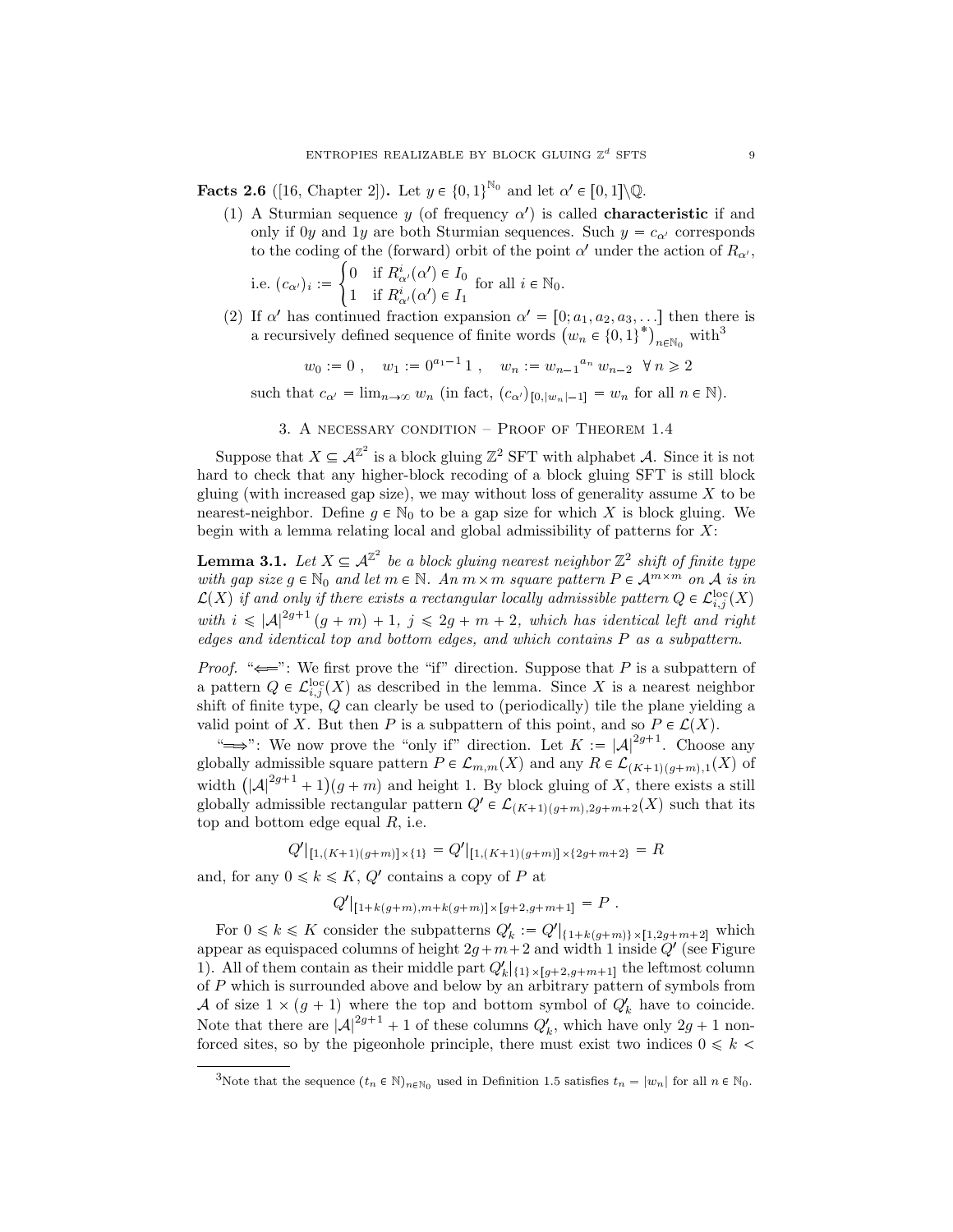

FIGURE 1.  $Q'$  and its subpatterns  $P$ ,  $R$ , and  $Q'_{k}$   $(0 \le k \le K)$ .

 $k' \leq K$  such that  $Q'_k = Q'_{k'}$ . Then taking  $Q := Q' |_{[1+k(g+m),1+k'(g+m)] \times [1,2g+m+2]}$ <br>completes the proof.

The following lemma is standard; see [18] for a proof. (The version in [18] has the hypothesis that *X* satisfies a stronger uniform mixing condition (strong irreducibility), but goes through with no changes in the block gluing case.)

**Lemma 3.2.** If *X* is a block gluing nearest neighbor  $\mathbb{Z}^d$  shift of finite type with gap *size*  $g \in \mathbb{N}_0$ *, then for any*  $m \in \mathbb{N}$ *,* 

$$
\frac{\log \left| \mathcal{L}_{[1,m]^d}(X) \right|}{(m+g)^d} \leqslant \mathrm{h}_{\mathrm{top}}(X) \leqslant \frac{\log \left| \mathcal{L}_{[1,m]^d}(X) \right|}{m^d}
$$

*.*

*.*

The first inequality in Lemma 3.2 comes from the possibility to generate valid points in *X* by independently placing arbitrary globally admissible cuboid patterns of shape  $[1, m]^d \subsetneq \mathbb{Z}^d$  with their lower left corners on the grid  $(m + g)\mathbb{Z}^d \leq \mathbb{Z}^d$  and filling the remaining sites using block gluing of *X*. The second inequality is obvious from the definition of topological entropy.

We can now prove Theorem 1.4.

*Proof of Theorem 1.4.* Consider an arbitrary block gluing  $\mathbb{Z}^2$  SFT X. It follows from Lemma 3.2 that for large  $m \in \mathbb{N}$  the quantity  $\frac{\log |\mathcal{L}_{m,m}(X)|}{m^2}$  is a close approximation of  $h_{\text{top}}(X)$ . In particular, for every  $m \in \mathbb{N}$ , we get a bound linear in  $\frac{1}{m}$ .

$$
\left|\mathrm{h_{top}}(X) - \frac{\log |\mathcal{L}_{m,m}(X)|}{m^2}\right| \leqslant \log |\mathcal{L}_{m,m}(X)| \cdot \Big( \frac{1}{m^2} - \frac{1}{(m+g)^2}\Big) \leqslant \frac{2g \log |\mathcal{L}_{m,m}(X)|}{m^2 \cdot (m+g)} \leqslant \frac{2g \log |\mathcal{A}|}{m+g} \leqslant \frac{2g \log |\mathcal{A}|}{m}
$$

(In the second to last inequality, the trivial estimate  $|\mathcal{L}_{m,m}(X)| \leq |\mathcal{A}|^{m^2}$  was used.) So, to get an upper bound on the time it takes to calculate an approximation of  $h_{\text{top}}(X)$  to within a certain error linear in  $\frac{1}{m}$ , it suffices to determine how many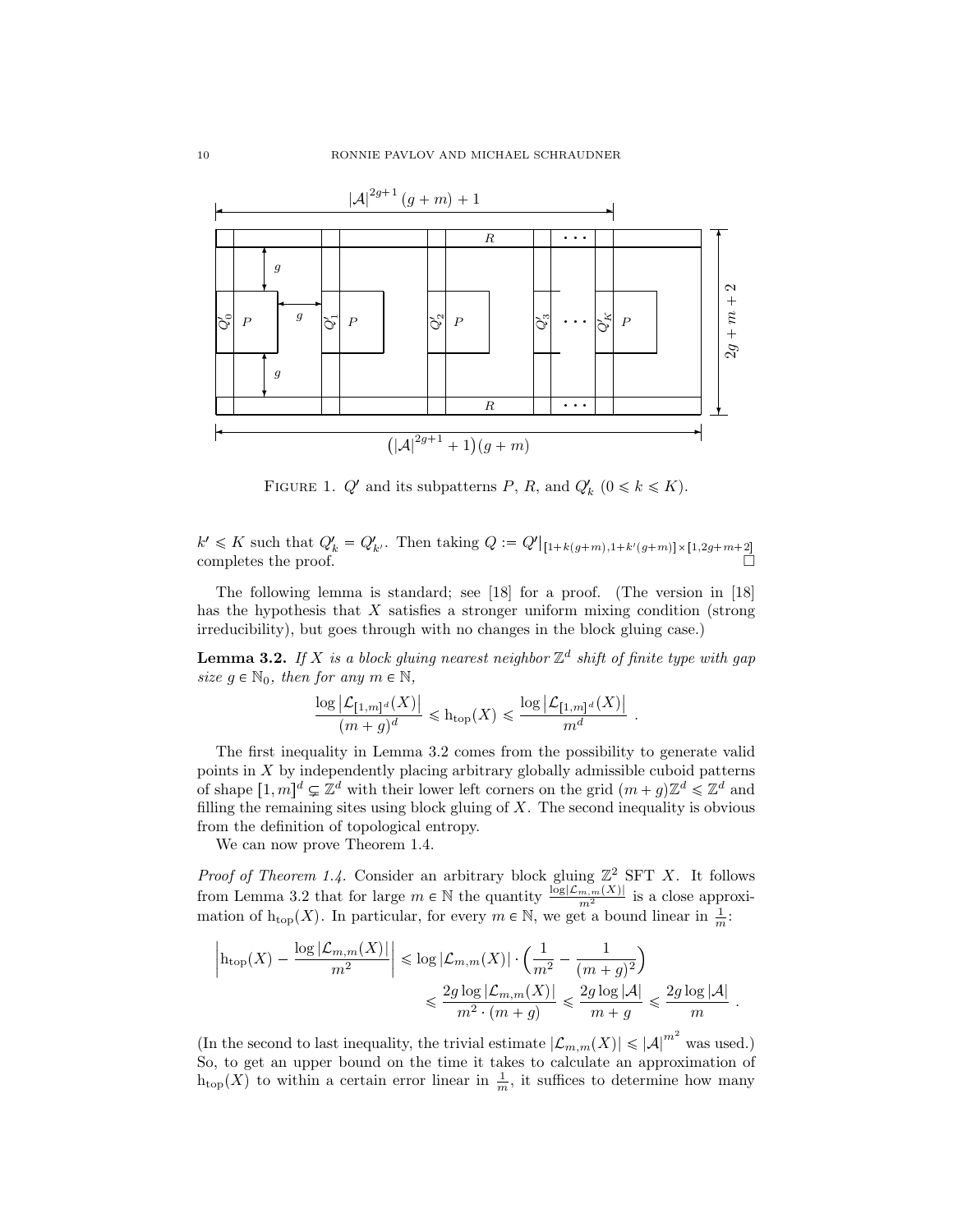steps are needed to actually compute the number of globally admissible  $m \times m$ square patterns, i.e. to determine the cardinality  $|\mathcal{L}_{m,m}(X)|$ .

For any fixed  $m \in \mathbb{N}$ , we can do this with the following algorithm:

- (1) Initialize Counter  $:= 0$ .
- (2) Enumerate all locally admissible  $m \times m$  square patterns  $P \in \mathcal{L}^{\text{loc}}_{m,m}(X)$ . To do this generate – one at a time – all  $|\mathcal{A}|^{m^2}$  possibilities to fill a  $m \times m$  square with symbols from *A* and, when placing each new symbol, check with its already placed neighbors to ensure that none of the nearest neighbor rules defining  $X$  is violated. This takes a constant number of steps per symbol and thus the whole enumeration gives at most a multiplicative factor of  $\mathcal{O}(|A|^{m^2})$  for the run-time of Steps (3) and (4).
- (3) For each locally admissible pattern *P* constructed in Step (2), enumerate all patterns  $Q' \in \mathcal{A}(|A|^{2g+1}+1)(g+m)\times(2g+m+2)$  which respect the restrictions given in the proof of Lemma 3.1, namely the top and bottom row of *Q*<sup>1</sup> have to be equal and the horizontal strip of height *m* in the center of *Q*<sup>1</sup> has to contain  $|A|^{2g+1} + 1$  copies of the pattern *P*, separated from each other by the gap size  $g$ . Note that each such pattern  $Q'$  has only

$$
(|A|^{2g+1} + 1)(g+m) \cdot (2g+m+1) - (|A|^{2g+1} + 1) \cdot m^2
$$
  
\$\leq (|A|^{2g+1} + 1)(3g+1)(g+m) \in \mathcal{O}(m)\$

a priori undetermined sites, which can be successively filled with symbols from *A*. Validity of the nearest neighbor rules is again checked during the construction of all possible *Q*<sup>1</sup> (rejecting those *Q*<sup>1</sup> which are not locally admissible for  $X$ ) and only increases the run-time by a fixed multiplicative constant. So enumerating all such patterns  $Q'$  takes at most  $|A|^{O(m)}$  steps.

- (4) If any (the first) complete pattern  $Q'$  is constructed for  $P$ , the Counter variable is increased by one (Counter  $:=$  Counter  $+1$ ) and the algorithm continues at Step (2) with the next pattern *P*. This step takes a constant amount of time which is uniform over all *P*.
- (5) After all patterns *P* have been tested, the algorithm outputs the actual value of Counter and terminates.

As was shown in Lemma 3.1, it is possible to finish the construction of a locally admissible pattern *Q*<sup>1</sup> in Step (3) iff *Q*<sup>1</sup> has a subpattern *Q* containing *P* which periodically tiles the plane. Hence for every increase of Counter, the corresponding pattern *P* is globally admissible, and at the end of the algorithm Counter  $= |{\mathcal{L}}_{m,m}(X)|$ .

Analyzing the total run-time of the algorithm yields the existence of constants  $C_1, C_2 \in \mathbb{R}$  (depending only on the actual implementation of the algorithm) such that the maximal number of steps is bounded from above by  $C_1 \cdot |A|^{m^2} \cdot |A|^{C_2 \cdot m}$ , which is asymptotically less than  $|A|^{C_3 m^2}$  for a slightly bigger constant  $C_3 \in \mathbb{R}$ . To get an approximation of  $h_{\text{top}}(X)$  with error at most  $\frac{1}{n}$  ( $n \in \mathbb{N}$ ), we therefore need no more than  $|A|^{C_3 \cdot (2g \cdot n \cdot \log |A|)^2} \leq 2^{C \cdot n^2}$  steps, where  $C \in \mathbb{R}$  is again another sufficiently large explicit constant. This establishes our claim and finishes the proof.  $\Box$ 

We quickly point out that for any  $d > 2$ , if X is assumed to have the uniform filling property and to contain at least one periodic point  $x^* \in X$ , then it is clear that a version of Lemma 3.1 is true for *Q* with all dimensions bounded from above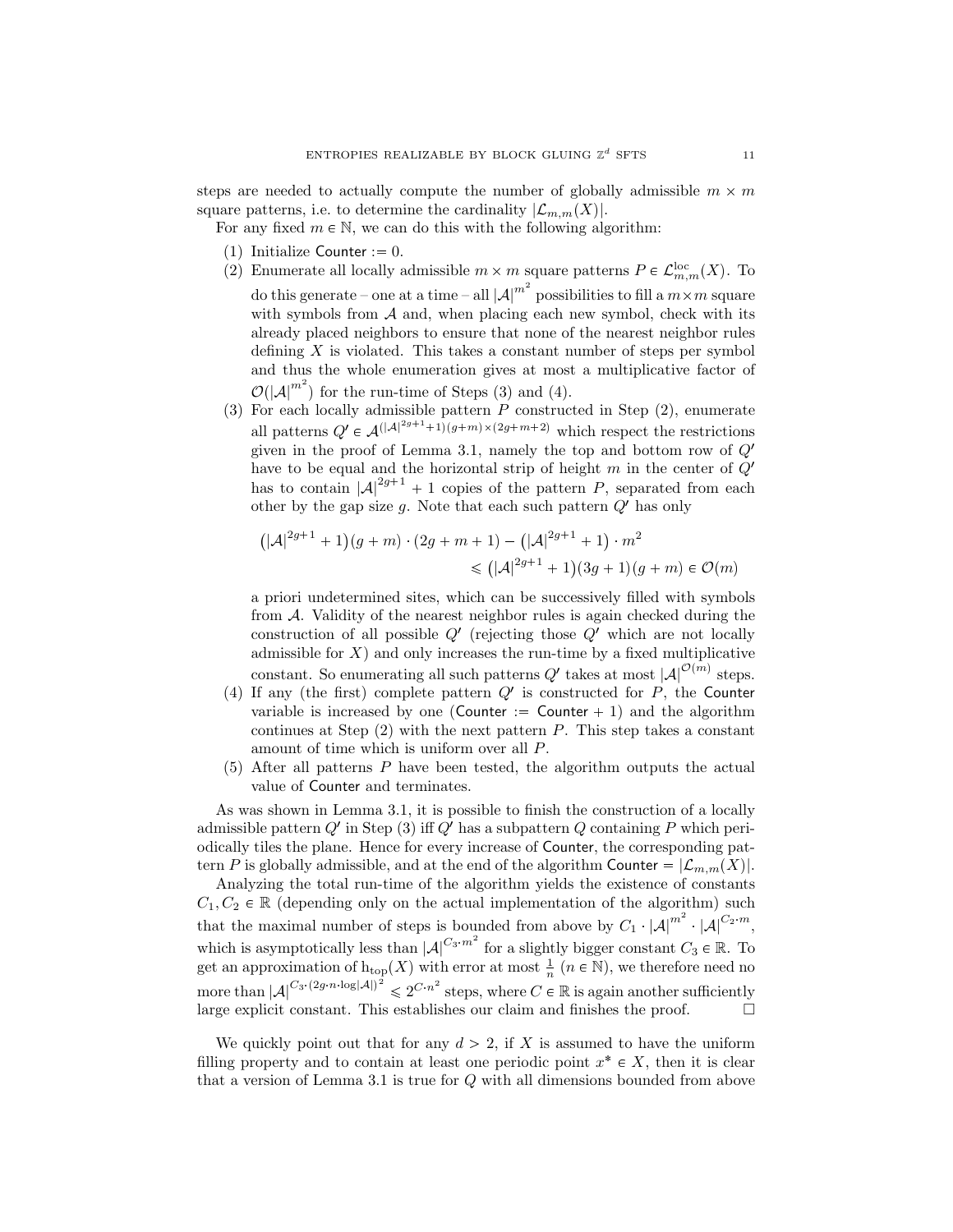by  $m + 2g + p$  for  $p \in \mathbb{N}$  the largest of the cardinal periods of  $x^*$ . Then the same algorithm will generate an approximation to  $h_{top}(X)$  with error less than  $\frac{1}{n}$  in runtime less than  $2^{C \cdot n^d}$  for some constant  $C \in \mathbb{R}$ .

## 4. Accelerated Turing machines

Assuming the reader is familiar with the standard notion of a Turing machine (TM) we will not repeat its formal definition, but rather refer to the classic textbook by Hopcroft and Ullman [10] for further details. Here instead of using a standard TM, we introduce the novel concept of an accelerated Turing machine. The main additional property of an accelerated TM is that it can instantly execute certain predefined operations affecting the currently used (finite) segment of tape-space in a single step, while an ordinary TM would need to execute a corresponding (finite) subroutine. The idea behind this notion is to have a model for computations given by local rules which is better adapted to the capabilities of simulating computations inside a multilayer  $\mathbb{Z}^2$  SFT than standard TMs. We point out that our new model does not increase the computational power which is still that of a standard TM. However, it does decrease computation time considerably (instant operations do NOT just provide a linear speed-up of computation time).

**Definition 4.1.** The term **accelerated Turing machine** will denote a deterministic (or non-deterministic) multi-tape Turing machine (with its usual finite set of states and an arbitrary but fixed number of tapes whose cells contain symbols from a finite alphabet) starting off with each read-write head on the leftmost cell of the corresponding one-sided infinite tape which is initially filled entirely with an otherwise unused blank symbol. Computation now follows the rules of a standard TM – in each step, all but finitely many cells on each tape are still filled with the blank symbol and each head only modifies the symbol at its current position and either stays at this position or moves one cell left/right – except when certain designated machine states are reached, in which case an additional predefined instant operation (still defined cell-wise only using local rules) is performed on a part or on all of a tape's content first and then the usual standard TM step is carried out.

Examples of such instant operations<sup>4</sup> acting on whole tapes include the following (in each operation, if a "bounded" constant is referenced, this is with respect to a fixed uniform upper bound for the entire accelerated Turing machine):

- **Fill:** Cell-wise fill the entire currently used segment of a tape with a single symbol (or a fixed periodic sequence of bounded period length). This includes filling the tape with blanks  $(=$  deleting its content) and can also be used to check the currently used tape segment has length a multiple of some constant.
- **Copy:** Cell-wise copy the content of one tape to another tape starting from the leftmost cell. This can also be combined with a fill/delete operation.
- **Shift:** Cell-wise shift the content of one tape by a bounded number of cells to the right or left (this requires filling in resp. discarding some symbols).
- **Multiply/divide:** Multiply or divide the content of one tape (viewed as the binary representation of a natural number) by a fixed constant. Shifting one step

<sup>4</sup>Those operations are actually more in the spirit of a register machine than a TM which, instead of tapes, has a finite number of registers capable of holding any natural number (or finite word over some finite alphabet) and a reduced set of steering and arithmetical operations that act instantaneously on the content of a single (or a group of) register(s).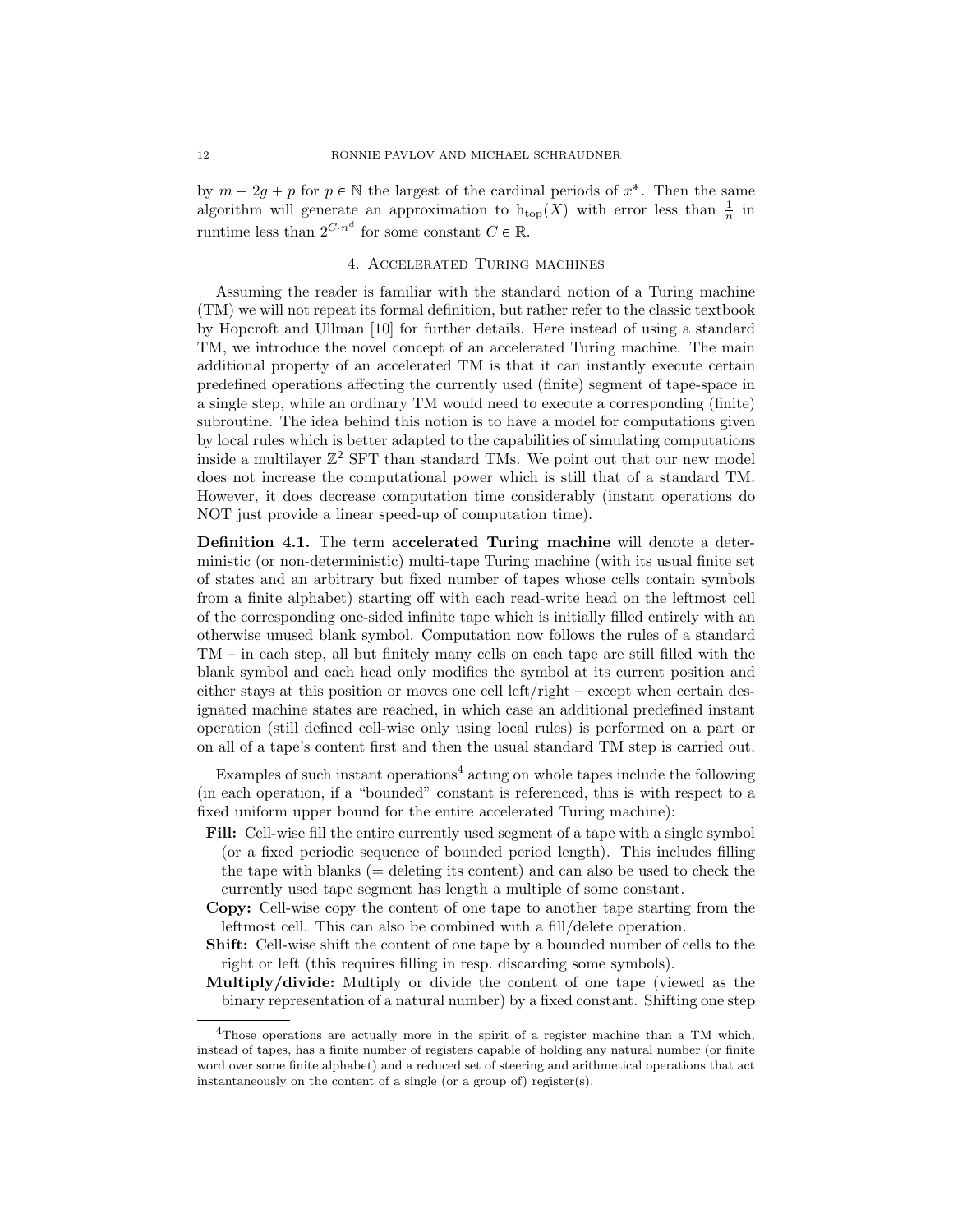to the right/left would correspond to multiplication/division by 2, shifting and adding (with running carry on an auxiliary tape) corresponds to multiplication by 3 etc. More generally a tape's content can be modified by cell-wise applying any fixed local (cellular automaton) replacement rule.

- **Add/subtract:** Cell-wise add or subtract the content of one tape to/from another (both contents are viewed as binary representations of natural numbers) starting at the leftmost cell using an auxiliary tape to store a running carry of adding each corresponding pair of cells from the other tapes.
- **Compare:** Cell-wise compare the content of two (or more) tapes, starting from the leftmost/rightmost cell. By using an auxiliary tape for sending a corresponding signal, information about the outcome of the comparison can be transferred back to the read-write head, to update its state in the following step.
- **Send signal:** Send the read-write head's current symbol or the tape's rightmost/leftmost symbol to all currently used cells, using an auxiliary tape which gets filled with this symbol. The information about this symbol is then available everywhere (e.g. at the read-write heads' positions of other tapes).
- **Move head:** Transfer the read-write head's position, along with its current state, to the leftmost/rightmost currently used cell or the previous/next occurrence of some symbol. Again, this can be combined with some other instant operations.

An even more powerful set of instant operations can be obtained by using markers, i.e. special symbols which can be placed in and removed from cells by the readwrite head in the course of the standard TM steps (or in an instant fill/replace operation). This allows us to have any of the above operations (and their combinations) act on a thereby marked segment of the tape, e.g. fill/compare/add only cells between a pair of such markers, check markers are spaced by a multiple of some fixed length, send information from a marked cell to the head's current position, let the head jump to the previous/next marker instead of the end of the tape, etc.

All this models a (non-)deterministic algorithm evolving in discrete time steps, modifying the content of a bounded (sufficiently large) number of one-sided infinite tapes<sup>5</sup> according to a finite set of local rules. The time evolution of this algorithm thus can be embedded into (consecutive rows within points of) a  $\mathbb{Z}^2$  SFT.

Note, however, that the notion of computability in this new framework coincides with the usual one. Our accelerated Turing machines have the same computational power as standard (deterministic, one-tape) TMs; the only difference is in computation time. One can think of their enhanced capabilities as calling a subroutine, given by another deterministic standard TM, which performs the corresponding instant operation. The running time of this subroutine would be linear in the currently used space on the machine's tapes, whereas the accelerated TM performs the whole subroutine in a single step. Hence our accelerated TMs are not just standard TMs using a constant linear speed-up. In fact the overall decrease in computation time of an algorithm depends on the number of instant operations each of which lets us gain a number of steps comparable to the length of the currently used tape segment, which might grow unbounded during the algorithm's execution.

Now that we have defined the concept of an accelerated TM, let us prove that numbers with an eventually affine continued fraction expansion (i.e. numbers in class 1.6.(3)) satisfy the computability condition **(C)**:

 ${}^{5}$ The content of those tapes will fill the rows on different superimposed layers of our  $\mathbb{Z}^2$  SFTs.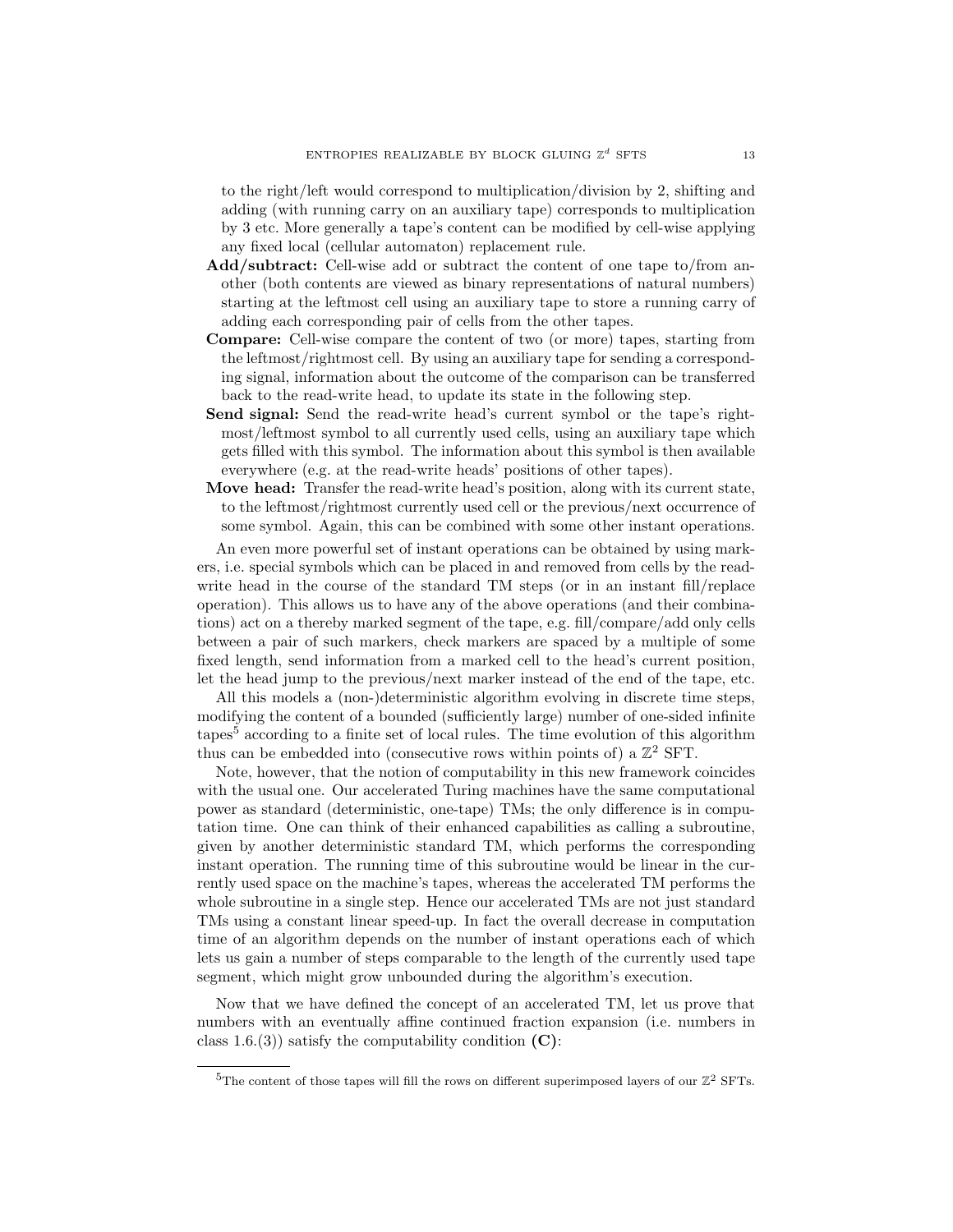Let  $\alpha' = [a_0; a_1, a_2, \dots, a_{n'-1}, a_{n'}, a_{n'+1}, \dots]$  with  $a_n = C \cdot n + D$  for all  $n \ge n'$ (*C*  $\in$  N, *D*  $\in$  Z fixed) and, by increasing *n*<sup>1</sup> if necessary, suppose that  $a_{n'} \ge C$ . Clearly there exists a (standard) Turing machine that has a hard-wired algorithm which – starting from a blank tape – writes down the binary representation of a single partial quotient  $a_n$  with  $n < n'$  one bit at a time. Here and in the following, our convention for such binary representations is to have the least significant bit at the left end of the tape and all following bits consecutively to its right. By putting those TMs as subroutines into an accelerated TM, we can ensure that the tape contains such binary representations of the first *N* partial quotients after  $\sum_{n=1}^{N} (\log_2 a_n + 1)$  steps, which is surely sufficient for the bound in condition **(C)**. Recall that in an accelerated TM, whenever a binary representation has been finished, independently of its length, it can be instantly stored on another tape and be deleted by immediately filling the work tape with blanks in one step; this works due to the enhanced copying and filling capabilities of an accelerated TM.

Once the first  $n' - 1$  partial quotients are finished, the accelerated TM switches to a second part of its program, now using three tapes, defined as follows: starting from blank tapes as before, the TM now puts down at the same time a binary representation of  $a_{n'} = C \cdot n' + D$  on one tape and a binary representation of the parameter *C* on the second tape (both starting at the left end of their respective tape). Since  $C \leq a_{n'}$ , this takes not more than  $\log_2 a_{n'}$  + 1 steps and already produces  $a_{n'}$ . Starting from here, the accelerated TM now is capable of producing all remaining partial quotients in real time, i.e. one per step, by simply adding the content of the second tape, i.e. *C*, to the content of the first tape over and over again, using the third tape to propagate the carry produced by adding each pair of bits from the left to the right. Hence the bound from condition **(C)** is met (for  $N \in \mathbb{N}, N \geq n'$ ,  $a_N$  is ready after at most  $\sum_{n=1}^{n'}$  $\frac{n'}{n-1}(\lfloor \log_2 a_n \rfloor + 1) + (N - n')$  steps).

Roughly speaking, for numbers in class 1.6.(4), we would need a similar accelerated TM, using  $2p+1$  tapes instead of 3, which are then used to store and add the coefficients  $C_0, C_1, \ldots, C_{p-1}$  to their corresponding partial quotients  $a_{ip}, a_{ip+1}, \ldots, a_{ip+p-1}$ for  $ip \geq n'$  ( $i \in \mathbb{N}$ ), while keeping track of which coefficient is being worked on via a *p*-cycle in the machine's states. We leave the details to the interested reader.

Let us be a little more specific about how the computations of such accelerated TMs can be implemented inside a  $\mathbb{N}^2$ -quarter-plane, using only local rules. (Those local rules will then be used to define a  $\mathbb{Z}^2$  SFT as usual.) Assuming that the accelerated TM has  $I \in \mathbb{N}$  one-sided infinite tapes, each containing a single readwrite head, we will use  $I + 2$  superimposed layers to encode the corresponding computation on  $\mathbb{N}^2$  (and thus later in a  $\mathbb{Z}^2$  SFT). Rows on the first *I* of those layers will be used to hold the content of the respective tape, i.e. a one-sided infinite sequence over some finite alphabet eventually ending in all blank symbols, in the respective step of the computation. Moreover, the current position of the read-write head will be marked by a " $\wedge$ " (decorating the usual symbol contained in a cell) and, to ensure that on each tape there is (at most) one such position, we force all symbols to the right of the head's position to be decorated by " $\rightarrow$ ", while all symbols to its left must carry a " $\leftarrow$ ". To summarize, the alphabet for the *i*th layer  $(1 \leq i \leq I)$  is defined to be the product  $\Gamma_i \times \{\leftarrow, \uparrow, \uparrow\}$ , where  $\Gamma_i$  is the *i*<sup>th</sup> tape's alphabet. Then, a nearest neighbor rule only allows horizontal transitions of the form  $\overline{\xi_1} \overline{\xi_2}$ ,  $\overline{\xi_1} \hat{c_2}$ ,  $\hat{c}_1 \overrightarrow{c}_2$  or  $\overrightarrow{c}_1 \overrightarrow{c}_2$  for  $c_1, c_2 \in \Gamma_i$ . Now, layer  $I + 1$  will be used to actually control the computation, while layer  $I + 2$  acts as an auxiliary layer, whose rows may be used in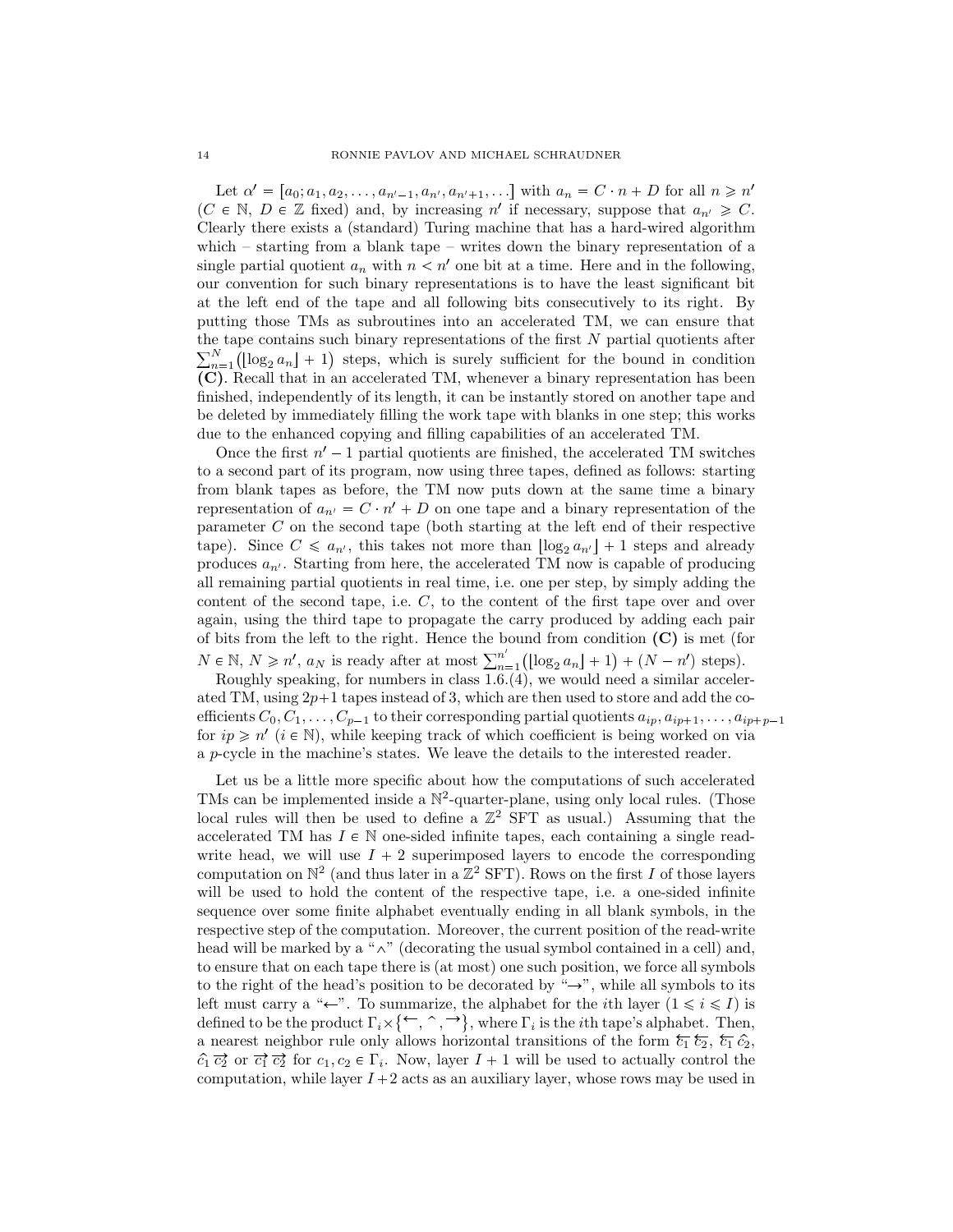some of the instant operations. Each of the rows on layer  $I + 1$  contains a constant sequence  $t^{\infty}$  of some symbol  $t \in \delta \subseteq Q \times \prod_{i=1}^{I} \Gamma_i \times Q \times \prod_{i=1}^{I} \Gamma_i \times \{L, N, R\}^I$ , which codes a legal transition of the TM (here  $Q$  denotes its set of states,  $\{L, N, R\}$  is the set of possible head movements, and  $\delta$  is the usual transition function/relation of a (non-)deterministic multi-tape TM). This way, all of the following is available at all cells: the machine's current and next state, as well as the symbols seen at all read-write heads' positions, their replacements in the actual step, and the heads' movements. Consistency of the computation is assured by the following rules, all of which have a simple and obviously local character (in each of the following,  $t = (q, (c_1, c_2, \ldots, c_I), q', (c'_1, c'_2, \ldots, c'_I), (m_1, m_2, \ldots, m_I)) \in \delta$  represents the transition tuple used in row  $j \in \mathbb{N}$  of layer  $I + 1$ :

• The symbol marked by " $\wedge$ " on layer *i* ( $1 \le i \le I$ ) in row *j* is forced to be  $\hat{c}_i$ . (In the exceptional case caused by compactness of the  $\mathbb{Z}^2$  SFT where there is no symbol marked by " $\wedge$ " in row *j* on layer *i*, the corresponding  $c_i$  in *t* is unconstrained.)

• Whenever state  $q'$  is one of the ordinary TM states not triggering an instant operation, all symbols  $c \in \Gamma_i$  in row *j* of each layer *i* at positions not marked by  $\alpha^*$ <sup>"</sup> are kept unchanged, i.e. reappear at the same position in row  $j + 1$ , whereas the remaining symbol at the position of the " $\wedge$ " in row *j* is forced to be a decorated version of  $c_i$  in row  $j+1$  (again if there is no such position, nothing is implied here). In addition, on each layer *i* the position of the marking " $\wedge$ " in row *j* + 1 has shifted with respect to its position in row  $j$  according to the value of  $m_i$  (either it stays unchanged "*N*" or it moves one step to the left "*L*" or right "*R*"); furthermore row  $j+1$  on the auxiliary layer  $I+2$  is forced to be entirely filled with blanks.

 $\bullet$  If state  $q'$  is one of the TM states designated to perform an instant operation defined by local rules, this operation is executed by first modifying the content of some (all) tape(s) and possibly the heads' positions, thus producing the symbols and decorations for row  $j + 1$  on layers 1 to *I* (including row  $j + 1$  on the auxiliary layer  $I + 2$  which can either be used in the operation, e.g. to store a running carry or to send back-and-forth some information, or, if not needed, is again to be filled with blanks). The content of tapes not affected by the instant operation is kept unchanged and the replacements of symbols at positions marked by " $\wedge$ " given by  $(c'_1, c'_2, \ldots, c'_I)$  as well as the shifts of the decorations according to  $(m_1, m_2, \ldots, m_I)$ then take place as before.

 $\bullet$  In both cases, state  $q'$  has to reappear as the first component of the transition tuple  $t' \in \delta$  used in row  $j + 1$  on layer  $I + 1$ , so that the consecutive machine states match up forming a legal computation.

### 5. A sufficient condition – Proof of Theorem 1.7

The goal of this section is to construct, for any non-negative real number  $\alpha \in \mathbb{R}_0^+$ which satisfies computability condition  $(C)$ , a block gluing  $\mathbb{Z}^3$  SFT X of topological entropy  $h_{top}(X) = \alpha$ . The portion of Theorem 1.7 for  $d > 3$  then follows from taking full  $\mathbb{Z}^{d-3}$ -extensions of those  $\mathbb{Z}^3$  shifts.

Suppose  $\alpha = \alpha'$  log *M* is the representation given by Definition 1.5. Note that we can basically restrict ourselves to the case where  $\alpha' \in (0,1)$ ; for  $\alpha' = 0$  the trivial one-point SFT is block gluing of entropy zero, for  $\alpha' = 1$  there is a full  $\mathbb{Z}^3$  shift on M symbols that is clearly block gluing of entropy  $\alpha = \log M$ , and whenever  $\alpha' > 1$ , we can use the product of a full  $\mathbb{Z}^3$  shift on  $M^{[\alpha']}$  symbols with a block gluing  $\mathbb{Z}^3$  shift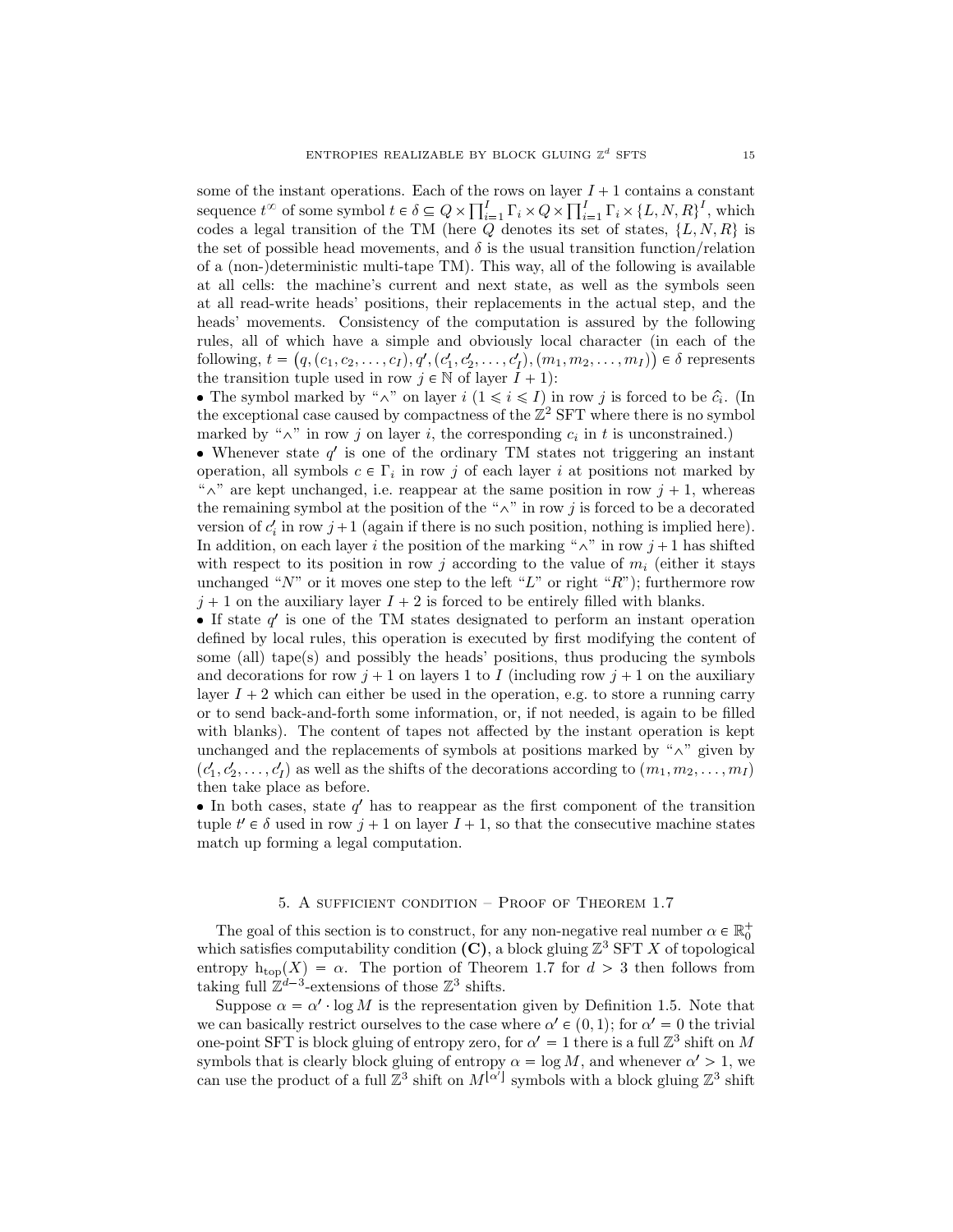of finite type (to be constructed below) of entropy  $(\alpha' - [\alpha'])$  log *M*, which is clearly block gluing of topological entropy  $\alpha = \alpha' \log M = (\alpha' - [\alpha']) \log M + \log M^{[\alpha']}$ .

Our main construction proceeds in several steps: The first is to use methods similar to [9] to construct an auxiliary zero-entropy  $\mathbb{Z}^3$  SFT  $X' \subseteq \mathcal{A}^{\mathbb{Z}^3}$  in which the alphabet  $A'$  can be partitioned into two sets  $A' = A'_0 \cup A'_1$  such that the frequency of symbols from  $\mathcal{A}'_1$  in every point of X' is very close to  $\alpha' \in (0,1)$ . The second step is to create a new  $\mathbb{Z}^3$  SFT  $X'' \subseteq \mathcal{A}''^{\mathbb{Z}^3}$  with alphabet  $\mathcal{A}'' := \mathcal{A}'_0 \cup (\mathcal{A}'_1 \times \{1, 2, ..., M\})$ *A*1 by splitting each symbol in  $A'_1$  into  $M$  independent copies, which, as in [9], will cause  $X''$  to have entropy  $\alpha'$  log M. Thus, we will think of  $\alpha'$  as a frequency of certain symbols in our  $\mathbb{Z}^3$  SFTs  $X'$  and  $X''$  which, in the latter shift, come with multiplicity *M*. Unfortunately, the construction in these first two steps only yields a degenerate and highly non-mixing  $\mathbb{Z}^3$  SFT  $X''$ , which is why we need the third and final step. Here, we create  $X$  from  $X''$  by introducing some new symbols to  $\mathcal{A}$ <sup>n</sup>, called "wall symbols", which will cause  $X$  to finally be block gluing. The fundamental difficulty is to ensure that the entropy is not increased by this addition, since if it were, we would have no real technique for controlling the exact increase.

We remark that if we instead wanted *X* to have the uniform filling property (or to be strongly irreducible) rather than being just block gluing, this last step could not possibly work. It is known (see [22, Lemma 2.7]) that a  $\mathbb{Z}^d$  SFT satisfying the uniform filling property is entropy minimal, meaning that it cannot contain a proper subsystem of equal entropy, thus making an entropy-preserving construction of  $X \supsetneq X''$  impossible. Luckily, for some  $\mathbb{Z}^d$  SFTs it is possible to introduce additional symbols so as to make (or keep) those shifts block gluing without increasing their entropy. This was first done in [22] and in [5] for a full shift. It turns out that in order for the entropy to not increase under our method, a subshift must satisfy a very restrictive technical property which we state in the following definition:

**Definition 5.1.** A  $\mathbb{Z}^3$  shift of finite type Z is **upgradable**<sup>6</sup> if there is a nonnegative real constant  $C \in \mathbb{R}_0^+$  so that  $|\mathcal{L}_{k,l,m}^{\text{loc}}(Z)| \leq e^{\text{h}_{\text{top}}(Z)klm + C(kl + km + lm)}$  holds for all  $k, l, m \in \mathbb{N}$ .

Note that a full shift on any alphabet *A* obviously satisfies Definition 5.1, as  $\left| \mathcal{L}_{k,l,m}^{\text{loc}}(\mathcal{A}^{\mathbb{Z}^3}) \right| = \left| \mathcal{L}_{k,l,m}(\mathcal{A}^{\mathbb{Z}^3}) \right| = e^{\log |\mathcal{A}| \cdot klm}$ ; this is the reason behind similar arguments used in [5, 22]. Nevertheless, being upgradable is a quite restrictive condition, and thus our construction of  $X<sup>n</sup>$  is by necessity fairly intricate in order to achieve upgradability.

We begin our construction with any non-negative real number  $\alpha \in \mathbb{R}_0^+$  satisfying computability condition **(C)**. As we will see, this restriction on  $\alpha$  is an intrinsic consequence of our method and in view of Theorem 1.4, some condition on the computability of  $\alpha$  seems unavoidable. By Definition 1.5 and the remarks above we may assume  $\alpha = \alpha'$  log *M* with  $1 < M \in \mathbb{N}$  a natural number and  $\alpha' \in (0,1)$ . Depending on the value of  $\alpha'$  we distinguish two principal constructions:

First, suppose  $\alpha' = \frac{r}{s} \in \mathbb{Q} \cap (0, 1)$ . In this case we may simply define  $X' \subseteq \{0, 1\}^{\mathbb{Z}^3}$ to be the full  $\mathbb{Z}^2$ -extension of the  $\mathbb Z$  shift of finite type  $Y' := \text{Orb} \{ (0^{s-r} 1^r)^{\infty} \},$  i.e.  $X' := \{x \in \{0,1\}^{\mathbb{Z}^3} \mid \forall i \in \mathbb{Z}^3 : x|_{\vec{i} + \mathbb{Z}\vec{e}_1} \in Y'\}.$  It is apparent that *Y'* can be

<sup>&</sup>lt;sup>6</sup>Similarly we could define upgradability for general  $\mathbb{Z}^d$  shifts of finite type  $(d \neq 3)$ , e.g. requiring  $\left| \mathcal{L}_{k,l}^{\text{loc}}(Z) \right| \leqslant e^{\text{h}_{\text{top}}(Z)kl + C(k+l)}$  for all  $k, l \in \mathbb{N}$  in the 2-dimensional setting. However in our construction we will be focusing on the case  $d = 3$ .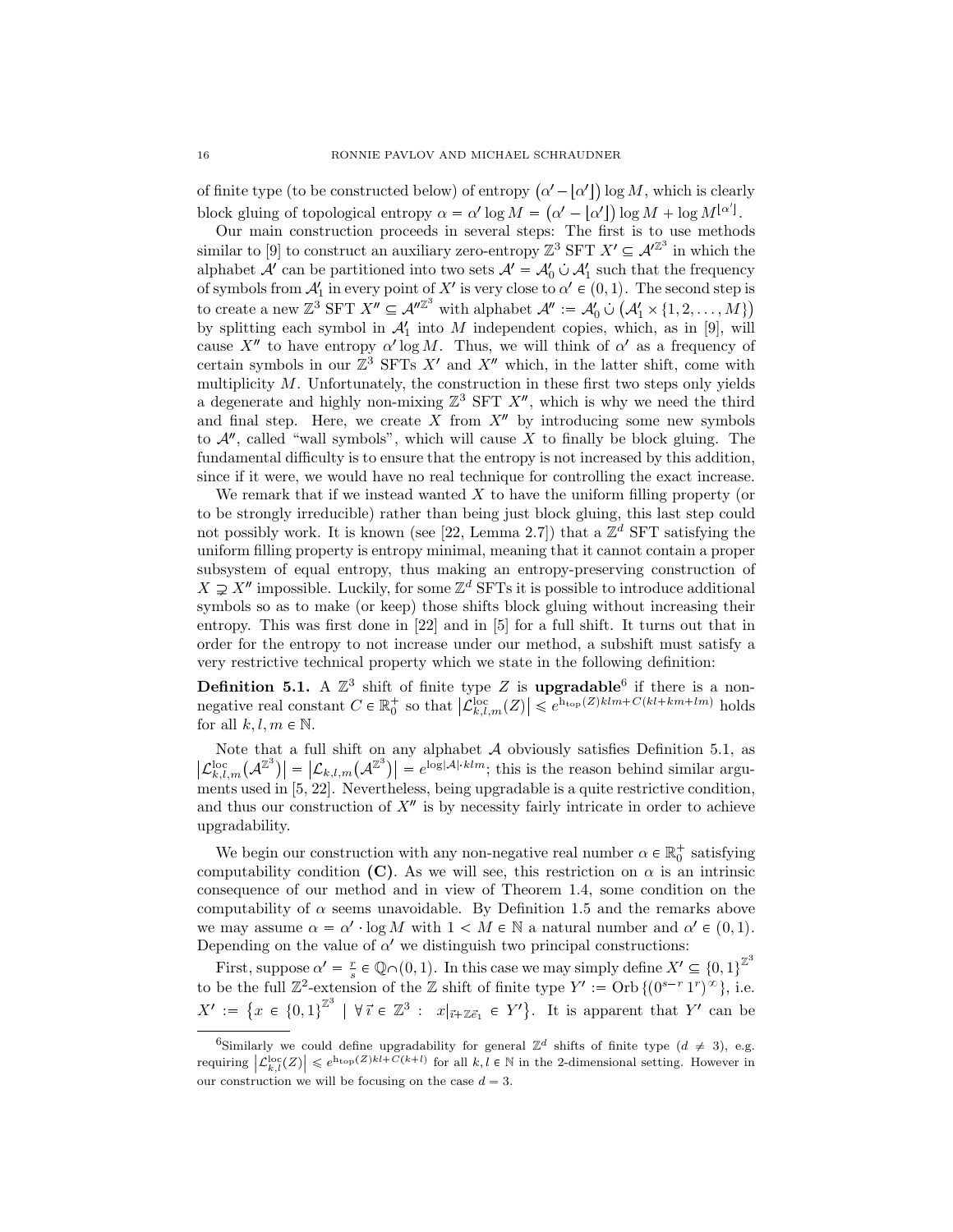defined by local (1-dimensional) rules, hence  $X'$  is a  $\mathbb{Z}^3$  SFT. As each row of a point in  $X'$  is actually an element of  $Y'$  it is easy to see that the frequency of 1s – which is just the frequency of 1s in the periodic point  $(0^{s-r} 1^r)$ <sup> $\infty$ </sup> – is equal to  $\frac{r}{s} = \alpha'$  and constant across all elements of X'. Moreover the entropy of X' is zero and thus splitting 1s into *M* independent copies immediately results in a  $\mathbb{Z}^3$  SFT  $X''$  of entropy  $h_{\text{top}}(X'') = \alpha' \cdot \log M = \alpha$ . Theorem 5.11, proved later in this section, allows us to upgrade  $X''$  to a block gluing version X with equal entropy as long as  $X''$  satisfies the condition stated in Definition 5.1. Denote by  $Y'' := \{x | \mathbb{Z}e_1 \mid x \in X''\}$  the horizontal projective subdynamics of  $X''$  (i.e. the  $\mathbb{Z}$ subshift consisting of the rows of  $X<sup>n</sup>$ ), which is basically  $Y<sup>'</sup>$  with the 1s split into *M* independent copies, and note that then  $|\mathcal{L}_k^{\text{loc}}(Y'')| \leq s \cdot M^{\alpha' \cdot k + r}$  for every  $k \in \mathbb{N}$ . This is because there are *s* ways to pick a starting point in the orbit of  $(0^{s-r} 1^r)^\infty$ , and the maximal number of 1s in a block of length *k* is bounded by *k* times the frequency  $\alpha' = \frac{r}{s}$ , plus a possible overage less than or equal to *r*, from the cases where *k* is not a multiple of *s*. As  $X''$  is (still) a full  $\mathbb{Z}^2$ -extension of  $Y''$ , this yields

$$
\left| \mathcal{L}_{k,l,m}^{\text{loc}}(X'') \right| = \left| \mathcal{L}_{k}^{\text{loc}}(Y'') \right|^{lm} \leqslant \left( s \cdot M^{\alpha' \cdot k + r} \right)^{lm} = \left( s \cdot M^{r} \right)^{lm} \cdot M^{\alpha' \cdot klm}
$$

$$
= e^{(\log s + r \log M)lm} \cdot e^{h_{\text{top}}(X'')klm}
$$

which clearly implies upgradability of  $X''$  for  $C := \log s + r \log M \in \mathbb{R}_0^+$ . Theorem 5.11 then concludes the proof of our main result for  $\alpha' \in \mathbb{Q} \cap (0,1)$ . (The construction in this case also works for  $d = 2$ .)

The complementary case of  $\alpha' \in (0,1) \setminus \mathbb{Q}$  is less straightforward and will take up most of the remainder of this section.

**Step 1** (Constructing *X'*). This time our  $\mathbb{Z}^3$  SFT *X'* will consist of various superimposed layers as defined in [9]. The admissible configurations on each of those layers can be entirely described by a set of local rules which use information from nearby symbols both in this layer as well as in some (or all) of the other layers.

The first layer, which we from now on refer to as the **base layer**, consists of 0s and 1s, and is forced by simple nearest neighbor rules to be constant in the directions of the cardinal vectors  $\vec{e}_2$  and  $\vec{e}_3$ . Therefore, the base layer of any point in X' will be entirely determined by its restriction to a single row in the  $\vec{e}_1$ -direction. We will use the rules on the other layers to restrict further these  $0/1$ -configurations, controlling what rows can actually show up on the base layer.

The next layer, called the **board layer**, will be used to, for any point  $x' \in X'$ , partition each  $\vec{e}_1 \vec{e}_2$ -cross section  $x'|_{\mathbb{Z}^2 \times \{m\}}$  ( $m \in \mathbb{Z}$  fixed) into square "boards" on which accelerated Turing machines – running on another layer called the construction layer (to be defined below) – will eventually perform some computation. Rather than using the more general construction of Mozes (introduced in [17]) as was done in [9], we use the Robinson tilings from [21]. This is because in light of Definition 5.1, we need very good control on the number of locally admissible patterns on large rectangular prisms to show upgradability of  $X<sup>n</sup>$ , and the use of the simpler and more explicit Robinson system makes such technical conditions easier to verify.

For an easy-to-read synopsis of the Robinson system and its relevant properties, see [20], pp. 39-47. In Figure 2 we recall the 56 square tiles forming its alphabet. The nearest-neighbor rules for putting together these decorated squares to produce a valid tiling of  $\mathbb{Z}^2$  are that across every edge shared by a pair of adjacent tiles, arrows of each type (thick or thin) must match head to tail, and the parity check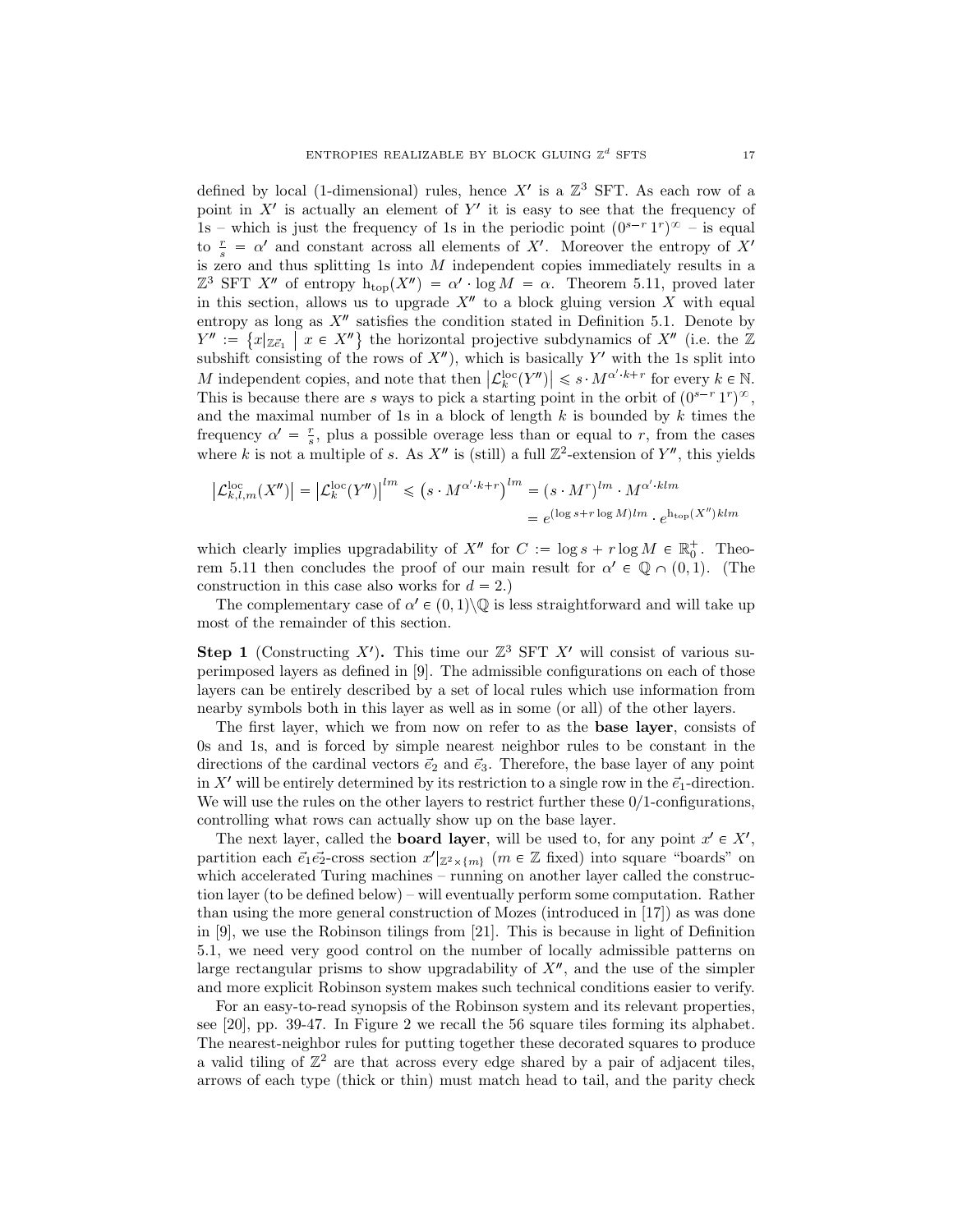

Figure 2. The alphabet used in the Robinson tilings (displayed tiles can still be rotated giving a total of  $4 \times 14 = 56$  symbols).

symbols (0, 1 or 2) on both sides of the shared edge must sum to 2. This forces parity check symbols in any row or column either to be constantly 1 or to strictly alternate between 0s and 2s and those two types of rows/columns again must strictly alternate in each tiling. In our construction of the board layer, we will not use all of the information contained in these tiles, but will be primarily interested in the locations of the two tiles from the leftmost column of Figure 2 – usually called **crosses**, as in their interior the thinline arrows spread out in all 4 directions – in a valid tiling. So, to distinguish them from the rest of the tiles, we mark these two cross symbols with a central "black dot". The remaining non-cross symbols – also called **arms** in  $[20, 21]$  – can be thought of as carrying a "white dot" (not shown). With this simplification, points of the Robinson system then almost correspond to points of the substitution system defined in Section 6 of [9]. There are, however, some exceptional points in the Robinson system which contain a "fault line" consisting entirely of white dots (arms), in which the two half-planes adjacent to the fault line have a non-zero offset; such points do not exist in the substitution system. Figure 3 shows the position of the black dots (together with the information about the thickline arrows) induced by a typical point of the Robinson system.

Now we define the board layer, which will actually consist of three sublayers: Two of them, called **Robinson sublayers**, are independently formed from valid Robinson tilings, and the third one, called the **synchronization sublayer**, is used to relate the two Robinson sublayers to force the final structure of square boards mentioned above. More specifically: the first sublayer is constant along the  $\vec{e}_1$ -direction, and must contain a legal point of the Robinson system on each (identical)  $\vec{e}_2 \vec{e}_3$ -cross section which is enforced by the standard Robinson rules. The second sublayer is constant along the  $\vec{e}_2$ -direction, and must contain a legal Robinson tiling on each (identical)  $\vec{e}_1 \vec{e}_3$ -cross section. A priori any pair of points of the Robinson system can be used in the respective cross sections to induce these first two sublayers, while the synchronization sublayer will impose an additional relation between them, breaking their independence. Note that since the Robinson system is defined by local rules, and it is trivial to force constancy along a cardinal direction with nearest neighbor rules, the SFTness property extends to the two Robinson sublayers. As each Robinson sublayer is constant in one of the cardinal directions, this means that each sublayer can be thought of as consisting of lines in  $\mathbb{Z}^3$  traced out by the black dots. The first sublayer induces such lines in the  $\vec{e}_1$ -direction, the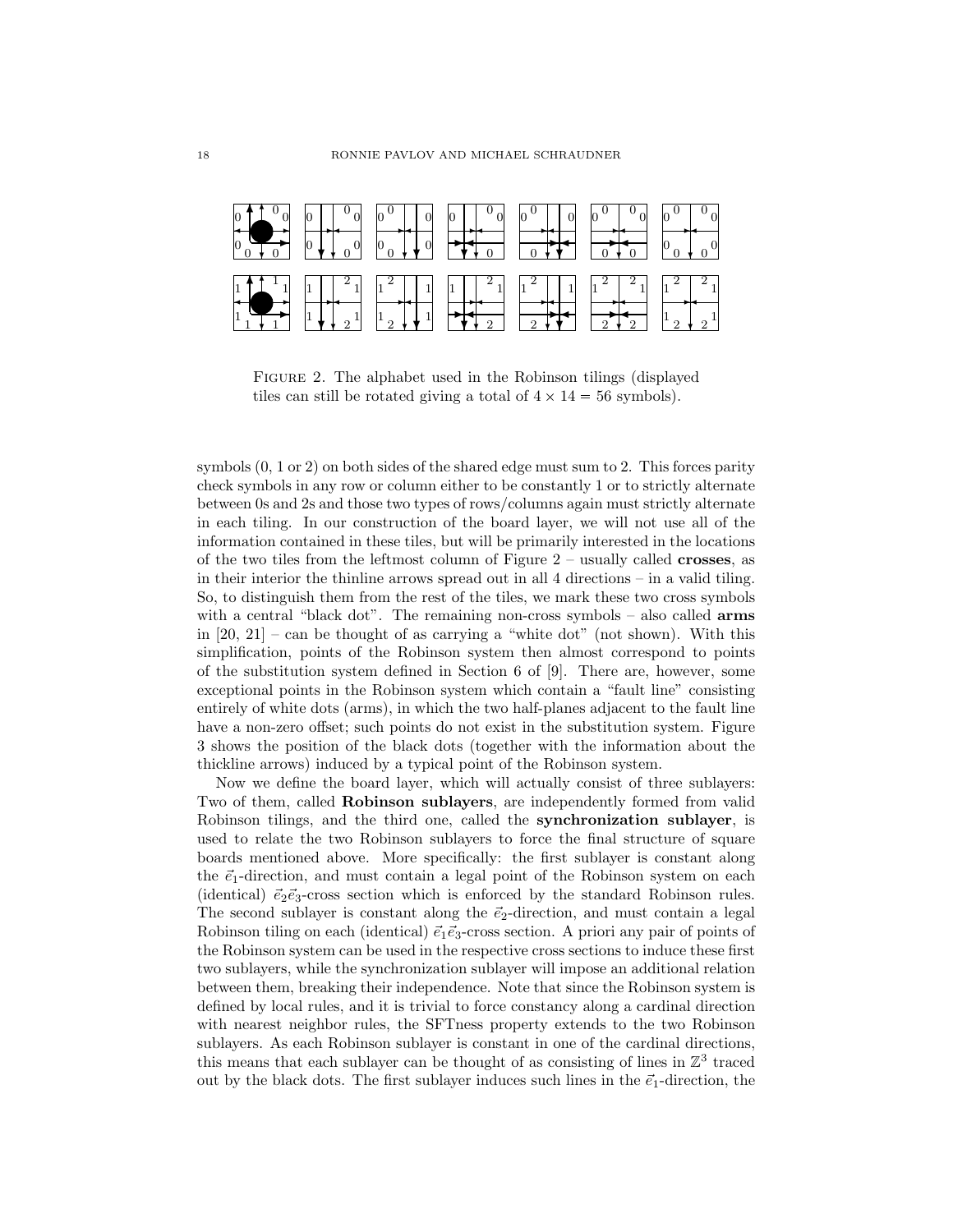

FIGURE 3. The black and white dots induced by a (typical) point of the Robinson system (thickline arrows shown as gray lines; parity of rows/columns recorded along the left and bottom edges).

second induces lines in the  $\vec{e}_2$ -direction; thus their union will create a rectangulation of each  $\vec{e}_1 \vec{e}_2$ -cross section of  $\mathbb{Z}^3$  (possibly including infinite rectangles).

For our construction, we would like these rectangulations on (most)  $\vec{e}_1 \vec{e}_2$ -cross sections to be regular grids given by aligned copies of congruent squares rather than general rectangles. This is basically (aside from some possible exceptional crosssections) accomplished by superimposing the synchronization sublayer, which has an extremely simple SFT structure. Its alphabet consists of two symbols,  $\Box$  (blank) and  $\Box$  (diagonal), and there are two types of local rules. The first is that a blank symbol  $\Box$  is not allowed to coexist at the same site with two black dots (crosses) on the two Robinson sublayers (at least one of those symbols has to be a white dot), and a diagonal symbol  $\Box$  on the synchronization layer can only coexist with either two black dots (crosses) or two white dots (arms) present at the same site on each of the two Robinson sublayers. The second local rule is that the presence of a diagonal symbol  $\Box$  at any site  $\vec{i} \in \mathbb{Z}^3$  forces the presence of diagonal symbols at sites  $\vec{i} + \vec{e}_1 + \vec{e}_2$  and  $\vec{i} - \vec{e}_1 - \vec{e}_2$ . This way diagonal symbols have to propagate infinitely along the  $(\vec{e}_1 + \vec{e}_2)$ -direction and have to cross through all corners, forcing complete rectangles to be squares. This finishes the board layer's description.

In order to show the claimed upgradability of our  $\mathbb{Z}^3$  SFT  $X'$  we have to control the structure of locally admissible cuboid patterns in the board layer. For this we first need to recall some facts about locally admissible patterns in the Robinson system. Here we essentially follow Sections 3 and 8 of [21]. First recall that the parity check symbols in the tiles of Figure 2 force the presence of crosses (with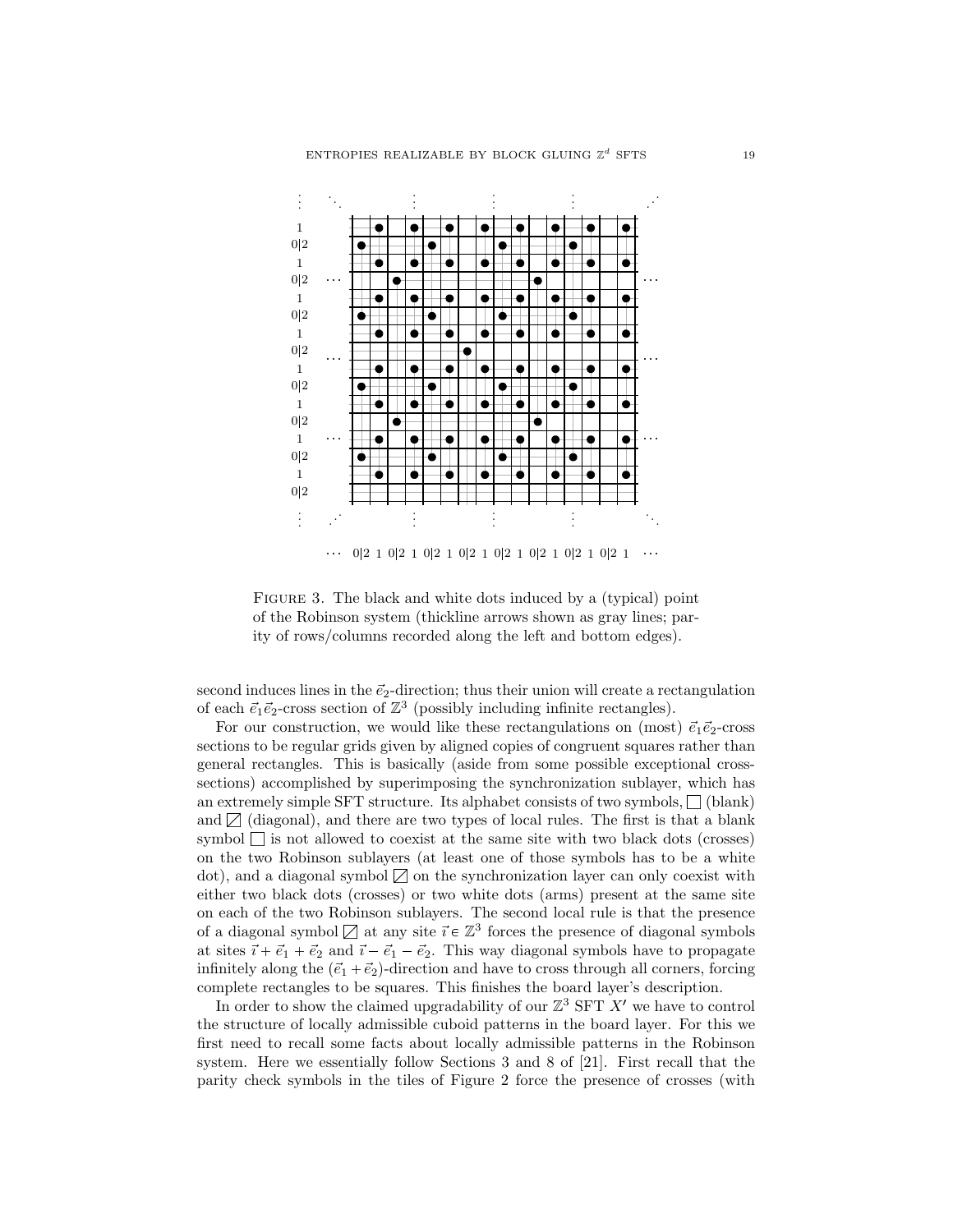parity symbols 1s along their 4 edges) at alternating sites in every other row (and column) of any locally admissible pattern *P* with rectangular shape  $R = [1, k] \times [1, l]$  $(4 \le k, l \in \mathbb{N})$ . This then forces arms (with parity symbols 1s and 2s) adjacent to these crosses. Moreover any two of those crosses with horizontal (or vertical) separation 2 either face each other, meaning that the tips of their thickline arrows point towards each other, or are back-to-back, i.e. thickline arrows point away from each other. If  $k, l \geq 6$  our locally admissible rectangular pattern P contains what is called a 3-square in [21], having as its corners 4 crosses at distance 2 pairwise facing each other. Note that the central tile in such a 3-square again has to be a cross (with parity symbols 0s) and that the 3 tiles adjacent to either side of the 3-square have to be arms. In particular the orientation of its central cross forces the orientation of the arms adjacent to one of the 3-square's corners and also forces another cross (with parity symbols 0s) diagonally adjacent to this corner. This behavior then repeats on bigger scales forcing four 3-squares to be aligned into a 7-square, four 7-squares to form a 15-square etc. as long as those  $(2^{i+1}-1)$ -squares  $(i \in \mathbb{N})$  are completely contained inside the rectangle *R*. This process also excludes, for  $k, l \geq 2^{i+3}$  ( $i \in \mathbb{N}$ ), the presence of more than one horizontal resp. vertical fault line having non-aligned complete  $(2^{i+1}-1)$ -squares on either side; a fact which will be key in the proof of the next lemma. So looking only at the complete  $(2^{i+1} - 1)$ squares inside  $R$  the pattern  $P$  has to fall into one of the following 3 categories:

- (1) all complete  $(2^{i+1} 1)$ -squares inside *R* are aligned;
- (2) there is a unique vertical fault line with a non-zero vertical offset of even size between the complete  $(2^{i+1} - 1)$ -squares to its left and its right;
- (3) there is a unique horizontal fault line with a non-zero horizontal offset of even size between the complete  $(2^{i+1} - 1)$ -squares above and below it.



FIGURE 4. Types  $(1)$ – $(3)$  of locally admissible patterns on rectangles  $R = [1, k] \times [1, l]$   $(k, l \geq 2^{i+3})$  in the Robinson system (displaying the possible alignment of complete  $(2^{i+1} - 1)$ -squares).

Figure 4 illustrates categories  $(1)$ – $(3)$  where we explicitly leave some room near the boundary of *R* possibly containing incomplete and not aligned  $(2^{j+1}-1)$ -squares  $(i \leq i)$  which we can not fully control with the local rules of the Robinson system.

**Lemma 5.2.** For any  $k, l \geq 2^{i+3}$  ( $i \in \mathbb{N}$ ) and any pattern P locally admissible for *the Robinson system and with rectangular shape*  $R = \{1, k\} \times \{1, l\}$  *the following holds:* If for some  $r \in \mathbb{N} \cap [1, l]$  row r of P contains either zero crosses or a single *cross, then for any*  $s \in \mathbb{N} \cap [1, l]$  *such that*  $2^{i} \nmid (r - s)$ *, row s of P contains two consecutive crosses with separation*  $2^{\nu_2(r-s)+1}$ *. (Here, for any integer*  $n \in \mathbb{Z}\backslash\{0\}$ *,*  $\nu_2(n) := \max\{m \in \mathbb{N}_0 \mid 2^m \text{ divides } n\}$  denotes the 2-adic valuation.)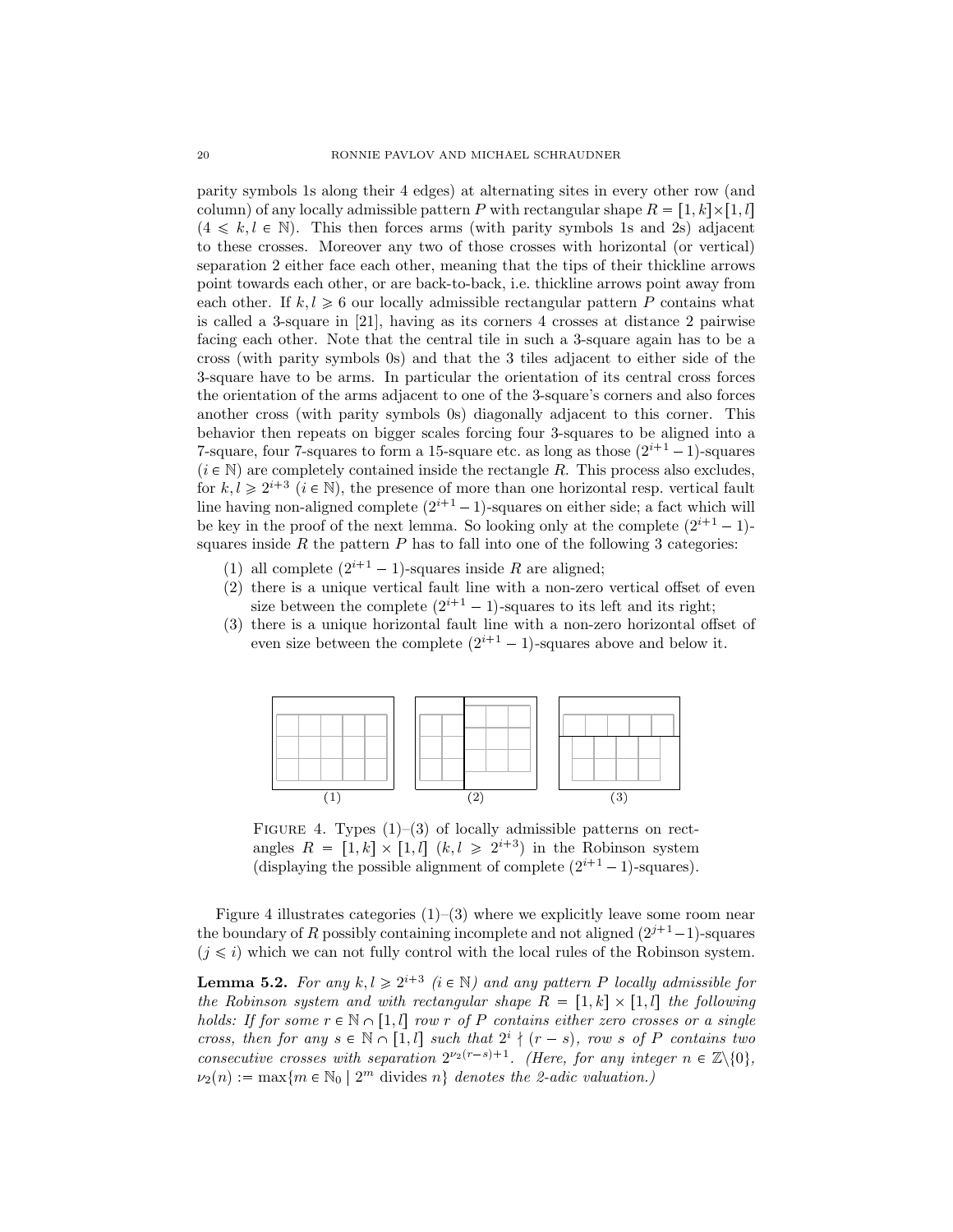*Proof.* The proof of this claim in the case where *P* is a full  $(2^{i} - 1)$ -square for any  $i \in \mathbb{N}$  is easily proved by induction, and we leave it to the reader. It remains to use this to prove the lemma for general *P*.

First note that the hypothesis  $k, l \geq 2^{i+3}$  forces P to contain at least 9 complete  $(2^{i+1} - 1)$ -squares arranged in a (skew)  $3 \times 3$  configuration and that thus – no matter which category  $(1)$ – $(3)$  *P* falls into – a rectangular portion of width at least  $\left\lfloor \frac{k-1}{2} \right\rfloor \geq 2^{i+2}$  and height at least  $\left\lfloor \frac{l-1}{2} \right\rfloor \geq 2^{i+2}$  containing 4 of those  $(2^{i+1}-1)$ squares forming a complete  $(2^{i+2} - 1)$ -square will be on one side of a possibly existing horizontal resp. vertical fault line. Call this complete  $(2^{i+2} - 1)$ -square  $Q \subseteq R$  and let  $c \in \mathbb{N} \cap [1, l]$  be the number of its central row seen as a row in *P*.

Suppose row *r* of *P* contains at most one cross. As a consequence of the inductive definition of  $(2^{j+1} - 1)$ -squares  $(j \in \mathbb{N})$ , see [21], all rows  $s \in \mathbb{N} \cap [1, l]$  intersecting *Q*, except its central row, i.e. row *c*, contain at least two consecutive crosses with separation  $2^{\nu_2(c-s)+1}$ . This immediately implies that row *r* of *P* either has to contain the central row of *Q* (thus having a single cross) or otherwise must not intersect *Q* at all. We will show that in either case the difference  $r - c$  has to be divisible by  $2^{i}$  which allows us to conclude that  $\nu_2(r-s) = \nu_2(c-s)$  and will finally prove the lemma. Let us look at the rows above *Q*; the argument for rows below *Q* being identical. If the distance from the top row of *Q* to the top row of *R* is at least  $2^{i+1}$  the following situation has to occur: First there is a (possibly empty) pile of pairs of horizontally adjacent complete  $(2^{i+1} - 1)$ -squares sitting right above *Q*, horizontally exactly aligned with *Q* and separated from *Q* as well as one from the next by a single row. Note that all the rows in between those pairs of  $(2^{i+1} - 1)$ squares have distance from row c a multiple of  $2^i$  (in fact  $2^{i+1}$ ). Hence the lemma actually does not make any claim about them as long as we can prove  $2^{i}$  |  $(r - c)$ . Clearly all rows in *P* intersecting those pairs of  $(2^{i+1} - 1)$ -squares contain at least two crosses and are thus excluded from appearing as row *r*. Moreover the separation of consecutive crosses in any such row  $s \in \mathbb{N} \cap [1, l]$  is still given as  $2^{\nu_2(c-s)+1}$ . Above this pile of exactly aligned pairs of  $(2^{i+1} - 1)$ -squares there might be another pile of complete  $(2^{i+1} - 1)$ -squares showing a non-zero horizontal offset with respect to *Q*. However, since *P* has to fall into categories  $(1)$ – $(3)$  above, the uniqueness of a horizontal fault line then forces this misaligned pile of complete  $(2^{i+1} - 1)$ -squares to extend up to a distance less than  $2^{i+1}$  from the top row of R without allowing any further horizontal offset. Again all rows separating the  $(2^{i+1} - 1)$ -squares in this second pile as well as their central rows have distance to row *c* a multiple of  $2^i$ , while all other rows  $s \in \mathbb{N} \cap [1, l]$  inside the pile contain at least two consecutive crosses with separation  $2^{\nu_2(c-s)+1}$ . This leaves us with either  $2^i | (r-c)$  or row r sitting above the last complete  $(2^{i+1} - 1)$ -square of the second pile.

Finally we repeat the same argument starting from the top of *Q* looking at  $(2<sup>i</sup> - 1)$ -squares instead. There has to be a (possibly empty) pile of exactly aligned groups of 4 horizontally adjacent complete  $(2<sup>i</sup> - 1)$ -squares followed by a (possibly  $\text{empty}$  pile of misaligned groups of 3 horizontally adjacent complete  $(2^i-1)$ -squares extending all the way up to within a distance of at most  $2^{i} - 1$  from the top row of *R*. All rows intersecting these  $(2^{i} - 1)$ -squares contain at least three consecutive crosses at the correct separation and thus can not appear as *r*. The rows in between have distance a multiple of  $2^i$  from row  $c$  (and, except possibly the very last one, have already been analyzed as part of the  $(2^{i+1} - 1)$ -squares above). We continue, dealing with  $(2^{j} - 1)$ -squares for all values of  $j < i$ , and the same argument goes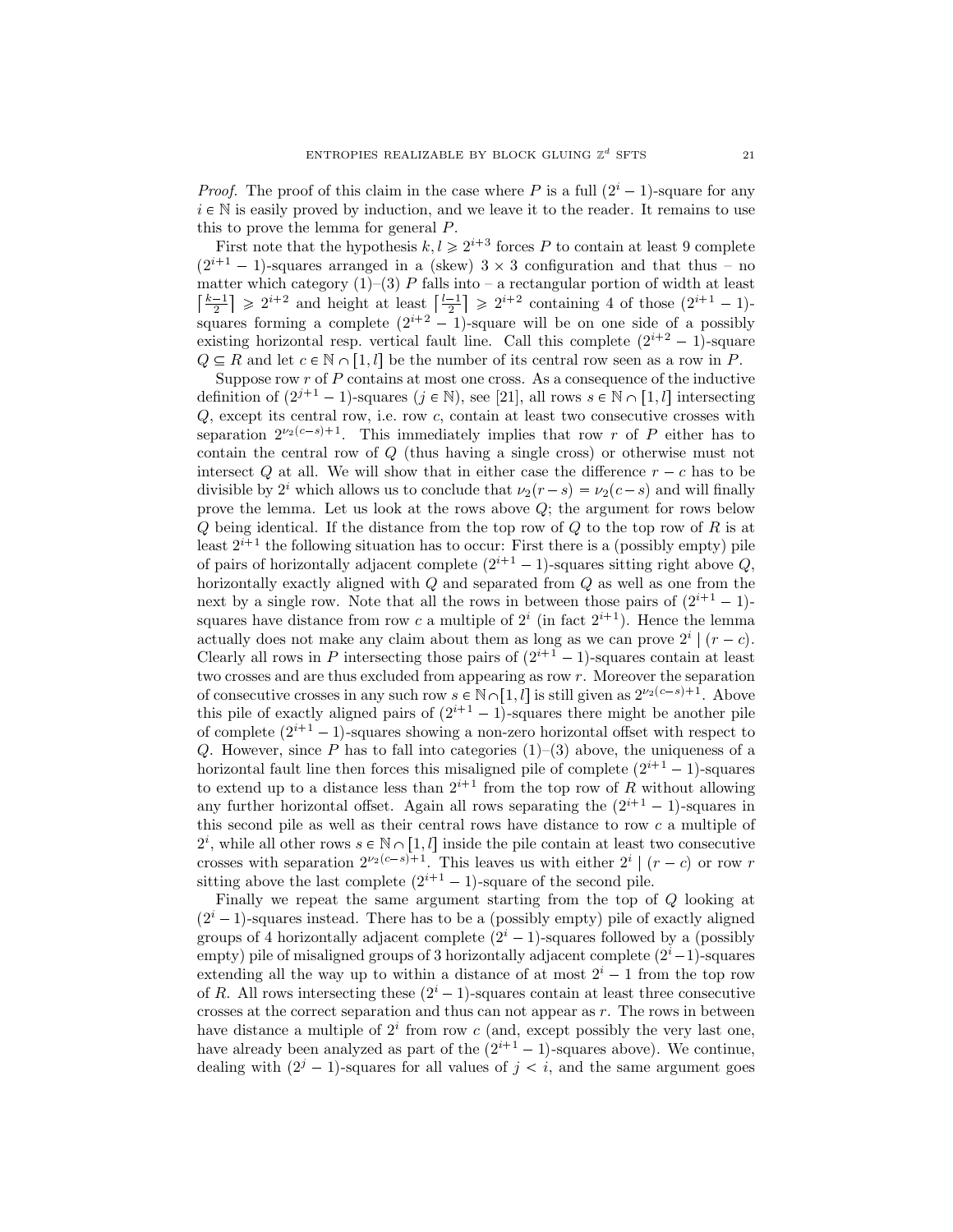through virtually unchanged, excluding all remaining rows near the top of *R*, forcing the distance between rows  $r$  and  $c$  to be a multiple of  $2<sup>i</sup>$  as claimed. (The only change is that for  $j < i$  there are even more than 3 forced horizontally adjacent squares.)  $\Box$ 

Next we describe the structure of locally admissible patterns in the board layer:

**Lemma 5.3.** For any  $k, l, m \geq 2^{i+4}$  ( $i \in \mathbb{N}$ ) and any pattern P locally admissible for *the board layer with cuboid shape*  $[1, k] \times [1, l] \times [1, m]$ , there exists  $t \in \mathbb{N} \cap [1, m]$  so *that for any*  $s \in \mathbb{N} \cap [1, m]$  *with*  $2^{i-1} \nmid (t-s)$ , *the*  $\vec{e_1} \vec{e_2}$ -cross section  $P|_{[1,k] \times [1,l] \times \{s\}}$ *is a subpattern of a gridding of*  $\mathbb{Z}^2$  *by aligned squares of size*  $2^{\nu_2(t-s)+1}$ *.* 

In other words, as we increase the  $\vec{e}_3$ -coordinate, the  $\vec{e}_1 \vec{e}_2$ -cross sections of *P* can be labeled by a subword of the periodic sequence  $(\underbrace{*121312141213121\ldots121})^{\infty}$ , length  $2^{i-1}$ 

where the label  $j \in \mathbb{N}$  represents that the corresponding cross section is part of a rectangulation of  $\mathbb{Z}^2$  by aligned congruent squares of size  $2^j$  (hereafter called **boards**), and the label  $*$  represents that no information is given about that particular cross section.

*Proof.* Clearly any such locally admissible pattern *P* is induced by two patterns *P*1*, P*<sup>2</sup> filling the cross sections of the Robinson sublayers, both locally admissible for the standard Robinson system and with rectangular shapes  $R_1 = [1, k] \times [1, m]$ and  $R_2 = [1, l] \times [1, m]$  respectively.

First let  $r \in \mathbb{N} \cap [1, m]$  be such that row  $r$  has at least two crosses (black dots) in one and at least one cross in the other of the two patterns  $P_1$  or  $P_2$ . The corresponding  $\vec{e}_1 \vec{e}_2$ -cross section in the synchronization layer then has to contain diagonals spreading from the (at least) 2 crossings of the corresponding lines traced out by the black dots in  $P_1$  and  $P_2$ . As each of those diagonals continue, they hit the other line(s) and thus force both rows  $r$  in  $P_1$  and  $P_2$  to have consecutive crosses with the same constant separation appearing periodically throughout all of row *r*.

Now we define intervals  $K \subseteq [1, k]$  and  $L \subseteq [1, l]$  both of length  $2^{i+3}$  such that the restrictions  $P'_1 := P_1|_{K \times [1,m]}$  and  $P'_2 := P_2|_{L \times [1,m]}$  each contain a complete  $(2^{i+3} - 1)$ -square; this is clearly possible, since  $k, l, m \geq 2^{i+4}$ , no matter which category (1)–(3) that  $P_1$  and  $P_2$  lie in. Let  $c_1, c_2 \in \mathbb{N} \cap [1, m]$  be the central rows of such complete  $(2^{i+3} - 1)$ -squares (thus containing a single cross) in  $P'_1$  and  $P'_2$ respectively. Without loss of generality we may assume that  $c_1 \leq c_2$  by switching the role of  $P'_1$  and  $P'_2$  if necessary. We claim that  $c_1 \equiv c_2 \pmod{2^{i-1}}$ . Suppose for a contradiction that this is not true. By Lemma 5.2, row  $(c_2 + 2^{i-1})$  of  $P'_2$  must contain two consecutive crosses with separation  $2^{\nu_2(2^{i-1})+1} = 2^i$ . However, since  $c_2 + 2^{i-1} = c_1 + (c_2 - c_1) + 2^{i-1}$ , and since  $(c_2 - c_1) + 2^{i-1}$  is not divisible by  $2^{i-1}$ , hence neither by  $2^i$ , Lemma 5.2 again shows that the same row in  $P'_1$  must contain two consecutive crosses with separation  $2^j$  for  $j := \nu_2((c_2 - c_1) + 2^{i-1}) + 1 < i$ . By the argument above, the synchronization layer then clearly yields a contradiction (diagonals would force the same separation on row  $(c_2 + 2^{i-1})$  in  $P'_1$  and  $P'_2$ ). This means that for any  $s \in \mathbb{N} \cap [1, m]$  not equal to  $c_1$  (and therefore also not equal to  $c_2$ ) modulo  $2^{i-1}$ , any pair of consecutive crosses in row *s* of either  $P_1$  or  $P_2$  have to occur at the same constant separation  $2^{\nu_2(c_1-s)+1}$ , completing the proof.  $\Box$ 

**Corollary 5.4.** For any  $k, l, m \geq 2^{i+4}$  ( $i \in \mathbb{N}$ ), any pattern P locally admissible for *the board layer with cuboid shape*  $[1, k] \times [1, l] \times [1, m]$ *, and any*  $j \in \mathbb{N} \cap [1, i-1]$ *, there*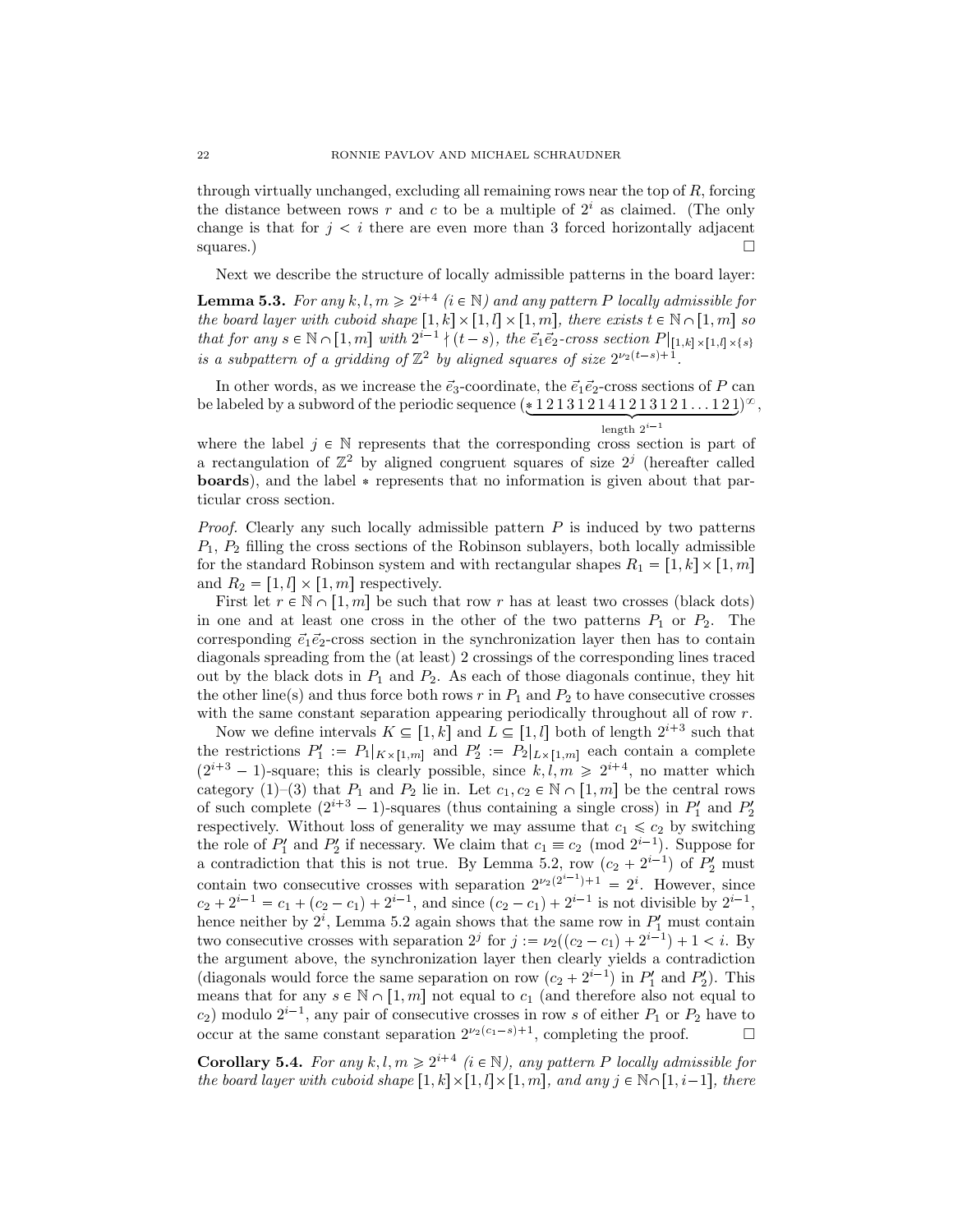$e$ *exists an*  $\vec{e}_1 \vec{e}_2$ -cross section of P which consists of a subpattern of a rectangulation of  $\mathbb{Z}^2$  by aligned squares of size  $2^j$ .

The function of the square boards is to provide the infrastructure for the remaining two layers, which we will now informally describe. The first of these, called the **construction layer**, uses accelerated Turing machines to construct prefixes of the characteristic Sturmian sequence  $c_{\alpha'}$ . Roughly speaking, the construction layer uses two main components, each of which, inside each finite (or infinite) board, simulates row-by-row the run of an accelerated Turing machine whose space and runtime is confined by the size of the boards. In other words, given an  $\vec{e}_1 \vec{e}_2$ -cross section with square boards of size  $2^j$  ( $j \in \mathbb{N}$ ), computation is initialized in the starting state with empty tapes (seen as rows on the respective sublayers, all initially filled with blanks) of length  $2<sup>j</sup>$  and all read-write heads positioned on the leftmost symbol of each tape on the bottom row of each such square board. As described in Section 4, there are also control and auxiliary layers, which are initialized at the bottom of each board with the constant sequence of some initial transition tuple and the constant sequence of all blanks respectively. Each subsequent row, again the superposition of all tapes, the control and auxiliary sublayers, then contains the consecutive instantaneous description of the Turing machine run, determined by purely local rules, until the top of the board is reached after the simulation of exactly  $2^{j} - 1$  steps, at which point the computation is stopped and reinitialized on the next board's bottom row. As we have seen, locally admissible cuboid patterns contain  $\vec{e}_1 \vec{e}_2$ -cross sections with boards of varying sizes and thus both the length of the tapes of our Turing machines and the number of computational steps, though finite on each individual board size, are globally unbounded in points in  $X'$ .

The final layer, called the **pruning layer**, runs a simple checking procedure to match the prefixes of  $c_{\alpha}$  produced by the construction layer against subwords of the 0{1-sequences seen in the base layer to ensure that the latter have roughly the correct proportion  $\alpha'$  of 1 symbols. This is slightly different than the procedure in [9] where the authors controlled the frequency  $\alpha'$  of 1s by forcing the base sequences to have a regular (binary) Toeplitz structure – which is not enough for our purposes. The reason why we need a more restrictive construction is again the desired upgradability property of  $X''$ ; a regular Toeplitz sequence on  $\{0,1\}$  with frequency  $\alpha'$  of 1 symbols has the property that for any  $j \in \mathbb{N}$ , there exist subwords of length  $m \in \mathbb{N}$ exponential in *j* containing  $m\alpha' + j$  1 symbols. This is unsatisfactory in our setting, as it would yield the existence of a locally (in fact globally!) admissible pattern in *X*<sup>1</sup> on a rectangular prism with shape  $[1, m]$ <sup>3</sup> with more than  $m^3\alpha' + jm^2$  symbols 1 on the base layer, which would mean that  $\left|\mathcal{L}_{m,m,m}^{\text{loc}}(X'')\right| \geq e^{\text{ht}_{\text{op}}(X'')m^3+j\log M \cdot m^2}$ , and since  $j$  was arbitrary, this would preclude upgradability of  $X<sup>n</sup>$ . This intrinsic and quintessential problem is obviated by instead checking the base against a Sturmian sequence, which is balanced: for any  $m$ , the number of 1 symbols within a subword of length *m* can take only two different values in  $\mathbb{N}_0 \cap [m\alpha' - 1, m\alpha' + 1].$ 

Local rules, as explained in detail in Section 4, are used to define both the construction and pruning layers uniformly on all  $\vec{e}_1 \vec{e}_2$ -cross sections. These rules thus apply both to cross sections which see subpatterns of square griddings of  $\mathbb{Z}^2$  on the board layer and to the (possible) exceptional cross sections containing incomplete and/or infinite boards where there is no left end of the tapes or no bottom row to initialize the computation. On such exceptional cross sections our rules may in fact allow the construction and pruning layers to contain strange, not well-controlled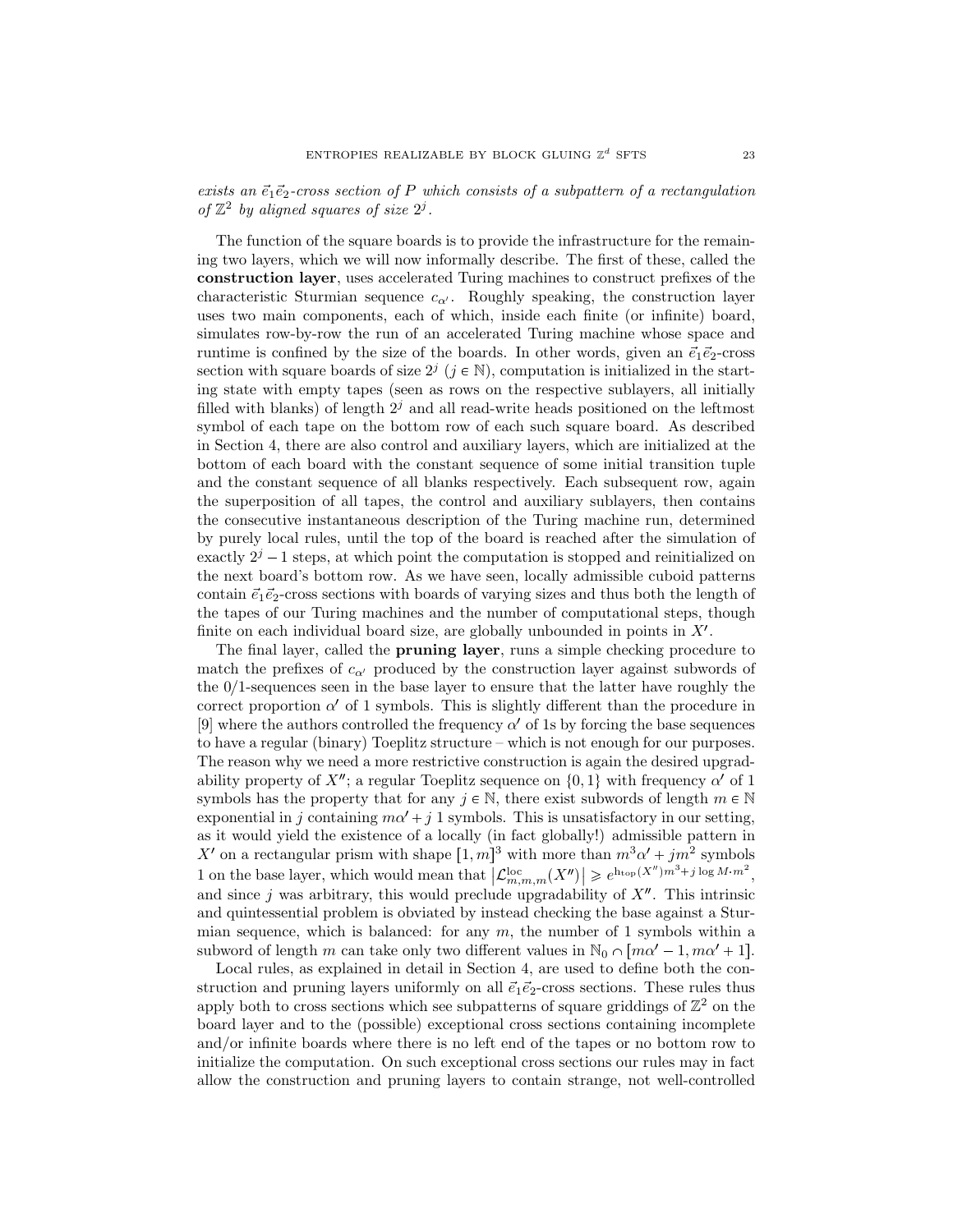configurations. Luckily, in any locally admissible pattern on a large rectangular prism, the combined volume (according to Lemma 5.3) of all such exceptional cross sections is so small that this does not affect the desired upgradability property of *X*<sup> $\prime$ </sup> (and *X*<sup> $\prime$ </sup>).

We begin with an informal description of the construction layer. Roughly speaking, it will be based on two accelerated Turing machines working together: The first TM can be more or less considered a black box consecutively producing the partial quotients  $(a_n)_{n \in \mathbb{N}}$  of the continued fraction expansion of *α*', while the second TM, whose job is to construct longer and longer prefixes of the characteristic Sturmian sequence  $c_{\alpha}$ , with lengths increasing by one each TM step, can be described in full detail. To do this, the second machine emulates the recursive construction from (2) of Facts 2.6; each time  $w_{n-1}$  is completed, it continues appending copies of  $w_{n-1}$ until reaching a total of  $a_n$  copies, after which it appends a copy of  $w_{n-2}$ , completing  $w_n$ . For this the second machine clearly needs access to each  $a_n$  in time to know that it has completed the desired number of copies of  $w_{n-1}$  and should append a copy of  $w_{n-2}$ , which must be begun in step  $a_n \, t_{n-1} + 1$ . Note that Definition 1.5 precisely implies that *a<sup>n</sup>* can be computed by this time by the first TM.

Unfortunately, there could be a slight complication in this process if the sequence of "computation times" of the partial quotients is very irregular. For example, suppose that for some strictly increasing sequence  $(n_i)_{i\in\mathbb{N}}$  of positive integers, our accelerated black-box TM can generate the successive partial quotients  $a_{n_i}, a_{n_i+1}, \ldots, a_{n_{i+1}-2}$  very fast, say almost one per time step, while each one of the sparse partial quotients  $a_{n_{i+1}-1}$  ( $i \in \mathbb{N}$ ) takes a very long time to compute, always finishing just before time step  $a_{n_{i+1}-1}$   $t_{n_{i+1}-2}$  + 1. For such a sequence  $(a_n)_{n\in\mathbb{N}}$ the bound in computability condition **(C)** would still be satisfied. However, the "requests" for  $a_{n_i}, a_{n_i+1}, \ldots, a_{n_{i+1}-2}$  from the second TM would yet come at a very regular rate, i.e. for every  $N \in \mathbb{N}$ ,  $a_N$  is asked for between step  $a_{N-1} \cdot t_{N-2} + 1$  and  $a_N$   $t_{N-1}$ . So at the time when (for instance)  $a_{n_i}$  is requested, the first TM might be already in the middle of the (long) computation of  $a_{n_{i+1}+1}$ , and no longer have access to  $a_{n_i}$ .

Note that in such a situation it is neither possible to simply hold the computation of the next partial quotient until the present one was requested nor to store all of the yet unrequested partial quotients on an additional tape, as both their size and their number (growing gaps between  $n_i$ 's) might be unbounded, which would not allow us to copy them back in a single time step. Nevertheless, using the capabilities of an accelerated TM, it is still possible to store a single bit of information about every one of them (which thus can be transmitted over arbitrarily long tape distances in one time step). This allows the computation times of the first Turing machine to be "regularized", finally leading to a solution for our problem.

We now give a formal description of the **construction layer**. Its first component consists of layers implementing the run of an accelerated Turing machine  $T_1$  successively generating the partial quotients  $(a_n)_{n\in\mathbb{N}}$  of the continued fraction expansion of  $\alpha'$ , where for each  $N \in \mathbb{N}$  all  $a_1, a_2, \ldots, a_N$  are finished before time step  $a_N \cdot t_{N-1} + 1$ . The existence of  $T_1$  is guaranteed by the assumption that  $\alpha'$ satisfies computability condition  $(C)$ . Every time an  $a_n$  is completed, the machine checks the status of a tape, called the request-tape, which is shared with the second component (see below). If its leftmost cell contains a symbol "?", signaling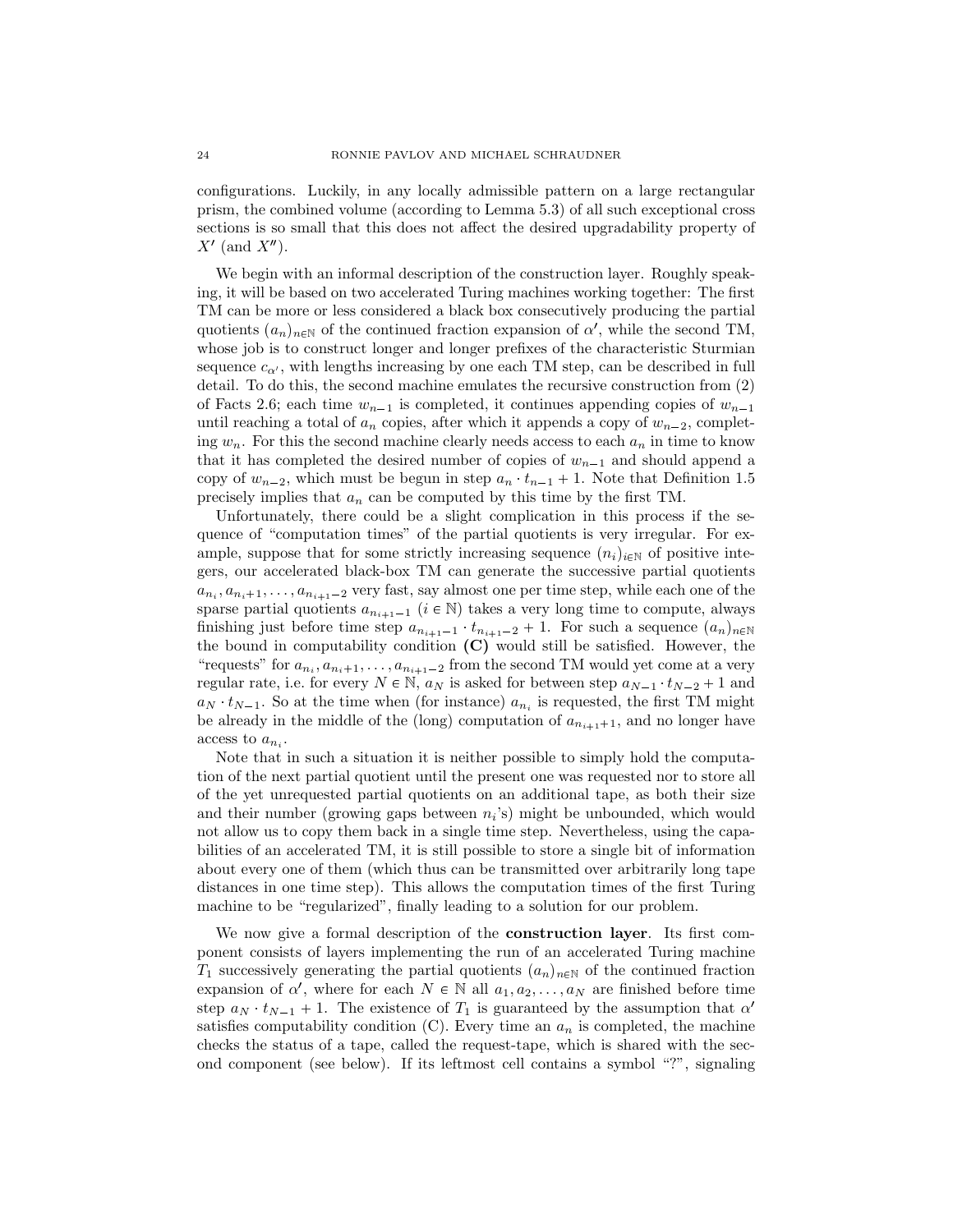a request,  $T_1$  copies the binary representation of  $a_n$  onto this shared request-tape using an instant operation. If there is no request present on the shared tape, *T*<sup>1</sup> just examines the value of *a<sup>n</sup>* and copies one bit of information onto an additional tape (which we call the 1/\*-tape): this bit will be either a 1 if  $a_n = 1$ , or a  $*$  if  $a_n > 1$ . The transfer of each such bit is done via an instant operation sending the information to the right end of the already used part of the  $1/*$ -tape where the bit is put down by the read-write head which then moves one cell further right, thus always staying at the right end of the occupied tape segment. Therefore, at any point throughout the construction, the  $1/*$ -tape (initially starting off with all blanks and the read-write head on its leftmost cell) acts like a queue containing a simplified record of the already produced (but not yet used) partial quotients *an*.

Though a bit inelegant, for organization's sake, we need a few facts about the second component (which will be proved below) in order to completely describe the first component's behavior. We will for now take on faith (and soon verify) the following facts: Firstly, the second component will simulate an accelerated TM  $T_2$  which creates prefixes of the characteristic sequence for  $\alpha'$ , at the rate of one symbol per time step. Secondly, *T*<sup>2</sup> will send "requests" to the first component asking for a partial quotient  $a_N$ , each request being sent at time step  $a_{N-1}$ ,  $t_{N-2}+1$ . These "requests" are communicated via instant operations acting on a tape, called **request-tape**, shared by the two components, in a way which will be described in a moment. Also we add another tape, called **counter-tape**, to the second TM *T*2, whose job is to store a binary representation of the index *N* of the currently requested partial quotient  $a_N$ . Starting from zero the value on this counter-tape is incremented by one every time a "request" is sent by  $T_2$ , i.e. at time steps  $a_{N-1} \tcdot t_{N-2} + 1$ . Now each request triggers the following instant operations: First the leftmost symbol on the  $1/*$ -tape, corresponding to the bit of information stored about the partial quotient  $a_N$ , is examined. If it is a blank symbol (and thus the read-write head is positioned at the leftmost cell), then  $a_N$  has not yet been computed by *T*1, and so nothing needs to be done; the request-tape stays unchanged and  $T_1$  will compute  $a_N$  and copy it to the request-tape before time step  $a_N$   $t_{N-1}+1$ by the definition of computability condition **(C)**, in time to be picked up by the second component. If the examined symbol of the  $1/*$ -tape is a 1 or a  $*$ , the complete content of the  $1/*$ -tape (including the read-write head's position) is shifted one cell to the left deleting the leftmost symbol. In case of a 1, an instant operation is then used to copy this symbol directly to the shared request-tape (overwriting the "?"), where it will be available when needed by the second component. If the examined symbol from the 1/ $*$ -tape is a  $*$ , then we know that  $a_N \ge 2$ . This gives the machine *T*<sup>1</sup> enough time to invoke a subroutine given as another accelerated TM *T* 1 1 , run in parallel on separate layers. This  $TM$   $T'$  instantly deletes the request-tape and then simulates a version of  $T_1$ , enhanced by a linear speed-up by a factor of 2, to recompute all partial quotients up to  $a_N$ . (Such a speed-up is easily implemented by creating a version of *T*<sup>1</sup> which executes two steps of computation of the original TM  $T_1$  in a single step by modifying its transition function or by using twice the number of tapes/sublayers.) Note that (for  $N \geq 3$ ) the time difference between the request for  $a_N$  at step  $a_{N-1}$   $t_{N-2}$  + 1 and the time by which it has to be ready, namely  $a_N \cdot t_{N-1}$ , satisfies:  $\Delta t := a_N \cdot t_{N-1} - (a_{N-1} \cdot t_{N-2} + 1) \geq a_N \cdot t_{N-1} - (a_{N-1} \cdot t_{N-2} + 1)$  $t_{N-3}$  =  $(a_N - 1)t_{N-1}$ . Since  $a_N \ge 2$ , this yields  $\frac{\Delta t}{a_N \cdot t_{N-1}} \ge \frac{a_N - 1}{a_N} = 1 - \frac{1}{a_N} \ge \frac{1}{2}$ . Therefore the subroutine executed by  $T_1'$  can proceed as follows: it will copy the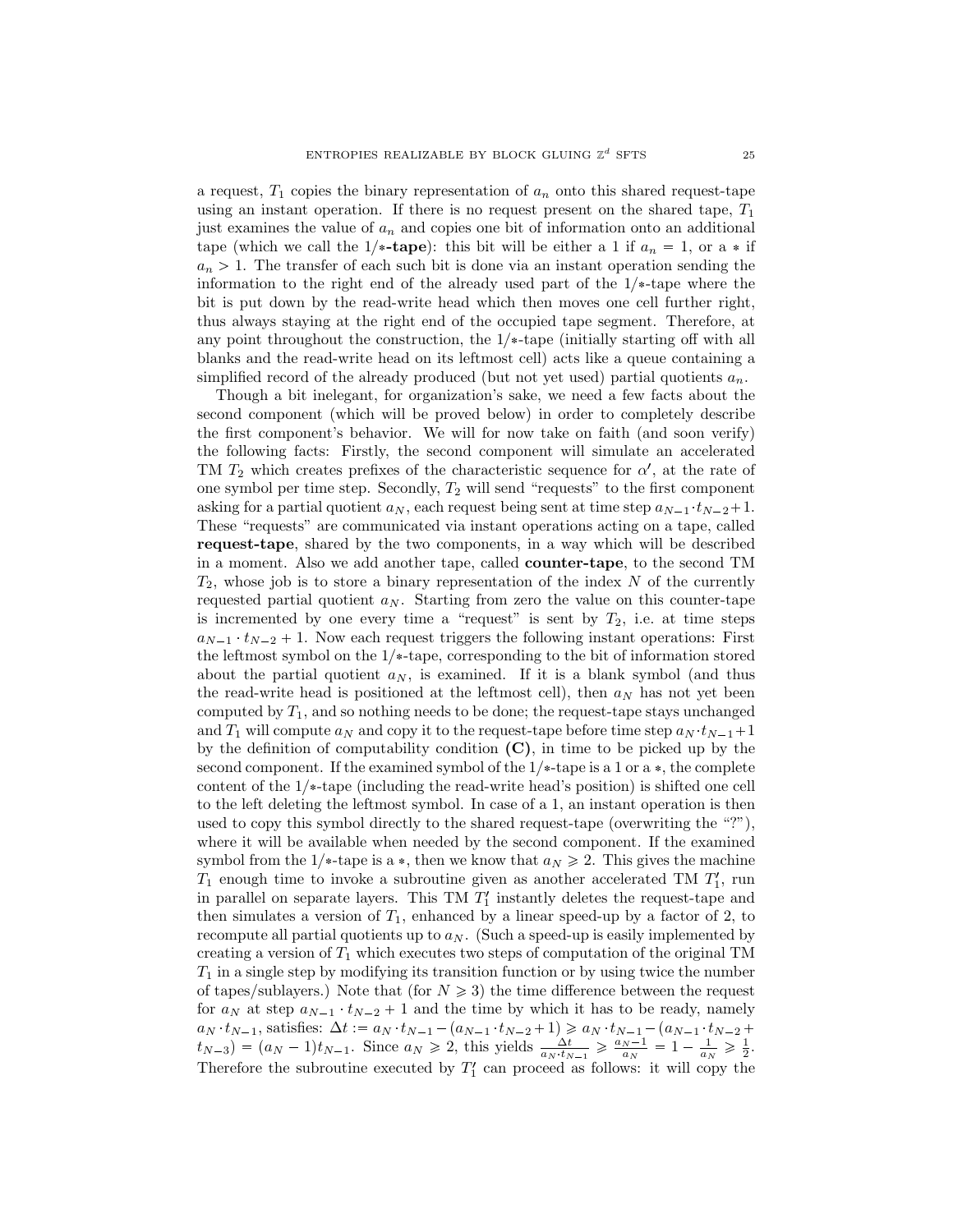current binary value on the counter-tape holding the index *N* to one of its own tapes using an instant operation and then will use the twice-as-fast version of *T*<sup>1</sup> to recompute  $a_1, \ldots, a_N$ . Whenever the twice-as-fast version of  $T_1$  produces a partial quotient, it decrements the value of the copied counter. As long as this value is bigger than zero, the partial quotient is discarded and computation continues, while once it has reached zero the corresponding partial quotient, i.e.  $a_N$ , is instantly copied to the shared request-tape. Since the computation time of  $a_N$  in this twiceas-fast subroutine is at most  $\frac{1}{2}a_N \cdot t_{N-1}$ , this happens before time step  $a_N \cdot t_{N-1}$  as claimed. In particular the computation of the subroutine finishes before the next request arrives, and thus the relevant tapes/layers of  $T_1'$  will be free if  $T_1'$  is required to restart for a future *an*.

To be clear, what we have shown so far is that if, for any  $N \in \mathbb{N}$ , the second component sends the request for  $a_N$  via the shared tape at step  $a_{N-1} \cdot t_{N-2} + 1$ , then the described accelerated  $TM(s) T_1$  (and  $T_1'$ ) will in an instant operation copy the requested partial quotient  $a_N$  to the shared tape after the request, but not after step  $a_N \tcdot t_{N-1}$ . It remains to describe the second component, and to show that if it receives  $a_N$  between time steps  $a_{N-1} \cdot t_{N-2} + 1$  and  $a_N \cdot t_{N-1}$ , then it will send the next request at time step  $a_N \cdot t_{N-1} + 1$  while producing longer and longer prefixes of the sequence  $c_{\alpha'}$  (row  $r \in \mathbb{N}$  of each big enough board will contain  $c_{\alpha'}|_{[0,r-1]}$ ).

The second component starts from a single 0 or 1 in the lower left corner (the remainder of this row is filled with blanks). Each subsequent row repeats the finite word of 0s and 1s seen in the row below, and appends a single new symbol 0 or 1 to its right end according to certain rules, keeping the blanks thereafter. This process continues until the top row of a finite board is reached, which is completely filled with a prefix of  $c_{\alpha'}$ . To be a bit more specific, the accelerated TM  $T_2$  has exactly 4 tapes and thus is implemented by local rules on 6 sublayers (the 4 tapes, along with a control sublayer and an auxiliary sublayer). It starts off (at the bottom of a finite board) with all 4 read-write heads at the left end and tapes 1 to 3 filled with a symbol 0 followed by all blanks while tape 4, which will be used to record the prefixes of  $c_{\alpha}$ , begins with a single 0 or 1 (the first symbol of  $c_{\alpha}$ , which is a 0 if  $a_1 > 1$  and a 1 if  $a_1 = 1$ ) followed by all blanks. Following a hard-wired procedure, the TM  $T_2$  then runs for  $a_1 - 1 \ge 0$  steps, putting down symbol-by-symbol the remainder of the word  $w_1 = 0^{a_1-1}1$  on tape 4, moving the head one cell to the right in each step while the other tapes and head positions are not changed. Once finished with this part,  $T_2$  enters an infinite loop, repeating for each value of  $N \in \mathbb{N}$  $(N \geq 2)$  the following steps to recursively produce the words  $w_N$  (see Figure 5):

**Phase 1**: A combined instant operation copies the complete content of tape 3 to tape 2 and the complete content of tape 4 to tape 3, placing the heads on both tapes 2 and 3 at their left end. The same instant operation fills tape 1 with a 1 followed by all blanks (i.e. puts a binary 1 while keeping its head at the left end) and then compares this value against the content of the shared request-tape, which either contains a "?" (request) or the binary value of the partial quotient  $a_N$ . The result of this comparison steers the behavior of  $T_2$  during an inner loop: if the two quantities are unequal (this includes the case where the request tape contains a "?"), it moves to Phase 2; if they are equal, it moves to Phase 3.

Note that after the instant operation from Phase 1, the content of the tapes is as follows: tapes 3 and 4 both contain a copy of the word  $w_{N-1}$ , tape 2 contains a copy of the word  $w_{N-2}$ , and tape 1 contains the value 1 in binary (here  $N \in \mathbb{N}$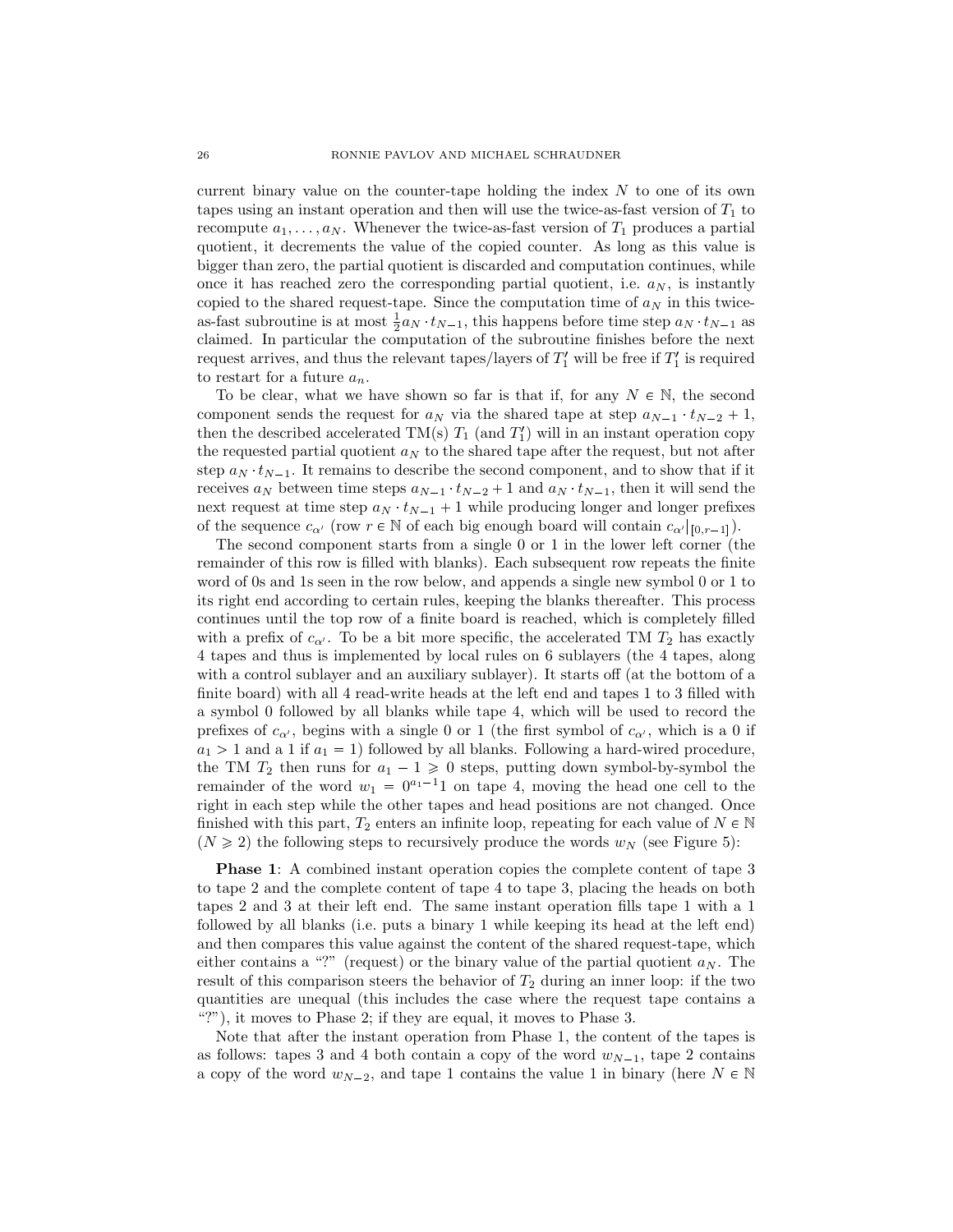| Tape 4:                           | Tape 3:                              | Tape 2:                                                                     | Tape 1:                                                                                                                                                                                                                                                            |
|-----------------------------------|--------------------------------------|-----------------------------------------------------------------------------|--------------------------------------------------------------------------------------------------------------------------------------------------------------------------------------------------------------------------------------------------------------------|
|                                   |                                      |                                                                             |                                                                                                                                                                                                                                                                    |
| 01001001001010010010010100        | 010010010010110                      | 0100101                                                                     |                                                                                                                                                                                                                                                                    |
| $0100100100101001001001010 = w_4$ | 01001001001                          | $01\overline{0}$                                                            | $\frac{1}{0}$                                                                                                                                                                                                                                                      |
| 010010010010100100100101          | 01001001001                          | $0\overline{1}0$                                                            |                                                                                                                                                                                                                                                                    |
| 01001001001010010010010           | 01001001001                          | $\overline{0}10$                                                            | $= a_4$                                                                                                                                                                                                                                                            |
| 0100100100101001001001            | $0100100100\overline{1}$             | $\overline{0}10$                                                            |                                                                                                                                                                                                                                                                    |
| 010010010010100100100             | 01001001001                          | $\overline{0}10$                                                            |                                                                                                                                                                                                                                                                    |
| 01001001001010010010              | 01001001001                          | $\overline{0}10$                                                            |                                                                                                                                                                                                                                                                    |
| 0100100100101001001               | 01001001001                          | $\overline{0}10$                                                            |                                                                                                                                                                                                                                                                    |
| 010010010010100100                | 01001001001                          | $\overline{0}10$                                                            |                                                                                                                                                                                                                                                                    |
| 01001001001010010                 | 01001001001                          | $\overline{0}10$                                                            |                                                                                                                                                                                                                                                                    |
| 0100100100101001                  | 01001001001                          | $\overline{0}10$                                                            |                                                                                                                                                                                                                                                                    |
| 010010010010100                   | 01001001001                          | $\overline{0}10$                                                            |                                                                                                                                                                                                                                                                    |
| 01001001001010                    | 01001001001                          | $\overline{0}10$                                                            |                                                                                                                                                                                                                                                                    |
| 0100100100101                     | 01001001001                          | $\overline{0}10$                                                            |                                                                                                                                                                                                                                                                    |
| 010010010010                      | 01001001001                          | $\overline{0}10$                                                            | $\neq a_4$                                                                                                                                                                                                                                                         |
| $0100100100\overline{1} = w_3$    | $\overline{0}10$                     | $0\overline{1}$                                                             | $\overline{0}1$<br>$\overline{1}$ $\overline{1}$ $\overline{1}$ $\overline{1}$ $\overline{1}$ $\overline{1}$ $\overline{1}$ $\overline{1}$ $\overline{1}$ $\overline{1}$ $\overline{1}$ $\overline{1}$ $\overline{1}$ $\overline{1}$ $\overline{1}$ $\overline{1}$ |
| 0100100100                        | $\overline{0}10$                     | $\overline{0}1$                                                             | $\frac{1}{11}$<br>$= a_3$                                                                                                                                                                                                                                          |
| 010010010                         | $01\overline{0}$                     | $\overline{0}1$                                                             | $\overline{0}1$                                                                                                                                                                                                                                                    |
| $0100100\overline{1}$             | $0\overline{1}0$                     | $\overline{0}1$                                                             | $\overline{0}$ <sub>1</sub>                                                                                                                                                                                                                                        |
| 0100100                           | $\overline{0}10$                     | $\overline{0}1$                                                             | $\neq a_3$                                                                                                                                                                                                                                                         |
| 010010                            | $01\overline{0}$                     | $\overline{0}1$                                                             |                                                                                                                                                                                                                                                                    |
| $0100\overline{1}$                | $0\overline{1}0$                     | $\overline{0}1$                                                             |                                                                                                                                                                                                                                                                    |
| $010\overline{0}$                 | $\overline{0}10$                     |                                                                             | $\neq a_3$                                                                                                                                                                                                                                                         |
| $010 = w_2$                       |                                      | $\frac{\overline{0}1}{\overline{0}}$<br>$\frac{\overline{0}}{\overline{0}}$ | $= a_2$                                                                                                                                                                                                                                                            |
| $0\overline{1}$<br>$= w_1$        | $\frac{\overline{0}1}{\overline{0}}$ |                                                                             |                                                                                                                                                                                                                                                                    |
| $\overline{0}$                    |                                      |                                                                             | $\frac{\overline{0}1}{\frac{1}{1}}$ $\frac{\overline{1}}{\frac{1}{0}}$ $\frac{\overline{0}}{0}$                                                                                                                                                                    |

starting from  $N = 2$  increases with every completed cycle of the infinite loop).

FIGURE 5. First steps of the run of the accelerated Turing machine from the second component of the construction layer for an irrational  $\alpha' = [0; 2, 1, 3, 2, 5, \ldots]$ . (On all 4 tapes blanks are omitted and the read-write head's position is marked by an overline.)

**Phase 2:** If the comparison from Phase 1 was unsuccessful, i.e. the content of tape 1 did not (yet) match the content of the request-tape, then at least one more copy of  $w_{N-1}$  is needed to complete a prefix of  $w_N$ . To accomplish this, the content of tape 3 (i.e.  $w_{N-1}$ ) is appended to the end of the word present on tape 4, moving the head on both tapes to the right and sending one symbol at a time across (using the auxiliary sublayer). This takes  $|w_{N-1}| = t_{N-1}$  (standard TM) steps.

When finished, another instant operation sends the read-write head on tape 3 back to the tape's left end and, to make note of the newly completed copy of  $w_{N-1}$ , the value on tape 1 is incremented by 1 (addition of 1 in binary) and again compared against the content of the shared request-tape. If the comparison is successful, the accelerated TM *T*<sup>2</sup> moves to Phase 3, otherwise it repeats Phase 2.

After a finite number of iterations (namely  $a_N - 1$ ) of Phase 2, the value on tape 1 will have reached  $a_N$ . By this time, i.e. precisely at the beginning of step  $a_N \tcdot t_{N-1} + 1$ , the shared request-tape already has to contain the binary representation of the partial quotient  $a_N$  produced by the first component's TM  $T_1$ , so the comparison will be successful and  $T_2$  exits the inner loop and enters Phase 3. (Note that this inner loop can not finish earlier, as in all previous iterations the strictly increasing value on tape 1 has not yet reached  $a_N$ , always resulting in an unsuccessful comparison against *a<sup>N</sup>* or "?".)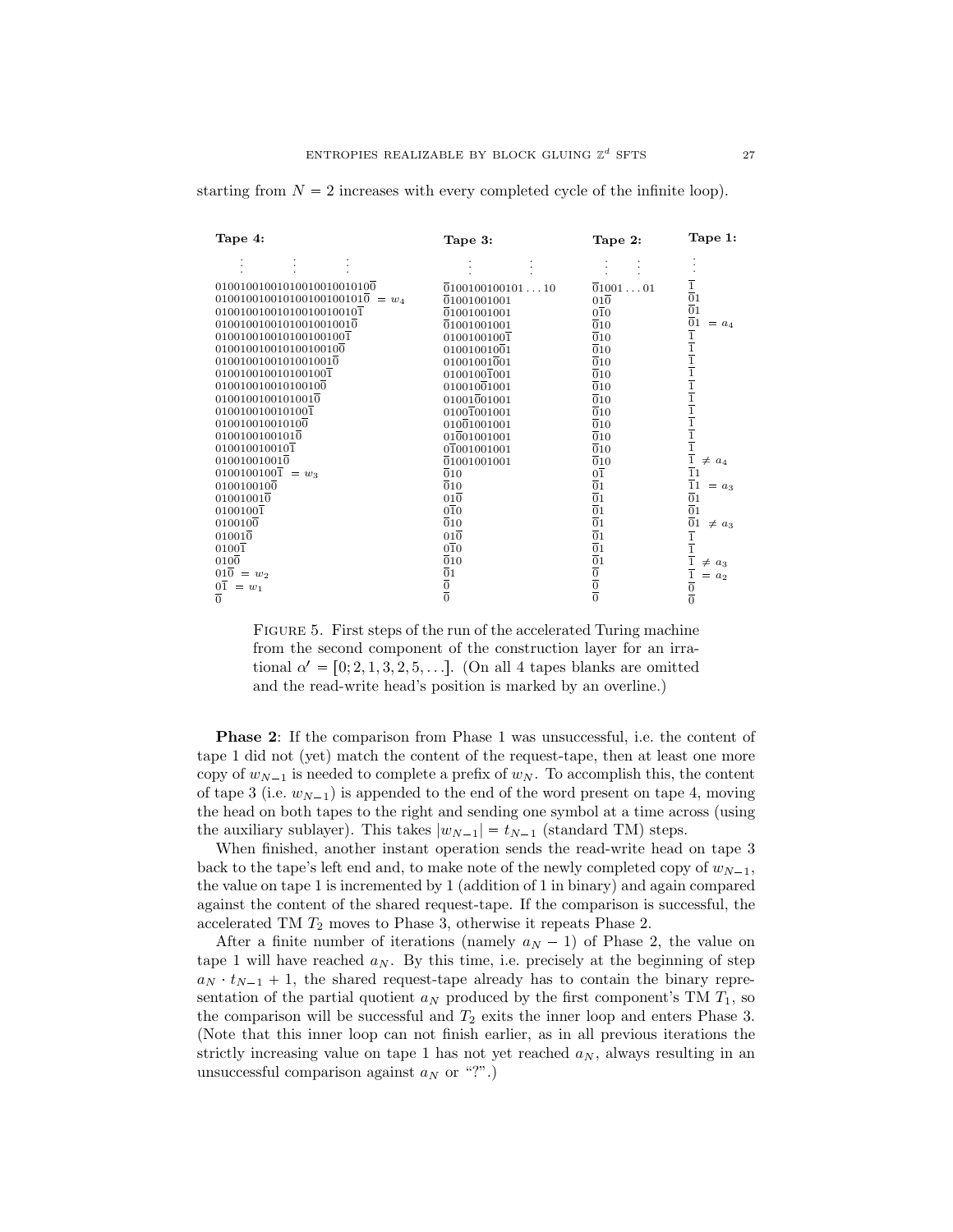**Phase 3:** An instant operation deletes the content of the request-tape and replaces it with a "?" to request the next partial quotient  $a_{N+1}$ . Also the value on the shared counter-tape holding the binary representation of *N* is incremented by 1 in this instant operation. Note that after a successful comparison tape 4 exactly contains the word  $w_{N-1}^{a_N}$ . To complete it to  $w_N$ , all that remains to do is to append a copy of  $w_{N-2}$ , which is done by copying the content of tape 2 one symbol at a time with the same technique as above, which takes  $|w_{N-2}| = t_{N-2}$  (standard TM) steps. This concludes the procedure generating *w<sup>N</sup>* precisely in step *t<sup>N</sup>* and starts the next cycle of the TM's infinite loop, i.e. returns it to Phase 1.

Finally, we note that with this procedure, the second component will indeed send the "requests" at the desired times, as long as provided with the partial quotients  $a_N$ between request times. This means that all components work together as desired, and in particular that the second component will fill the entire top row of any complete board with a prefix of the characteristic Sturmian sequence for *α* 1 .

We now superimpose a last layer, called the **pruning layer**, whose purpose is to compare the prefixes of the characteristic Sturmian sequence  $c_{\alpha'}$  generated on the top row of each (finite) square board against subwords of the unique  $0/1$ -sequence seen in all rows of the base layer. The pruning layer will ensure that the number of 1s in both such words and all their subwords having the same length differ by at most one, thus restraining the  $0/1$ -base sequence to be "almost" Sturmian. This is achieved by using two sublayers with very simple local rules: The first sublayer, called the **prefix sublayer**, consists of 0s and 1s and is constant along the  $\vec{e}_1 + \vec{e}_2$ direction. In addition on each  $\vec{e}_1 \vec{e}_2$ -cross section containing finite boards its symbols are determined by the symbols from the construction layer seen on the top row of those boards, i.e. whenever a site is part of the top row of a square board, a local rule forces the symbols present at this site on the prefix sublayer and the sublayer containing tape 4 of the TM *T*<sup>2</sup> in the construction layer to coincide. Since all square boards in a  $\vec{e}_1 \vec{e}_2$ -cross section have the same size, are aligned, and have the same  $0/1$ -word on their top rows, this additional rule is consistently well defined. The second sublayer, called **checking sublayer**, uses the alphabet  $\{-1, 0, +1\}$ and along every row implements a running total of the difference between the number of 1s in certain subwords of length  $2^j$  ( $j \in \mathbb{N}$ ) of the two 0/1-sequences seen in the prefix sublayer and the base layer. The local rules for the checking sublayer are specified as follows: At every site  $\vec{i} \in \mathbb{Z}^3$  where the synchronization sublayer contains a diagonal symbol  $\nabla$  the checking layer (re-)starts its count with a symbol  $c_{\vec{i}} := b_{\vec{i}} - p_{\vec{i}} \in \{-1, 0, +1\}$ , while on all other sites  $\vec{i}$  the checking layer has to contain the symbol  $c_{\vec{i}} \in \{-1, 0, +1\}$  corresponding to the result of the sum  $c_{\vec{i}} := b_{\vec{i}} - p_{\vec{i}} + c_{\vec{i} - \vec{e}_1}$ , where  $b_{\vec{i}} \in \{0, 1\}$  is the symbol from the base layer,  $p_{\vec{i}} \in \{0, 1\}$  is the symbol on the prefix sublayer and  $c_{\vec{i}-\vec{e}_1} \in \{-1,0,+1\}$  is its left neighbor on the checking sublayer. Since the only legal symbols in the checking sublayer are  $-1, 0$ , and  $+1$ , this implies that – whenever the pruning layer can be legally filled in all of a point in  $X'$  – the difference in the number of 1 symbols has to be within  $\pm 1$ for arbitrary lengths  $2<sup>j</sup>$ . In fact, the construction implies the same for any finite subword of length  $n \in \mathbb{N}$  of the 0/1-sequence present in the base layer: its number of 1s has to be within  $\pm 1$  of the number of 1s of a length-*n* prefix of the characteristic Sturmian sequence  $c_{\alpha'}$ , hence has to fall in the range  $\mathbb{N}_0 \cap [n\alpha'-2, n\alpha'+2]$ .

This completes the description of  $X'$ , and we now begin to prove the properties of  $X'$  which will eventually imply the upgradability of its extension  $X''$ .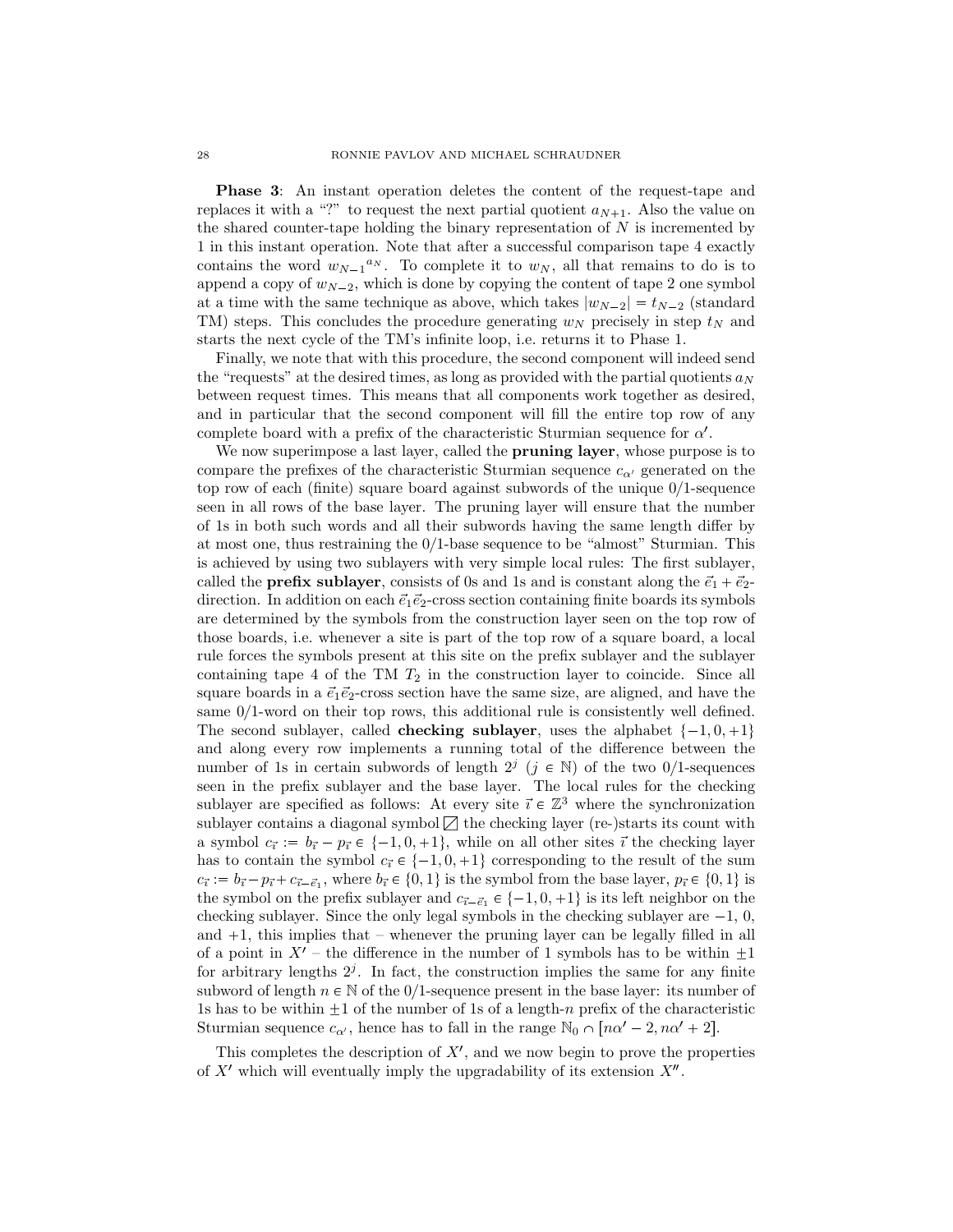**Lemma 5.5.** *There exists a constant*  $C' \in \mathbb{R}$  *so that for any dimensions*  $k, l, m \in \mathbb{N}$ *, the number of locally admissible patterns satisfies*  $|\mathcal{L}_{k,l,m}^{\text{loc}}(X')| \leq e^{C'(kl+km+lm)}$ .

*Remark* 5.6. We note that this clearly implies that  $h_{top}(X') = 0$ , and so this is just the upgradability condition for  $X'$  as given in Definition 5.1.

*Proof.* As the total number of locally admissible patterns on any fixed shape  $F \subsetneq \mathbb{Z}^3$ in  $X'$  is bounded from above by the product of the numbers of locally admissible patterns of shape *F* on each layer, it suffices to show the claimed inequality separately for each layer. Also note that if a layer has the property that each locally admissible pattern on a rectangular prism is completely determined by the symbols on its boundary, this immediately implies the desired inequality for this layer.

Due to constantness along one direction, any locally admissible pattern with cuboid shape on the base layer, the board layer (consisting of the two Robinson sublayers and the synchronization sublayer) and the prefix sublayer is forced by its boundary symbols. Moreover, given the base, synchronization, and prefix (sub)layers, the checking sublayer is uniquely determined as well. Hence we are already done with the base, board and pruning layers of *X*<sup>1</sup> .

The only remaining layer is the construction layer, whose analysis is a bit more complicated, because although it is entirely deterministic on any complete (finite) square board, it is not obvious what happens on infinite and/or incomplete boards. Consider any dimensions  $k, l, m \in \mathbb{N}$ , choose  $i \in \mathbb{N}_0$  such that  $2^i \leq \min\{k, l, m\}$  $2^{i+1}$  and let  $P \in \mathcal{L}_{k,l,m}^{\text{loc}}(X')$  be any locally admissible cuboid pattern in X'. W.l.o.g. we may assume *i* to be large  $(i > 5)$ , as for small *i* the constant  $C'$  trivially exists.

Then by Lemma 5.3, there are at most  $\left\lceil \frac{m}{2^{i-5}} \right\rceil \leq \frac{2^5 \cdot m + 2^i}{2^i}$  $\frac{m+2^i}{2^i} \leq \frac{33m}{2^i} < \frac{66m}{\min\{k,l,m\}}$ exceptional  $\vec{e}_1 \vec{e}_2$ -cross sections of *P* whose board layers might not consist of subpatterns of square griddings of  $\mathbb{Z}^2$ , while all other  $\vec{e}_1 \vec{e}_2$ -cross sections of *P* are regular, containing a subpattern of aligned finite square boards of a certain size. First consider any non-exceptional  $\vec{e}_1 \vec{e}_2$ -cross section  $P|_{[1,k] \times [1,l] \times \{s\}} (s \in \mathbb{N} \cap [1,m])$ with a regular configuration on the board layer. As already mentioned, the construction layer is entirely determined on each complete finite square board which is filled by the instantaneous descriptions of the TM runs. We also claim that for any incomplete board, the construction layer's configuration within a partial board is completely determined by the symbols on the boundary of every such partial board. This is not difficult to see: the accelerated Turing machines defining the construction layer are mostly deterministic; as long as one has perfect information about a complete instantaneous description (row) and the TM's transitions, the whole future evolution of the TM run (rows above, i.e. along the vertical direction) within the board is forced. This is even true if the construction layer's first component *T*<sup>1</sup> is a non-deterministic accelerated TM. In this case we simply force constantness along rows in its control sublayer on all non-exceptional  $\vec{e}_1 \vec{e}_2$ -cross sections containing diagonals  $\mathbb{Z}$ . Thus the non-deterministic evolution of the TM runs have to coincide across all horizontally aligned square boards and knowledge of the symbols on the boundary of the locally admissible pattern *P* again forces determinism. The difficulty with a partial board is that we might only see part of the (infinite) tape and that the read-write head may "disappear" at the right and/or left end of an incomplete row. However, due to the construction using tape, control and auxiliary sublayers, information about the TM's current state, movements of the read-write heads and possible instant operations is available everywhere along a row. If we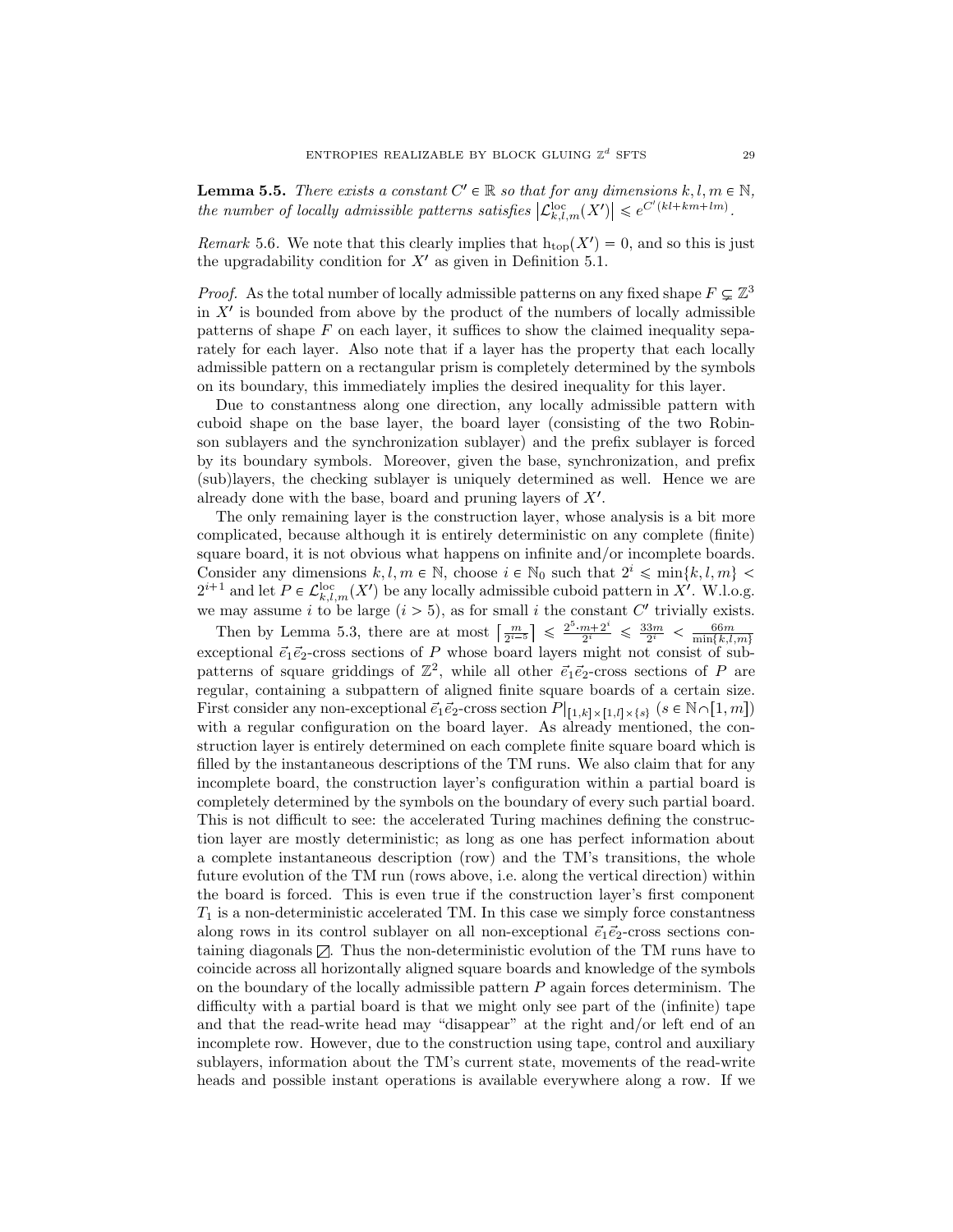are given the symbols on the entire boundary of the incomplete board, the bottom most (partial) row gives us a (partial) instantaneous description to start from and via the symbols along the right- and leftmost columns of the partial board we then know all rows where the read-write head exits and re-enters, so again the behavior on the interior is determined uniquely. Finally, again through the complete distribution of information along rows in the control sublayer, given the boundary, we know in which rows (if any) instant operations are performed and how they act on the partial tape's instantaneous description.

This means that on any non-exceptional  $\vec{e}_1 \vec{e}_2$ -cross section, the construction layer on the entire cross section is determined uniquely by knowledge of the symbols from the finite alphabet  $A_c$  of the construction layer on the union of the boundaries of all partial boards. Regardless of the board size, the union of those boundaries traces the perimeter of the entire  $\vec{e}_1 \vec{e}_2$ -cross section at most four times, and so has size not more than  $4 \cdot (2k+2l)$ . The total number of ways to choose these symbols in all of *P*, given a particular assignment of the base, board and pruning layers, is then bounded from above by  $|\mathcal{A}_c|^{8km+8lm}$ . We must only now account for the (possible) exceptional cross sections from Lemma 5.3, which have combined volume bounded from above by  $\frac{66m}{\min\{k,l,m\}}kl$ . By combining these bounds, we see that the number of ways to assign a construction layer to *P*, given the base, board and pruning layers, is bounded from above by  $|\mathcal{A}_c|^{8km+8lm+66klm/\min\{k,l,m\}} \leq |\mathcal{A}_c|^{74(kl+km+lm)}$ , completing the proof of the desired inequality for the construction layer and thus the whole proof of the lemma.

**Lemma 5.7.** *There exists a constant*  $D \in \mathbb{R}_0^+$  *so that for any dimensions*  $k, l, m \in \mathbb{N}$ *and any locally admissible pattern*  $P \in \mathcal{L}_{k,l,m}^{\text{loc}}(X')$ , the number of 1*s seen in the base*  $layer \ of \ P \ satisfies \#_1(\pi_{base}(P)) \leq \alpha' klm + D(kl + km + lm).$ 

*Proof.* Fix any  $k, l, m \in \mathbb{N}$ , and choose  $i \in \mathbb{N}_0$  so that  $2^i \leq \min\{k, l, m\} < 2^{i+1}$ . Consider an arbitrary pattern  $P \in \mathcal{L}_{k,l,m}^{\text{loc}}(X')$ . Since the base layer of *P* is constant along the  $\vec{e}_3$ -direction, we can define  $Q := \pi_{base}(P)|_{[1,k] \times [1,l] \times \{1\}} \in \{0,1\}^{[1,k] \times [1,l]},$ the pattern consisting of the common base layer of *P* on every  $\vec{e}_1 \vec{e}_2$ -cross section.

We first note that since the dimensions of *P* are  $k, l, m \geq 2^i$  (again assume  $i > 5$ while using the trivial bound with  $D := 2^{5+1} = 64$  for  $i \le 5$ , by Corollary 5.4 for any  $j \in \mathbb{N} \cap [1, i-5]$  there exists a (non-exceptional)  $\vec{e}_1 \vec{e}_2$ -cross section of *P* whose collective board size is 2*<sup>j</sup>* .

Consider an  $\vec{e}_1 \vec{e}_2$ -cross section of the board layer of *P* which consists of a subpattern of a gridding of  $\mathbb{Z}^2$  by square boards of size  $2^{i-5}$ . Since  $k, l \geq 2^i$ , there are several complete square boards in this cross section. In particular the cross section contains a row  $r \in \mathbb{N} \cap [1, l]$  sitting in between the top rows of two horizontal strips of aligned complete boards such that a diagonal from the synchronization sublayer hits the left border of *P* exactly in row *r* (see Figure 6). This means that the  $2^{i-5}$ letter prefixes of the characteristic Sturmian sequence  $c_{\alpha}$  produced in the top rows of those complete square boards, i.e. above and below row *r*, are propagated along the  $\vec{e}_1 + \vec{e}_2$ -direction in the prefix sublayer and are eventually checked against  $2^{i-5}$ letter base layer subpatterns (words) on row *r*. Our earlier analysis of the pruning layer assures that those words have at most  $\alpha' \cdot 2^{i-5} + 2$  1s. The same overage of at most 2 holds true for shorter words starting from a diagonal on their left (as the checking sublayer is guaranteed to start the running total there with a 0). This lets us conclude that the number of 1s in row *r* is bounded by  $\alpha'$  times its length *k* plus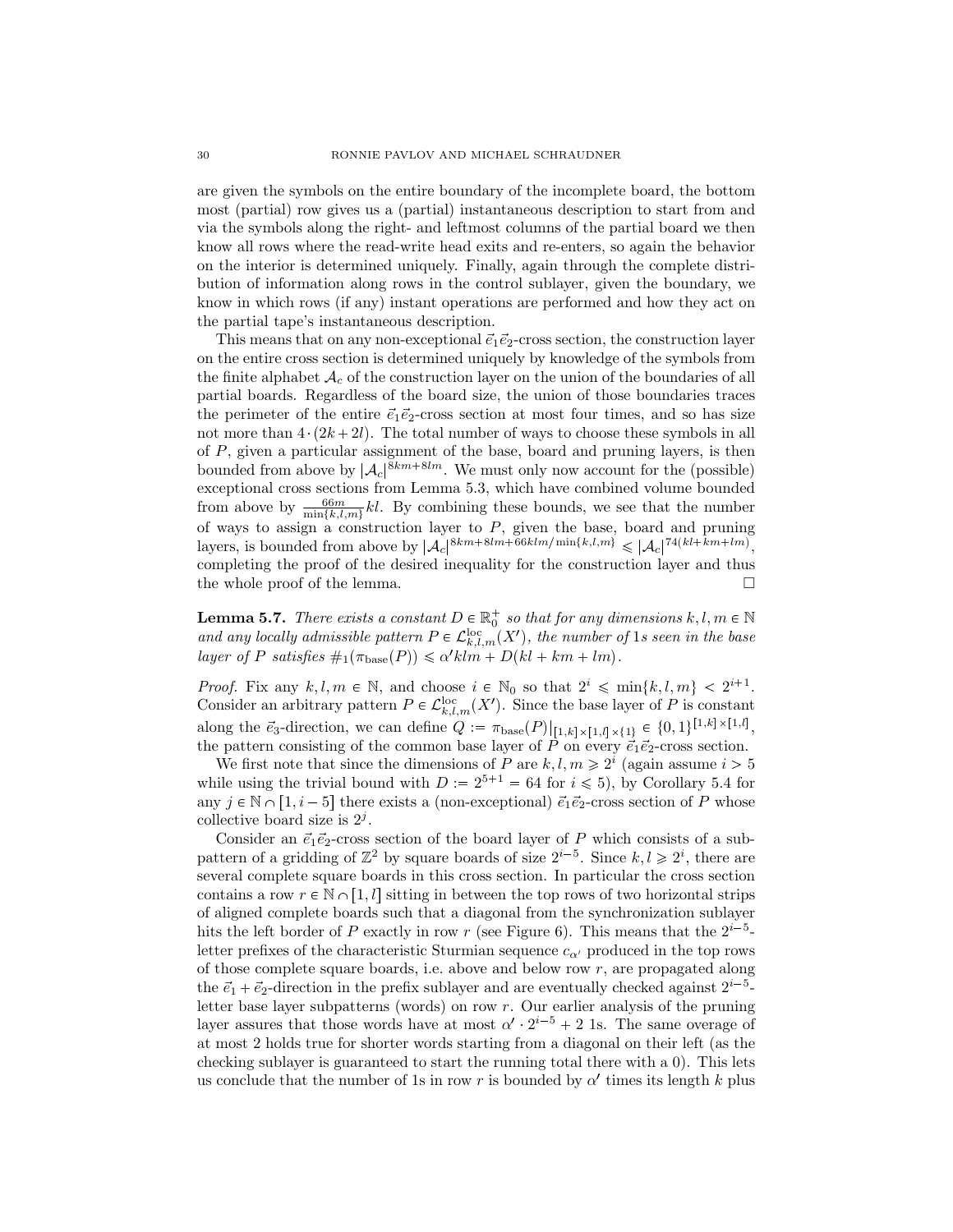

FIGURE 6. The pattern *Q* and its row *r*. (Two strips of complete boards of size  $2^{i-5}$  in dark gray, diagonals from the synchronization sublayer in light gray.) Arrows indicate the propagation of the prefixes of  $c_{\alpha}$  produced on the top rows of (complete) boards which are then checked against subwords of the base layer in row *r*.

an overage of at most 2 for each subword seen between two consecutive diagonals:  $\#_1(Q|_{[1,k]\times\{r\}}) \leq \alpha' \cdot k + 2\left[\frac{k}{2^{i-5}}\right]$ . As the rows in *Q* are constant and *Q* appears on every  $\vec{e}_1 \vec{e}_2$ -cross section in the base layer of *P* we get:

$$
\#_1(\pi_{\text{base}}(P)) \leq (\alpha' k + 2\lceil \frac{k}{2^{i-5}} \rceil) \cdot lm \leq \alpha' klm + 2^7 \cdot \frac{klm}{2^{i-1}} + 2lm
$$
  

$$
\leq \alpha' klm + 128(kl + km + lm) + 2lm
$$

where we used  $\min\{k, l, m\} < 2^{i+1}$ . The lemma is thus proved for  $D := 130$ .  $\Box$ 

**Step 2** (Constructing  $X''$ ). We now wish to add entropy to  $X'$ . Define the partition  $A' =: A'_0 \cup A'_1$  of its alphabet  $A'$ , where  $A'_i$  is the set of elements of  $A'$  which see  $i \in \{0,1\}$  on the base layer. Then write  $\mathcal{A}'_1 = \{b_1^{(1)},...,b_I^{(1)}\}$   $(I := |\mathcal{A}'_1|)$  and define disjoint copies  $\mathcal{A}'_j := \{b_1^{(j)}, \ldots, b_I^{(j)}\}$  for  $2 \leq j \leq M$ , to get the new alphabet  $\mathcal{A}'' := \mathcal{A}'_0 \cup \bigcup_{j=1}^M \mathcal{A}'_j$ . Finally, define a  $\mathbb{Z}^3$  SFT  $X'' \subseteq \mathcal{A}''^{\mathbb{Z}^3}$  on  $\mathcal{A}''$  by the rule that a pattern on  $\mathcal{A}''$  is in  $\mathcal{L}(X'')$  if and only if replacing any symbol  $b_i^{(j')} \in \bigcup_{j=2}^M \mathcal{A}'_j$ by  $b_i^{(1)} \in \mathcal{A}'_1 \ (1 \leq i \leq I)$  yields a pattern in  $\mathcal{L}(X')$ , i.e.  $X'' := \pi_{\infty}^{-1}(X')$  is the preimage of *X*<sup>1</sup> under the projection  $\pi_{\infty}$  induced by the 1-block map  $\pi$  :  $\mathcal{A}^{\prime\prime} \to \mathcal{A}^{\prime}$ ,  $b \mapsto$  $\int b$  if  $b \in A_0'$  $b_i^{(1)}$  if  $b = b_i^{(j)} \in \mathcal{A}'' \backslash \mathcal{A}_0'$  collapsing back the newly introduced sets  $\mathcal{A}'_j$  with  $2 \leq j \leq M$  onto  $\mathcal{A}'_1$ . Informally, each symbol in  $\mathcal{A}'_1$  is split into M independent copies to create points in  $X''$  from a point in  $X'$  preserving SFTness.

**Lemma 5.8.** *There exists a non-negative real constant*  $C \in \mathbb{R}^+_0$  *so that for any*  $dimensions k, l, m \in \mathbb{N}, \left| \mathcal{L}_{k,l,m}^{\text{loc}}(X'') \right| \leqslant e^{\alpha' \log M \cdot klm + C(kl+km+lm)}.$ 

*Proof.* This follows from the definition of  $X''$  together with Lemmata 5.5 and 5.7: the 1-block map  $\pi$  also induces a surjection  $\pi_{\infty}^{\text{loc}}$ :  $\mathcal{L}_{k,l,m}^{\text{loc}}(X'') \to \mathcal{L}_{k,l,m}^{\text{loc}}(X')$  which for any  $i \in \{1, 2, \ldots, |\mathcal{A}'_1|\}$  changes all symbols  $b_i^{(j)}$  with  $j \in \{2, 3, \ldots, M\}$ , back to  $b_i^{(1)}$ . Then by Lemma 5.7, there exists *D* so that  $|(\pi_{\infty}^{\text{loc}})^{-1}(P)| \leq M^{\alpha' k l m + D(k l + k m + l m)}$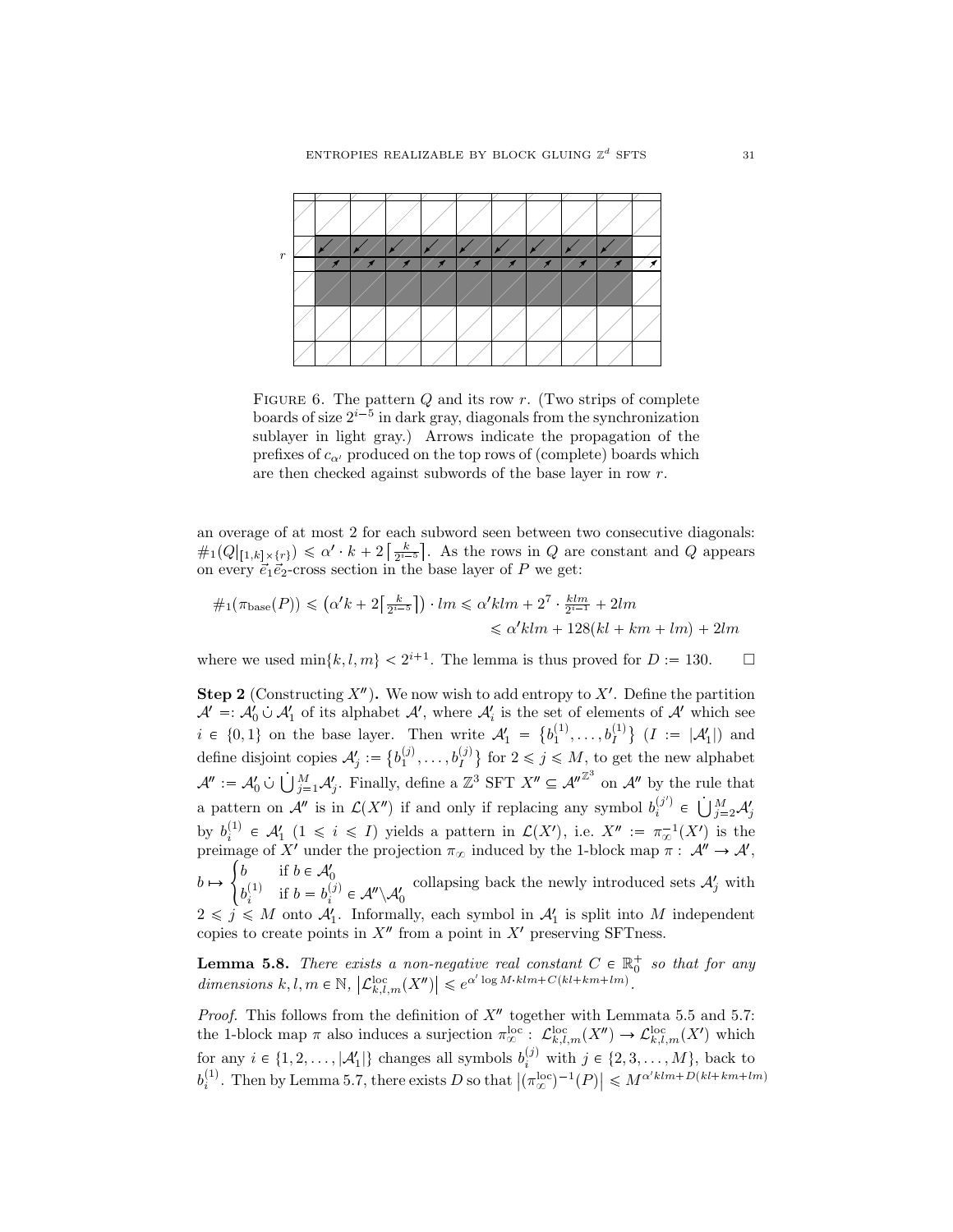holds for the fiber of any locally admissible pattern  $P \in \mathcal{L}_{k,l,m}^{\text{loc}}(X')$ , and therefore

$$
\begin{array}{rcl} \left| \mathcal{L}^{\rm loc}_{k,l,m}(X'') \right| & \leqslant & M^{\alpha' klm+D(kl+km+lm)} \left| \mathcal{L}^{\rm loc}_{k,l,m}(X') \right| \\ & \leqslant & e^{\alpha' \log M \cdot klm + (D \log M + C') (kl+km+lm)} \end{array}
$$

 $\Box$ 

by Lemma 5.5. This proves the lemma for  $C := D \log M + C' \in \mathbb{R}_0^+$ 

**Proposition 5.9.** *The entropy of*  $X''$  *satisfies*  $h_{top}(X'') = \alpha' \log M = \alpha$ *.* 

*Proof.* It is clear from Lemma 5.8 that  $h_{top}(X'') \leq \lim_{m \to \infty} \frac{\log |\mathcal{L}_{m,m,m}^{loc}(X'')|}{m^3} = \alpha$ . It remains to show that  $h_{top}(X'') \ge \alpha$ . To see this, consider any Sturmian sequence  $y \in \{0,1\}^{\mathbb{Z}}$  obtained from coding the complete  $\mathbb{Z}$ -orbit of a point in the circle under the rotation  $R_{\alpha}$  by the fixed irrational  $\alpha'$ , and construct a point  $x' \in X'$  by putting *y* in each row of the base layer of  $x'$  and filling the remaining layers as dictated by the SFT rules of  $X'$ . It is fairly easy to see that this can be done to create a valid point in  $X'$ : the only layer which could cause a problem is the pruning layer, but this will always complete successfully; since Sturmian sequences are balanced, finite subpatterns of *y* (from the base layer) and the prefixes of  $c_{\alpha}$  (produced at the top of any complete board in the construction layer) which are compared against each other will have numbers of 1s within one of each other.

Then, since the overall frequency of symbols from  $A'_1$  in  $x'$  is equal to  $\alpha'$ , for any  $m \in \mathbb{N}$  there exists a subpattern  $P_m \in \mathcal{L}_{m,m,m}(X')$  of  $x'$  on a rectangular prism  $[1, m]^3$  with a proportion of at least *α'*  $\mathcal{A}'_1$ -letters. The fiber of  $P_m$  under  $\pi_\infty$  then yields at least  $M^{\alpha'm^3}$  patterns in  $\mathcal{L}_{m,m,m}(X'')$  by independently changing each symbol  $b_i^{(1)} \in \mathcal{A}'_1$  ( $i \in \{1, 2, \ldots, |\mathcal{A}'_1|\}$ ) in  $P_m$  into one of its  $M$  copies  $b_i^{(j)} \in \mathcal{A}'_j$  ( $j \in$  $\{1, 2, 3, \ldots, M\}$ , and so  $h_{top}(X'') = \lim_{m \to \infty} \frac{\log |\mathcal{L}_{m,m,m}(X'')|}{m^3} \geq \alpha' \log M = \alpha.$   $\Box$ 

Lemma 5.8 and Proposition 5.9 obviously yield the following final corollary.

**Corollary 5.10.** *X<sup>n</sup>* is an upgradable  $\mathbb{Z}^3$  shift of finite type with  $h_{top}(X'') = \alpha > 0$ .

**Step 3** (Constructing *X*)**.** The last step of our proof is based on the following general result, which, together with Steps 1 and 2 obviously implies Theorem 1.7.

**Theorem 5.11.** For any upgradable  $\mathbb{Z}^3$  shift of finite type Z with  $h_{top}(Z) > 0$ , *exists a block gluing*  $\mathbb{Z}^3$  *shift of finite type*  $\widetilde{Z}$  *containing*  $Z$  *with*  $h_{top}(\widetilde{Z}) = h_{top}(Z)$ *.* 

*Remark* 5.12. The same result also holds for  $\mathbb{Z}^2$  SFTs (with a similar definition of upgradability for such SFTs). This basically follows from adopting our argument below to the wire symbols from [22] instead of the wall symbols introduced in Figure 7. In the following proof, the reader may thus first think of the wire shift as a two-dimensional "toy model", which might make it easier to follow the argument.

*Proof.* Suppose  $Z \subseteq \mathcal{A}^{\mathbb{Z}^3}$  is a  $\mathbb{Z}^3$  SFT with alphabet  $\mathcal{A}$  which is upgradable, with constant  $C \in \mathbb{R}_0^+$  such that  $\left| \mathcal{L}_{k,l,m}^{\text{loc}}(Z) \right| \leqslant e^{\text{h}_{\text{top}}(Z)klm + C(kl + km + lm)}$  for all  $k, l, m \in \mathbb{N}$ .

As a first step we define a new alphabet  $\tilde{A} := A \cup A_w$  where  $A_w$  is the alphabet of the 65 unit-cube symbols specified in Figure 7 – actually there are 39 "wall symbols" plus 26 additional symbols called "shadow symbols", but nevertheless we will refer to the whole set  $\mathcal{A}_w$  as the wall alphabet<sup>7</sup>. The 26 distinct shadow

<sup>7</sup>Readers familiar with the wire shift [22] will recognize this as a three dimensional version of the alphabet consisting of the 6 wire symbols plus  $26 = 3^3 - 1$  (in two dimensions only  $8 = 3^2 - 1$ ) types of blank symbols in this context called shadow symbols.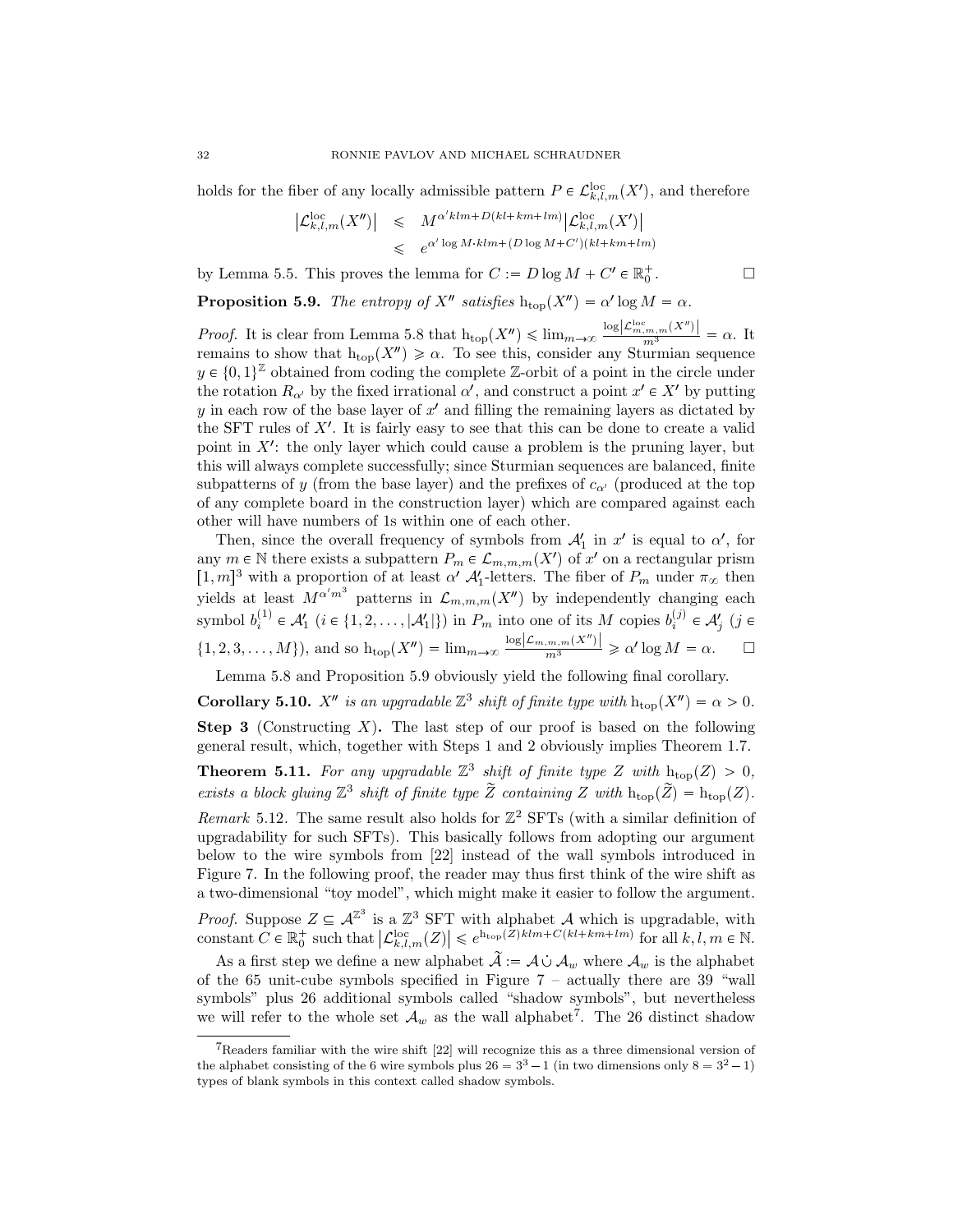symbols are used to fill in the collar left over when putting a locally admissible pattern  $P \in \mathcal{L}_{k,l,m}^{\text{loc}}(Z)$  (*k, l, m*  $\in \mathbb{N}$ ) in the center of a larger rectangular prism being surrounded by wall symbols. This larger prism is subdivided into  $27 = 3 \cdot 3 \cdot 3$ smaller prisms by the 6 planes supporting one of the 6 faces of the central prism and each of the 26 non-central subprisms is to be filled with shadow symbols of one particular type " $S_{\vec{c}}$ " where  $\vec{c} \in \{-1, 0, +1\}^3 \setminus \{(0, 0, 0)\}$  indicates the position of the subprism relative to the central one. For the sake of simplifying notation we sometimes use arrows " $\uparrow$ " pointing in the 6 principal orientations  $\pm \vec{e}_i$  ( $i \in \{1, 2, 3\}$ ) to denote the six shadow symbols " $S_{\pm \vec{e}_i}$ " (see also Figure 7).



FIGURE 7. The 65 symbol wall alphabet  $A_w$  consisting of the 26 "shadow symbols" (marked either with the letter  $"S_{\vec{c}}$ " for  $\vec{c} \in \{-1, 0, +1\}^3$  with  $\|\vec{c}\|_1 = \sum_{i=1}^3 |\vec{c}_i| \ge 2$  or with an arrow having one of the six principal orientations) and the 39 "wall symbols" (counted with multiplicity: the principal, i.e. largest, wall segment may be oriented parallel to the  $\vec{e}_1 \vec{e}_2$ -,  $\vec{e}_1 \vec{e}_3$ - or  $\vec{e}_2 \vec{e}_3$ -plane and all wall symbols having additional wall segments may then be reflected about this principal segment).

Now we define our  $\mathbb{Z}^3$  SFT  $\widetilde{Z} \subseteq \widetilde{\mathcal{A}}^{\mathbb{Z}^3}$  using the following local rules: symbols from the original alphabet *A* may either sit next to other symbols from *A* according to the SFT rules imposed on points in *Z*, or they may be placed adjacent to a shadow symbol containing an arrow pointing away from the symbol in *A*, i.e. if site  $\vec{i} \in \mathbb{Z}^3$ contains a symbol in *A* while site  $\vec{i} \pm \vec{e}_i$  ( $i \in \{1, 2, 3\}$ ) contains a shadow symbol, it has to be of type " $S_{\pm \vec{e}_i}$ ". In particular this forces connected patterns composed of symbols from *A* to have the shape of (possibly infinite) rectangular prisms, and forces such patterns to be locally admissible for *Z*. The 26 shadow symbols can a priori occur next to any other symbol in  $\tilde{A}$ . However using nearest-neighbor constraints, we forbid an increase by 2 and any decrease in the  $i$ -th coordinate as well as any change in the *j*-th coordinate  $(i \neq j \in \{1,2,3\})$  of the index  $\vec{c} \in$  $\{-1, 0, +1\}^3 \setminus \{(0, 0, 0)\}$  when moving through consecutive shadow symbols along the  $+\vec{e}_i$ -direction, i.e. suppose sites  $\vec{i} \in \mathbb{Z}^3$  and  $\vec{i} + \vec{e}_i$  both contain shadow symbols " $S_{\vec{c}}$ " and " $S_{\vec{c}}$ " respectively, then  $0 \leq \vec{c}'_i - \vec{c}_i \leq 1$  and  $\vec{c}'_j = \vec{c}_j$  for  $j \neq i$ . This implies in particular that in points of *Z*, any finite "run" of adjacent shadow symbols " $S_{\pm \vec{e}_i}$ " along the  $\pm \vec{e}_i$ -direction must begin with a symbol from *A* (sitting on the boundary of a rectangular prism filled with symbols from *A*) and must continue until it hits a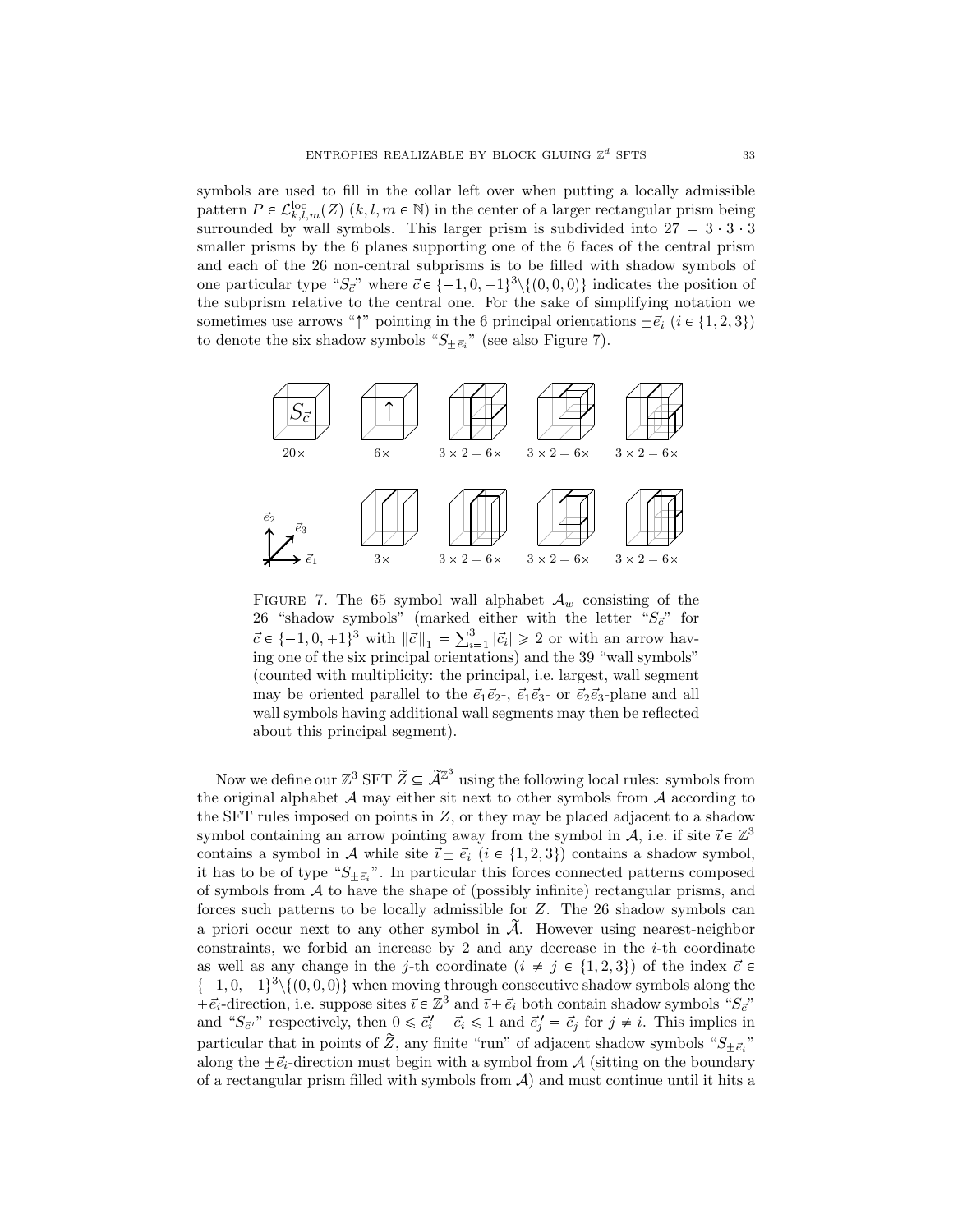wall symbol. Finally, a wall symbol may either appear next to a shadow symbol or next to other wall symbols; it may not appear next to any symbol from *A*. We force the obvious nearest-neighbor constraints of having any wall segments intersecting (hitting) the boundary of any symbol (from the wall alphabet *A<sup>w</sup>* as visualized in Figure 7) to "match up". More formally, whenever two symbols from  $A_w$  appear next to each other in either of the three cardinal directions they share a common square face, and the wall segments in either of the symbols touching this face from one side have to pass through the face and be continued inside the second symbol. In particular, a wall symbol can only occur adjacent to a shadow symbol if no wall segment hits the face the two symbols have in common. In addition to this, for each  $i \in \{1, 2, 3\}$  we impose the following nearest-neighbor rule: If site  $\vec{i} \in \mathbb{Z}^3$  contains a wall symbol while site  $\vec{i} + \vec{e}_i$  (resp.  $\vec{i} - \vec{e}_i$ ) contains a shadow symbol " $S_{\vec{c}}$ ", then  $\vec{c}_i = -1$  (resp.  $\vec{c}_i = +1$ ).

Let  $s \in \mathbb{N}$  be a constant to be determined later which will represent the minimal width of the shadow cast by wall symbols in the following sense: if, in some point of  $\tilde{Z}$ , a wall symbol appears at site  $\vec{i} \in \mathbb{Z}^3$ , then the whole cube  $\vec{i} + C_s = \{\vec{i} + \vec{j} | \ \vec{j} \in \mathbb{Z}^3 \ \wedge \ ||\vec{j}||_{\infty} \leqslant s\} \subsetneq \mathbb{Z}^3$  of side length  $2s + 1$  centered at  $\vec{i}$ must contain only symbols from the wall alphabet  $A_w$  (i.e. at the sites inside this cube we forbid the occurrence of any symbol from *A*).

Finally, we impose a local rule which forbids the existence of two parallel wall segments at a distance smaller than  $2s + 2$  in any of the three cardinal directions, which has the effect of separating walls by a distance at least  $2s + 2$  which always allows filling in some symbols from *A* between shadows cast by walls. For example, if we place the third symbol from the top row of Figure 7 at site  $\vec{i} \in \mathbb{Z}^3$ , then none of the wall symbols containing a wall segment parallel to the  $\vec{e}_2 \vec{e}_3$ -plane can appear at any sites in  $\{\vec{i} + k\vec{e}_1 \mid k \in \mathbb{Z} \land 1 \leqslant |k| \leqslant 2s + 1\} \subsetneq \mathbb{Z}^3$ , and none of the wall symbols containing a wall segment parallel to the  $\vec{e}_1 \vec{e}_3$ -plane in its right half can appear at any sites in  $\{\vec{i} + l\vec{e}_2 \mid l \in \mathbb{Z} \land 1 \leq l \leq 2s + 1\} \subsetneq \mathbb{Z}^3$ . Note that this symbol at  $\vec{i}$  does not cause any constraint on segments of wall symbols parallel to the  $\vec{e}_1 \vec{e}_3$ -plane in the left half of sites in  $\{\vec{i} + \vec{e}_2 \mid l \in \mathbb{Z} \land 1 \leq |l| \leq 2s + 1\} \subsetneq \mathbb{Z}^3$ nor any restrictions on segments of wall symbols parallel to the  $\vec{e}_1 \vec{e}_2$ -plane.

As a consequence of all of these rules, points in  $\tilde{Z}$  are forced to have the global structure indicated in Figure 8: walls built from the wall symbols in  $\mathcal{A}_w$  partition  $\mathbb{Z}^3$ into cells that have the shape of (possibly infinite) rectangular prisms whose sides always have a length of at least  $2s + 1$ . Those rectangular prisms are filled by a collar of width at least *s* (from the prism's boundary) consisting entirely of shadow symbols, while the remaining central rectangular prism of side lengths at least 1 sitting inside this collar is filled with a locally admissible pattern from *Z*. The location of this central prism then completely forces the types of shadow symbols seen in the collar.

Since all those constraints are given by local rules of radius not bigger than the maximum between  $2s + 2$  and the radius necessary to define Z, the  $\mathbb{Z}^3$  subshift  $\widetilde{Z} \subseteq \widetilde{\mathcal{A}}^{\mathbb{Z}^3}$  is again of finite type and clearly contains *Z* as a proper subsystem – obviously any point of *Z* (not containing any wall symbols) satisfies the constraint on local admissibility in all of  $\mathbb{Z}^3$  and thus is globally admissible in  $\widetilde{Z}$ .

We now have to prove the two main properties of  $\tilde{Z}$  announced in the theorem.

**Claim 5.11.1.**  $h_{top}(\tilde{Z}) = h_{top}(Z)$ .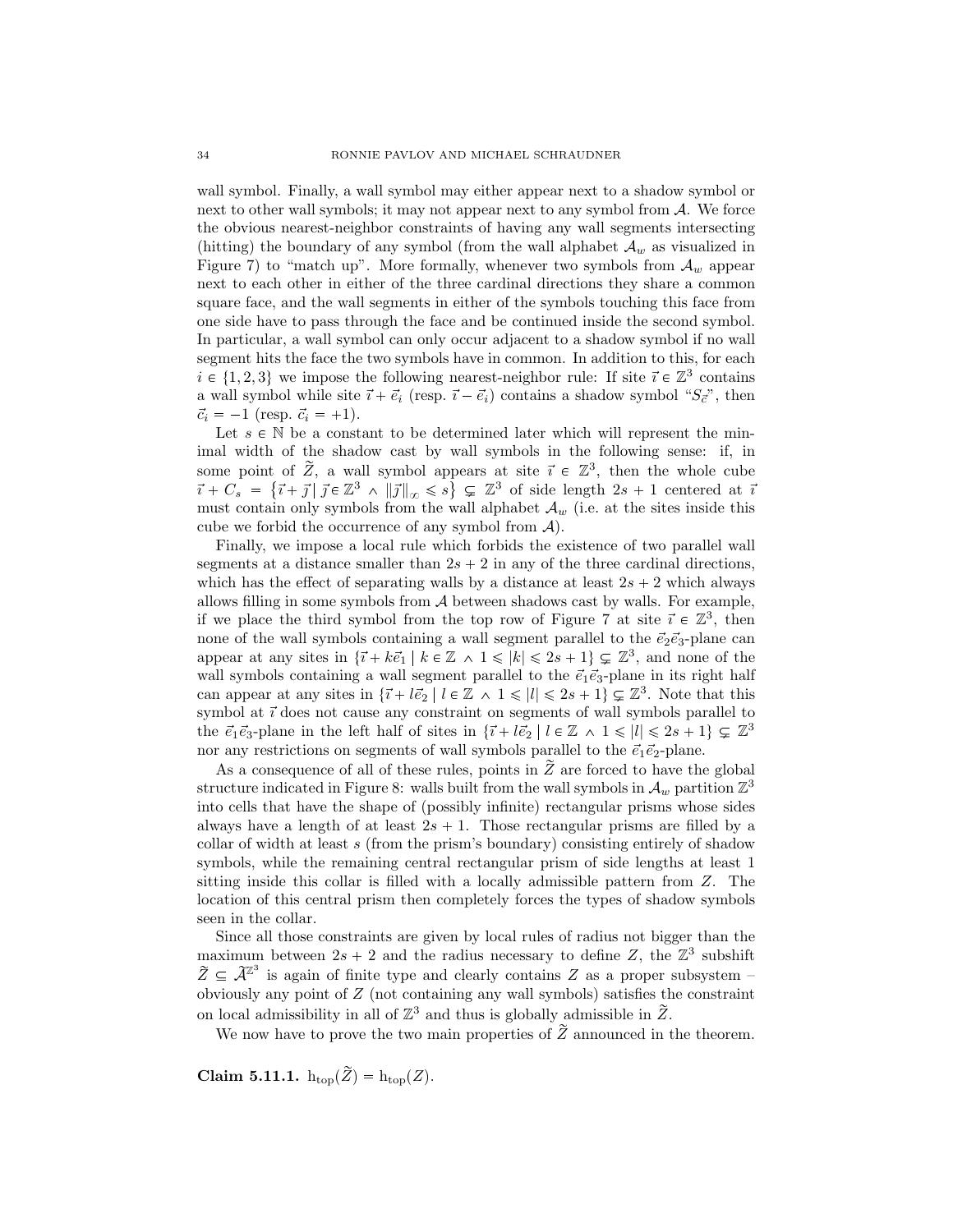

FIGURE 8. A two dimensional cross section through a typical point in  $\overline{Z}$  (in the picture we chose a minimal width of  $s = 2$  for the shadow and suppressed the type  $\vec{c}$  of shadow symbols " $S_{\vec{c}}$ ", except in the case  $\vec{c} = \pm \vec{e}_i$ .

*Proof.* Since  $Z \subseteq \tilde{Z}$ , we immediately conclude that  $h_{\text{top}}(Z) \leq h_{\text{top}}(\tilde{Z})$  and thus it suffices to show the reversed inequality. The main step here is finding an upper bound on the cardinality  $|\mathcal{L}_{n,n,n}(\tilde{Z})|$  of cube-shaped globally admissible patterns for large sizes  $n \in \mathbb{N}$ . The core of the argument, which refines similar proofs used by the authors in [5, 19], is based on the fact that points of  $\tilde{Z}$  cannot contain a maximal connected component of wall symbols of finite size, i.e. any wall symbol within a globally admissible pattern  $P \in \mathcal{L}_{n,n,n}(\mathbb{Z})$  has to be part of a connected component of walls which has to extend all the way to the boundary of *P*. This allows us to define an algorithm to produce (and estimate the number of) all possible ways to assign the wall symbols of a globally admissible pattern of shape  $\mathbb{Z}^3 \cap [1,n]^3$ , starting from the boundary. As this part is a bit tedious and similar to an argument in [5], we only give a brief summary, and refer to [5, C.4] for details.

Fix any integer  $0 \le q \le n^3$  – which represents the number of wall symbols within a pattern  $P \in \mathcal{L}_{n,n,n}(\mathbb{Z})$ . We will prove that the number of globally admissible ways to place exactly this many wall symbols, while also determining the position and types of all shadow symbols, inside the cube  $[1, n]^3$  is bounded from above by  $28^{6n^2}$  576<sup>q</sup> by defining a deterministic algorithm which can generate any one of such patterns. The bound comes from counting the number of possible inputs of this algorithm where the input consists of two pieces: First there is a finite list  $B \in$  $\mathcal{B}^{\mathbb{Z}^3 \cap [1,n]^3 \setminus [2,n-1]^3}$  over the alphabet  $\mathcal{B} := \{*, w\} \cup \{S_{\vec{c}} \mid \vec{c} \in \{-1,0,+1\}^3 \setminus \{(0,0,0)\}\}\$ specifying the configuration of shadow symbols on the boundary (ordered e.g. lexicographically) of the cube  $[1, n]^3$ . Note that the cardinality of the boundary and thus the length of *B* is  $|\mathbb{Z}^3 \cap [1, n]^3 \setminus [2, n-1]^3| = 6n^2 - 12n + 8$  and that elements in *B* tell us to fill each site of the boundary with one of the 26 shadow symbols " $S_{\vec{c}}$ ",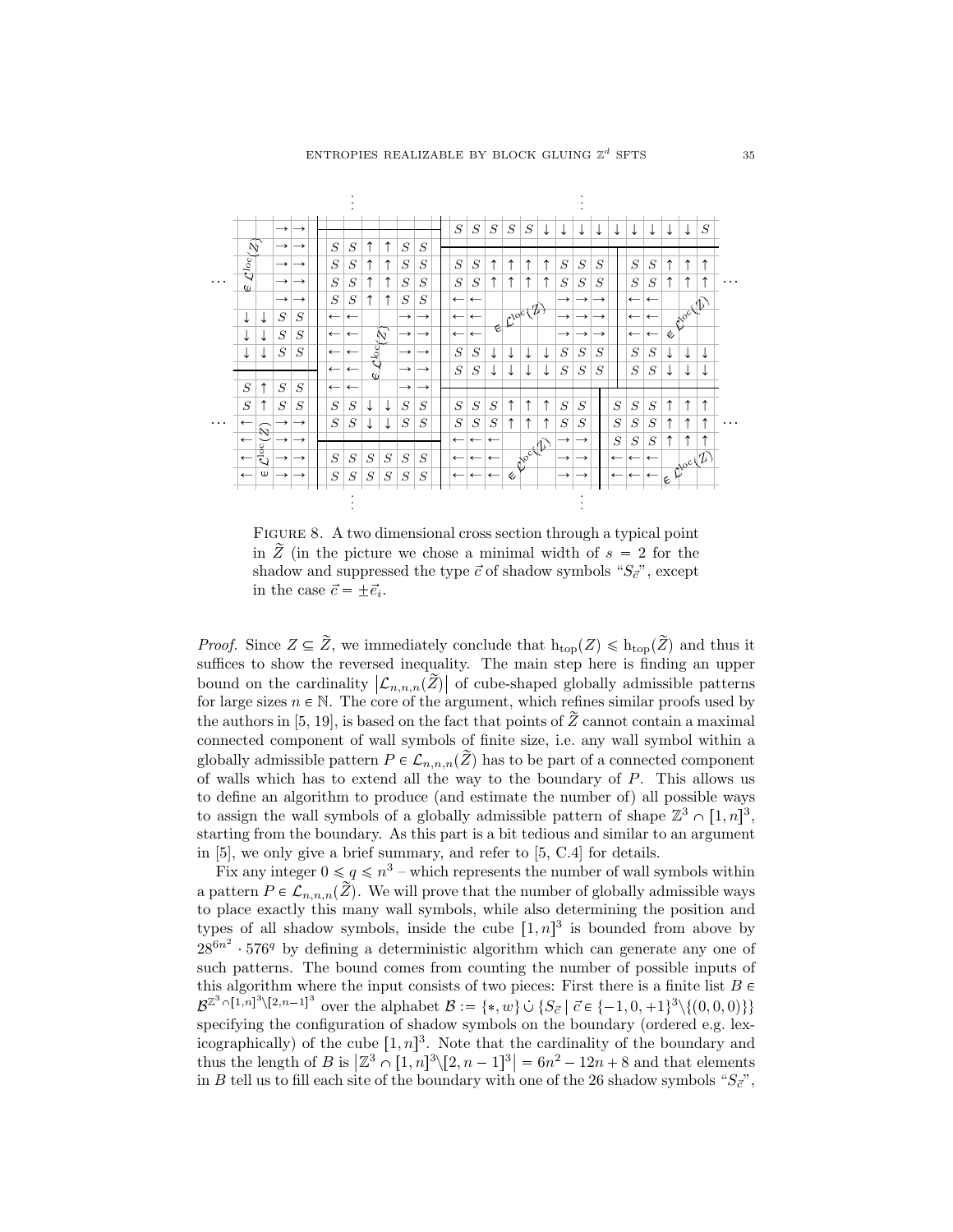to use this site as the starting point of a connected component of wall symbols ("*w*") or to simply skip filling this site  $(*")$  as it may be used later or may be part of a central prism reserved to be filled with a locally admissible pattern from *Z*. The second piece of the input is a finite ordered list  $\mathcal I$  of exactly  $q$  instructions – commands to place a single wall symbol plus adjacent shadow symbols. Each instruction in *I* is itself a 4-tuple  $(a_i, s_i, f_i, d_i)$   $(1 \leq i \leq q)$ , where  $a_i \in A_w \setminus \{\text{shadow symbols}\}\$ selects one of the 39 wall symbols to be placed next,  $s_i \in \{S, \text{arrow}\} \cup \{S, \text{arrow}\}^2$ coarsely specifies the type of the (up to two) shadow symbol(s) adjacent to the wall symbol  $a_i, f_i \in \{$ revert, continue $\}$  is a simple flag used to steer the course of actions taken by the algorithm, and  $d_i \in \{1, 2, 3, 4\}$  is a number indicating – depending on the present symbol  $a_i$  and the wall symbols already placed around it – the cardinal direction in which the next wall symbol will be placed.

The algorithm now works like a Turing machine processing its input and putting down symbols on an initially empty cube (tape)  $\mathbb{Z}^3 \cap [1,n]^3$ , starting by moving its read-write head along all cells in the boundary of the cube  $[1, n]^3$  placing there the (partial) configuration specified by  $B$ . Sites for which  $B$  provides a symbol "\*" are skipped, while symbols " $S_{\vec{c}}$ " are placed immediately. Whenever the algorithm encounters a symbol "w" as part of *B* it consecutively executes instructions from *I* as follows: Each 4-tuple  $(a_i, s_i, f_i, d_i)$  from the list *I* first causes the head to write down the wall symbol *a<sup>i</sup>* at its present location, and then to write down the information about the type of adjacent shadow symbol(s) specified by *s<sup>i</sup>* . There are at most two of these, since at least four faces of any wall symbol contain segments which force another wall symbol, and we may suppose that the six neighbors of a site  $\vec{i} \in \mathbb{Z}^3$  are considered in the order  $\vec{i} + \vec{e}_1, \vec{i} - \vec{e}_1, \vec{i} + \vec{e}_2, \vec{i} - \vec{e}_2, \vec{i} + \vec{e}_3, \vec{i} - \vec{e}_3$ for consistency. After this the algorithm checks which of the 6 neighboring sites of the current position are still inside the cube  $\mathbb{Z}^3 \cap [1,n]^3$ , share a square face with the symbol  $a_i$  which is hit by a wall segment, and which have not yet been filled in by another wall symbol. Note that for each wall symbol at most 4 of its neighboring sites satisfy those conditions (at most 5 faces are hit by wall segments, and of the 5 corresponding adjacent sites, one is either outside  $[1, n]^3$  or has already been assigned a wall symbol in the process of arriving at the present location). Now, if the flag  $f_i$  signals "continue", the read-write head moves to the  $d_i$ -th of those unassigned neighboring sites (again with respect to the previously described ordering on the six neighbors) and continues with the next instruction. If the flag *f<sup>i</sup>* signals "revert", the read-write head instead backtracks along the way it came until it finds the first site at which there are unassigned neighboring sites, moves in the direction indicated by  $d_i$  from there, and again continues with the next instruction from *I*. If on its way back the read-write head does not find any sites with unassigned neighbors, then the current connected component of wall symbols inside the cube  $[1, n]^3$  is completed, so  $d_i$  is discarded and the read-write head instead moves to the next site in the boundary which is again filled according to *B*. This process continues until the end of *B* (and *I*) is reached, at which point at most *q* wall symbols have been placed. (Exactly  $q = |\mathcal{I}|$  wall symbols will have been placed for correctly chosen *B* and *I*.)

Note that for any element in  $\mathcal{L}_{n,n,n}(Z)$ , there exists an input for which this algorithm generates all of its wall symbols. To see this, note that in each of the finitely many connected components of wall symbols, one may choose a spanning tree rooted at a symbol in the boundary of the cube which, in addition, has a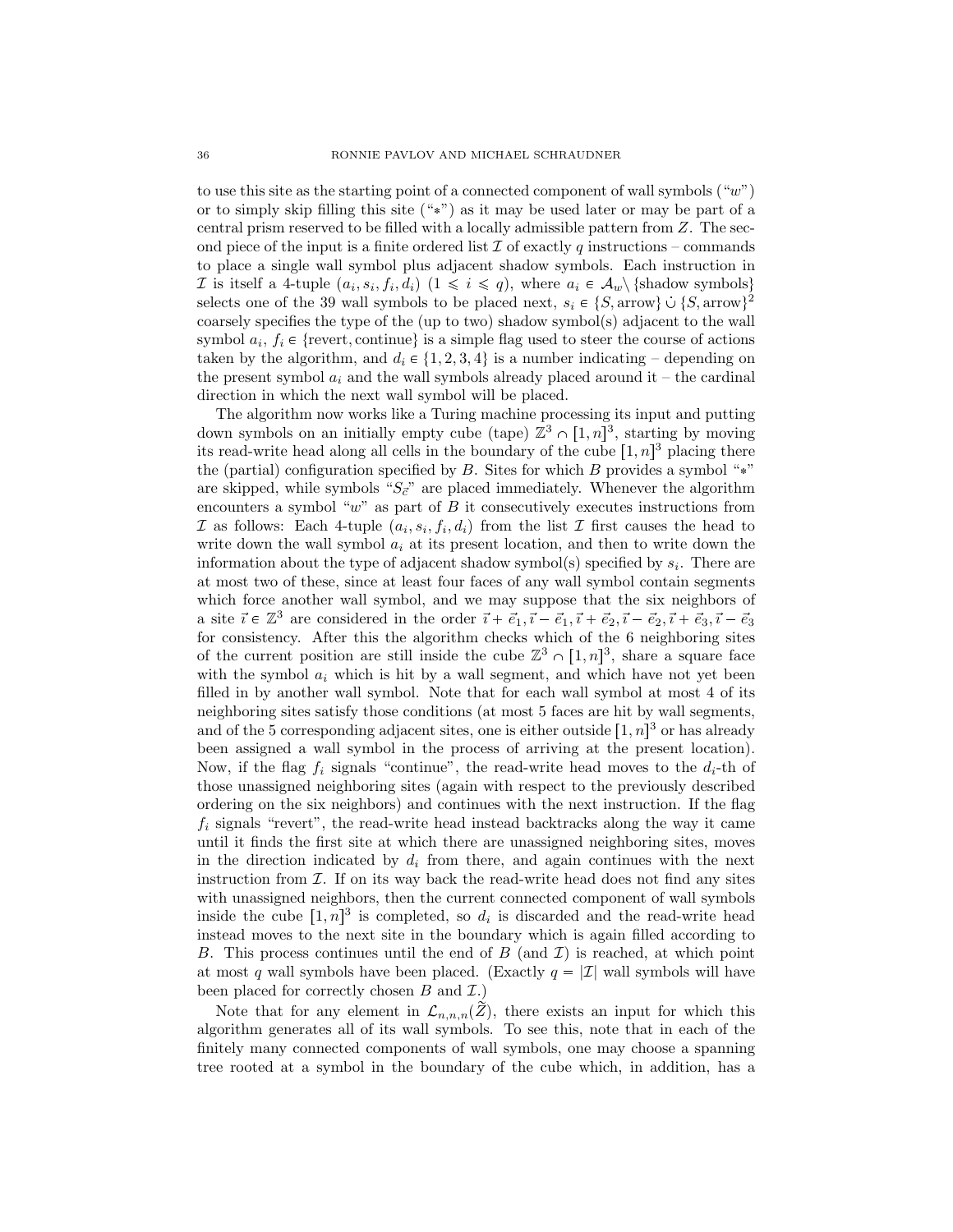wall segment meeting this boundary and whose site is recorded by a symbol "*w*" in *B*. This tree then determines a possible list of instructions (4-tuples for  $\mathcal{I}$ ) traversing the spanning tree depth-first, placing the corresponding symbols in its nodes while moving along its branches. On the other hand, while many of its outputs might not correspond to actual globally admissible patterns of  $\tilde{Z}$ , for any possible input, the algorithm produces a unique pattern of wall and shadow symbols on  $[1, n]^3$ . Moreover given the shadow symbols in the boundary, the wall symbols and the coarse information about shadow symbols adjacent to walls provided by the instruction in  $\mathcal I$  is enough to uniquely determine the position and types of all remaining shadow symbols within the cube  $[1, n]^3$ . Hence the number of different inputs with  $|\mathcal{I}| = q$  gives a loose upper bound on the number of different patterns in  $\mathcal{L}_{n,n,n}(\tilde{Z})$  containing exactly *q* wall symbols (plus a particular configuration of shadow symbols). Since  $|\mathcal{B}| = 28$ ,  $|\mathbb{Z}^3 \cap [1, n]^3 \setminus [2, n-1]^3| \leq 6n^2$  and (separating different cases) there are not more than  $(3 \t4 \t3 + 36 \t2 \t4) + (3 \t4 + 36 \t2) \t3 = 576$ distinct 4-tuples which we actually need to build  $I$ , we recover the above stated upper bound  $28^{6n^2}$  576<sup>q</sup>.

Now to give an upper bound on  $\left|\mathcal{L}_{n,n,n}(\tilde{Z})\right|$  we have to check how many distinct globally admissible patterns  $P \in \mathcal{L}_{n,n,n}(\tilde{Z})$  may be produced once we fix an arbitrary globally admissible way of placing exactly *q* wall plus all shadow symbols inside a cube of side length *n*. Note that the portion of  $\mathbb{Z}^3 \cap [1, n]^3$  not occupied by wall symbols has to consist of disjoint rectangular prisms, which we will refer to as **cells**. Those each have a collar of width at least *s* filled by shadow symbols. The type (arrow or " $S_{\vec{c}}$ ") of the shadow symbols along the boundary of each such cell (including partial cells at the boundary) have already been assigned in the previous procedure by  $B$  and the second entry of each instruction in  $I$ , and this information uniquely determines all shadow symbols inside the collar, leaving undetermined a (non-empty) central rectangular prism, which must be filled with a locally admissible pattern in *Z*. Since the fillings of these central rectangular prisms are independent of each other, the number of ways to extend the initially given pattern of wall and shadow symbols to the entire cube is thus the product over all cells of the numbers of locally admissible patterns in *Z* on the corresponding central prisms.

As stated in the beginning, the purpose of the upgradability condition is to bound those numbers from above. To wit, suppose there are  $R \in \mathbb{N}_0$  such cells containing non-empty central rectangular prisms, and that these central prisms have dimensions  $k_r \times l_r \times m_r$  ( $k_r, l_r, m_r \in \mathbb{N}$ ) for each  $1 \leq r \leq R$ . Fixing the minimal width of the shadow to be  $s := \left[\frac{C}{2 \ln_{\text{top}}(Z)}\right]$  $\left. + \, 3 \, \right\lceil \frac{\log 576}{\mathrm{h_{top}}(Z)} \right.$  $\Big] \in \mathbb{N}$  where  $C \in \mathbb{R}_0^+$ is the upgradability constant of  $Z$ , we claim the following inequality:

(ii) 
$$
q + q \cdot \frac{\log 576}{\mathrm{h_{top}(Z)}} + \sum_{r=1}^{R} \left( k_r + \frac{C}{\mathrm{h_{top}(Z)}} \right) \left( l_r + \frac{C}{\mathrm{h_{top}(Z)}} \right) \left( m_r + \frac{C}{\mathrm{h_{top}(Z)}} \right) \leq (n+2s)^3.
$$

To see this, consider the cube of side length  $n + 2s$  given by enlarging the original cube by *s* in each direction. Due to the forced collars of shadow symbols, this enlarged cube clearly contains the disjoint union of the central rectangular prisms in each cell extended by  $\frac{C}{2h_{top}(Z)}$  in each direction. The union of all those enlarged central prisms has volume equal to the third term on the left-hand side of (ii). Moreover, even once this union is removed from the enlarged cube of volume  $(n +$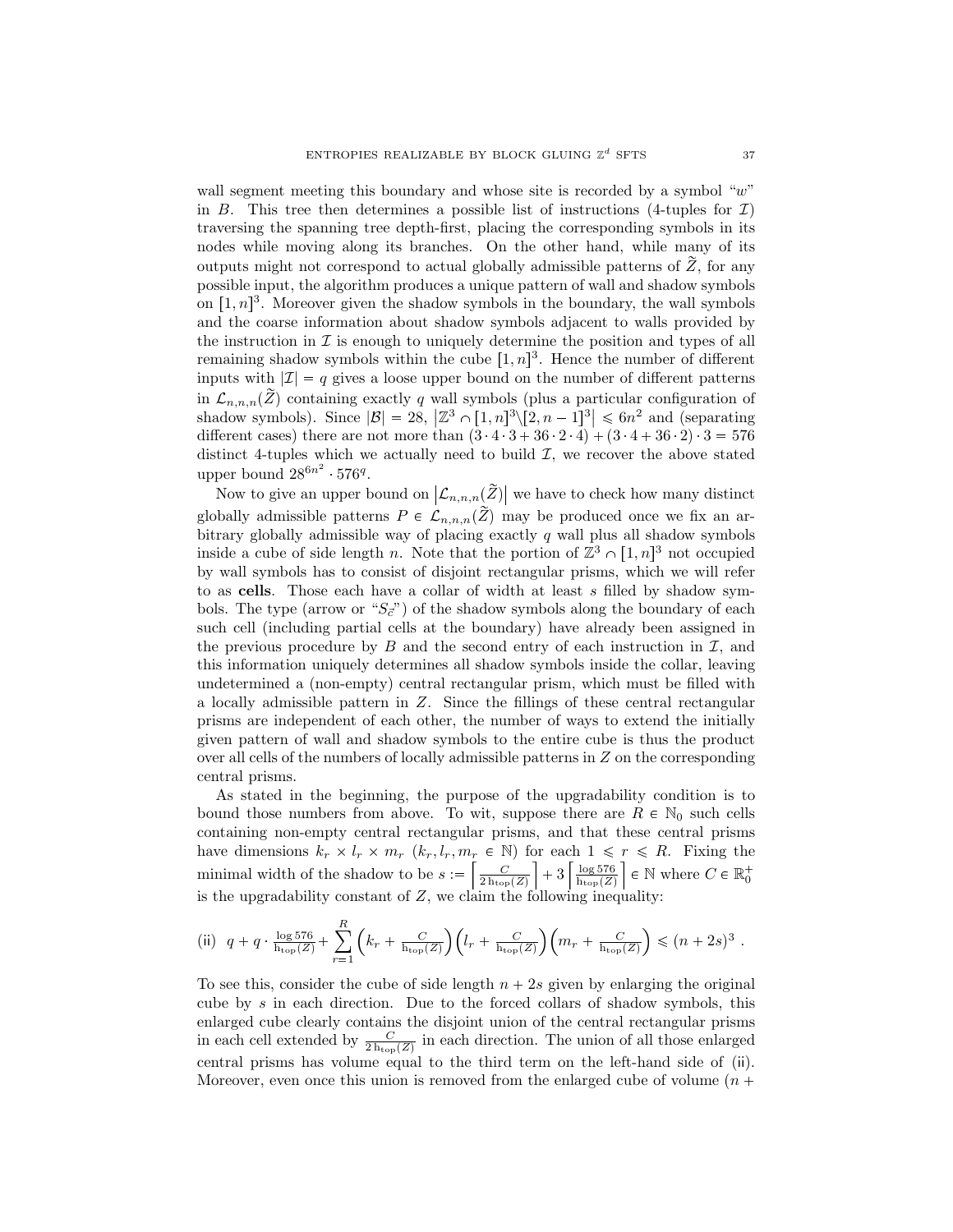$(2s)^3$ , each cell still contains a remaining collar of shadow symbols of width at least  $3\left[\frac{\log 576}{\hbar_{\text{top}}(Z)}\right]$ . The total volume of those reduced collars exceeds the second summand on the left-hand side of (ii), as for each one of the *q* wall symbols there is at least one direction perpendicular to its principal wall segment where only shadow symbols occur throughout the whole reduced collar. Since each one of the symbols in the reduced collar can be part of this for up to three principal segments (there is some overlap near corners of a cell) each wall symbol in the original cube forces a volume of at least  $\frac{1}{3}$ ,  $3\left[\frac{\log 576}{\ln \log (Z)}\right]$  in the union of the reduced collars. Finally there are the *q* wall symbols themselves giving the additional *q* on the left and completing the proof of (ii).

We now apply (ii) to get

$$
\prod_{r=1}^{R} |\mathcal{L}_{k_r,l_r,m_r}^{\text{loc}}(Z)| \leq \prod_{r=1}^{R} e^{h_{\text{top}}(Z)k_r l_r m_r + C(k_r l_r + k_r m_r + l_r m_r)}
$$
\n
$$
\leq \prod_{r=1}^{R} e^{h_{\text{top}}(Z) \left(k_r + \frac{C}{h_{\text{top}}(Z)}\right) \left(l_r + \frac{C}{h_{\text{top}}(Z)}\right) \left(m_r + \frac{C}{h_{\text{top}}(Z)}\right)}
$$
\n
$$
= e^{h_{\text{top}}(Z) \sum_{r=1}^{R} \left(k_r + \frac{C}{h_{\text{top}}(Z)}\right) \left(l_r + \frac{C}{h_{\text{top}}(Z)}\right) \left(m_r + \frac{C}{h_{\text{top}}(Z)}\right)}
$$
\n
$$
\leq e^{h_{\text{top}}(Z) \cdot (n+2s)^3 - q \log 576 - q h_{\text{top}}(Z)}.
$$

In other words, for any fixed choice of wall and shadow symbols within a pattern of  $\mathcal{L}_{n,n,n}(\tilde{Z})$ , the number of ways to legally fill the remaining central prisms with letters of *A* is less than or equal to  $e^{h_{\text{top}}(Z)(n+2s)^3-q\log 576-qh_{\text{top}}(Z)}$ . We can now multiply the upper bound on the number of distinct patterns with *q* wall (plus shadow) symbols obtained above by (iii) and sum over all possible values of *q* to get the desired bound for the cardinality of globally admissible patterns:

$$
\forall n \in \mathbb{N}: \qquad \left| \mathcal{L}_{n,n,n}(\tilde{Z}) \right| \leq \sum_{q=0}^{n^3} 28^{6n^2} \cdot 576^q \cdot \prod_{r=1}^R \left| \mathcal{L}_{k_r,l_r,m_r}^{\text{loc}}(Z) \right|
$$
\n
$$
\leq \sum_{q=0}^{n^3} 28^{6n^2} \cdot 576^q \cdot e^{\text{h}_{\text{top}}(Z) \cdot (n+2s)^3 - g \text{log} 576 - q \text{h}_{\text{top}}(Z)}
$$
\n
$$
\leq (n^3 + 1) \cdot 28^{6n^2} \cdot e^{\text{h}_{\text{top}}(Z) \cdot (n+2s)^3}
$$

which finally yields – as  $s$  is a fixed natural number – the sought-after inequality  $h_{\text{top}}(\widetilde{Z}) = \lim_{n \to \infty} \frac{\log |\mathcal{L}_{n,n,n}(Z)|}{n^3} \leqslant h_{\text{top}}(Z).$ 

**Claim 5.11.2.**  $\tilde{Z}$  is block gluing with gap size  $g = 6s + 6$ .

*Proof.* By symmetry of the wall alphabet  $A_w$  and the rules defining  $\widetilde{Z}$  it suffices to prove the claim for the cardinal direction  $\vec{e}_1$ , i.e. we show that for every pair  $x, y \in \tilde{Z}$  of points, it is always possible to find another valid point  $z \in \tilde{Z}$  such that  $z|_{(-\infty,0]\times\mathbb{Z}^2} = x|_{(-\infty,0]\times\mathbb{Z}^2}$  and  $z|_{[g,\infty)\times\mathbb{Z}^2} = y|_{[g,\infty)\times\mathbb{Z}^2}$  for some fixed universal  $g \in \mathbb{N}_0$ . The same argument will then work for the other cardinal directions as well.

Consider a point  $x \in \tilde{Z}$  and note that by definition of  $\tilde{Z}$ , its  $\mathbb{Z}^2$ -cross section  $x' := x|_{\{0\} \times \mathbb{Z}^2}$  yields a rectangulation of  $\mathbb{Z}^2$  by disjoint (possibly infinite) rectangular cells – cross sections of the cells in *x* – induced by the wall symbols in *x* 1 . Now to define  $z \in \tilde{Z}$ , we first wish to extend all rectangular cells appearing in the cross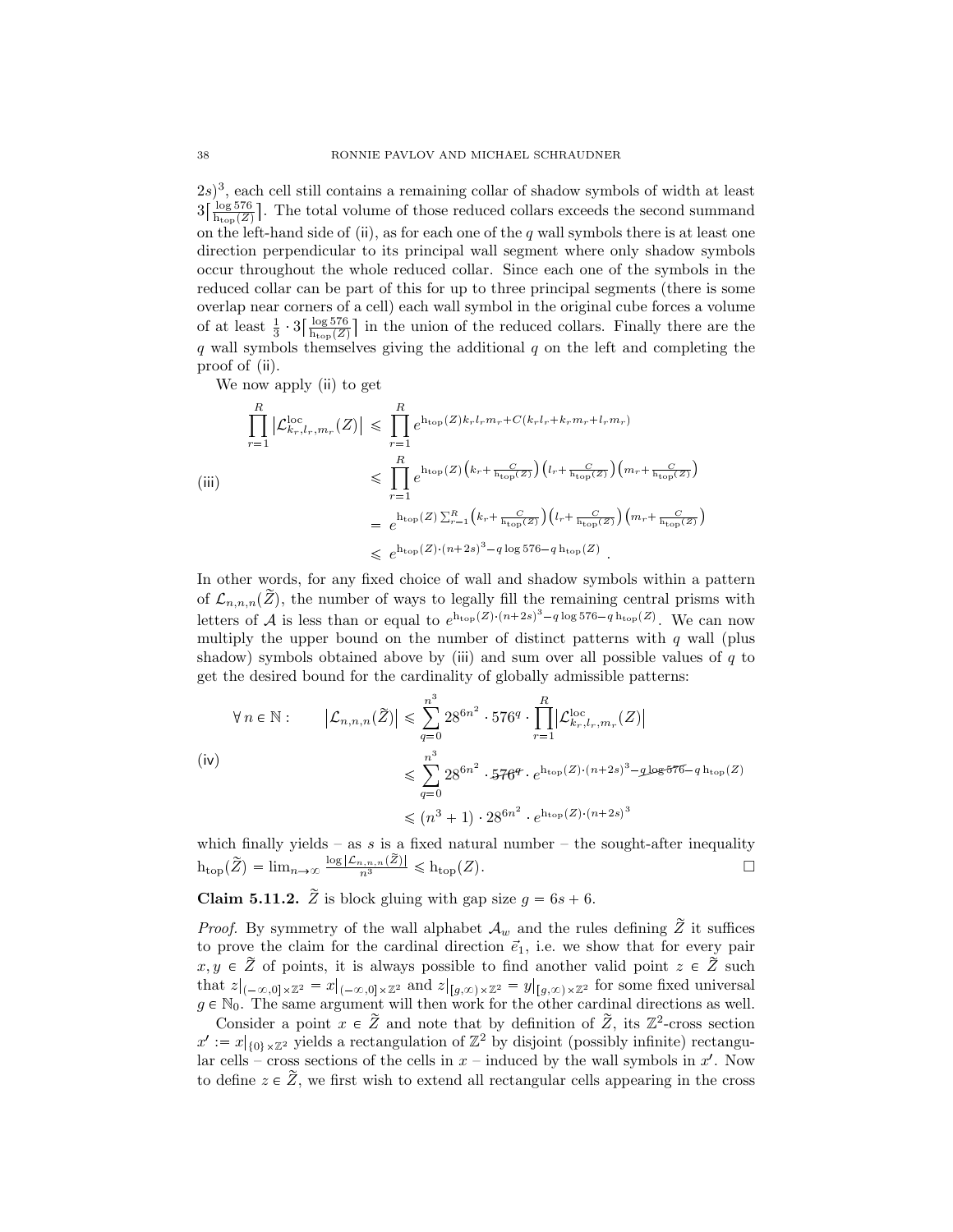section  $x'$  along the  $\vec{e}_1$ -direction for exactly  $2s + 1$  steps. We begin with the wall symbols, which can be extended simply by continuing all wall segments parallel to the  $\vec{e}_1 \vec{e}_2$ - or  $\vec{e}_1 \vec{e}_3$ -plane, thus keeping the cell structure of the cross section  $x'$ unchanged over this distance. To fill each of those extended rectangular prisms defined by the wall symbols, we distinguish 4 different cases depending on what symbols we see inside each rectangular cell of the cross section  $x'$ :

**Case 1:** If an entire cell in the cross section  $x'$  is filled with shadow symbols " $S_{\vec{c}}$ " where  $\vec{c}_1 = +1$ , we are already in the right part of the collar and may just let each shadow symbol continue for another  $2s + 1$  steps to the right.

**Case 2:** If we see symbols of the original alphabet  $A$  the cross section  $x'$  slices through a locally admissible pattern of *Z* sitting in the central prism of a cell. As such a pattern may not be extensible further along the  $\vec{e}_1$ -direction, we place immediately to the right of each symbol in *A* a shadow symbol with an arrow oriented in the  $+\vec{e}_1$ -direction and immediately to the right of all other shadow symbols in the cell's cross section a corresponding shadow symbol " $S_{\vec{c}}$ " with  $\vec{c}_1 = +1$ . Now we are back to Case 1, and extend this pattern in a constant way for another 2*s* steps.

**Case 3**: If a cell of the cross section x' contains only shadow symbols and there is a site occupied by an arrow pointing in the  $-\vec{e}_1$ -direction, those arrows determine the rectangular "left" face of the central prism to be filled with a locally admissible pattern of *Z*. Hence we first extend the collar of shadow symbols for exactly *s* steps, fill in the  $\{s+1\} \times \mathbb{Z}^2$ -cross section of the extended prism with an arbitrary rectangular locally admissible pattern of *Z* having the correct size (and position) and being surrounded by a corresponding collar of shadow symbols and finish as before with a stack of *s* layers of shadow symbols forming the right part of the collar.

**Case 4**: Finally if a rectangular cell in  $x'$  consists entirely of wall symbols with their principal segment parallel to the  $\vec{e}_2 \vec{e}_3$ -plane (and all further segments to its left), the extended prism can be completely filled with an arbitrary pattern seen in a cell of the correct size in a point of  $Z$ .

Now, since each rectangular cell in the cross section  $x'$  fell into one of these cases, the *s* right-most cross sections (filling  $\{s + 2, \ldots, 2s + 1\} \times \mathbb{Z}^2$ ) of this extension constructed from *x* have rectangular cells filled with shadow symbols of type " $S_{\vec{c}}$ " with  $\vec{c}_1 = +1$ . We can therefore "top off" this entire extension with a cross section filling the plane  $\{2s+2\}\times\mathbb{Z}^2$  consisting entirely of wall symbols with their principal segments parallel to the  $\vec{e}_2 \vec{e}_3$ -plane and any additional segments (forced by the extension) pointing to the left. The same strategy (with all  $\vec{e}_1$  directions reversed) is used to close all rectangular cells in the cross section  $y' := y|_{\{g\} \times \mathbb{Z}^2}$  within  $2s + 2$ steps, now with a left-most cross section (filling  $\{g-2s-2\}\times\mathbb{Z}^2$ ) consisting entirely of wall symbols with their principal segments parallel to the  $\vec{e}_2 \vec{e}_3$ -plane and any additional segments (forced by the extension) pointing to the right.

If we choose the gap size  $g := 6s + 6 \in \mathbb{N}_0$ , then taking the union of these two extensions yields a point with a single undefined plane of width  $2s+1$  sitting between the two cross sections  $\{2s + 2\} \times \mathbb{Z}^2$  and  $\{4s + 4\} \times \mathbb{Z}^2$  both consisting entirely of "outwards-pointing" wall symbols. Filling each  $\vec{e}_2 \vec{e}_3$ -cross section  $\{k\} \times \mathbb{Z}^2$  in this region completely with shadow symbols containing a symbol " $S_{(\vec{c}_1, +1, +1)}$ " with  $\vec{c}_1 := \delta_{k>3s+3} - \delta_{k<3s+3} \in \{-1, 0, +1\}$   $(2s+3 \leq k \leq 4s+3)$  then finishes the construction of z, which clearly is an admissible point in  $\tilde{Z}$ . construction of *z*, which clearly is an admissible point in  $\tilde{Z}$ .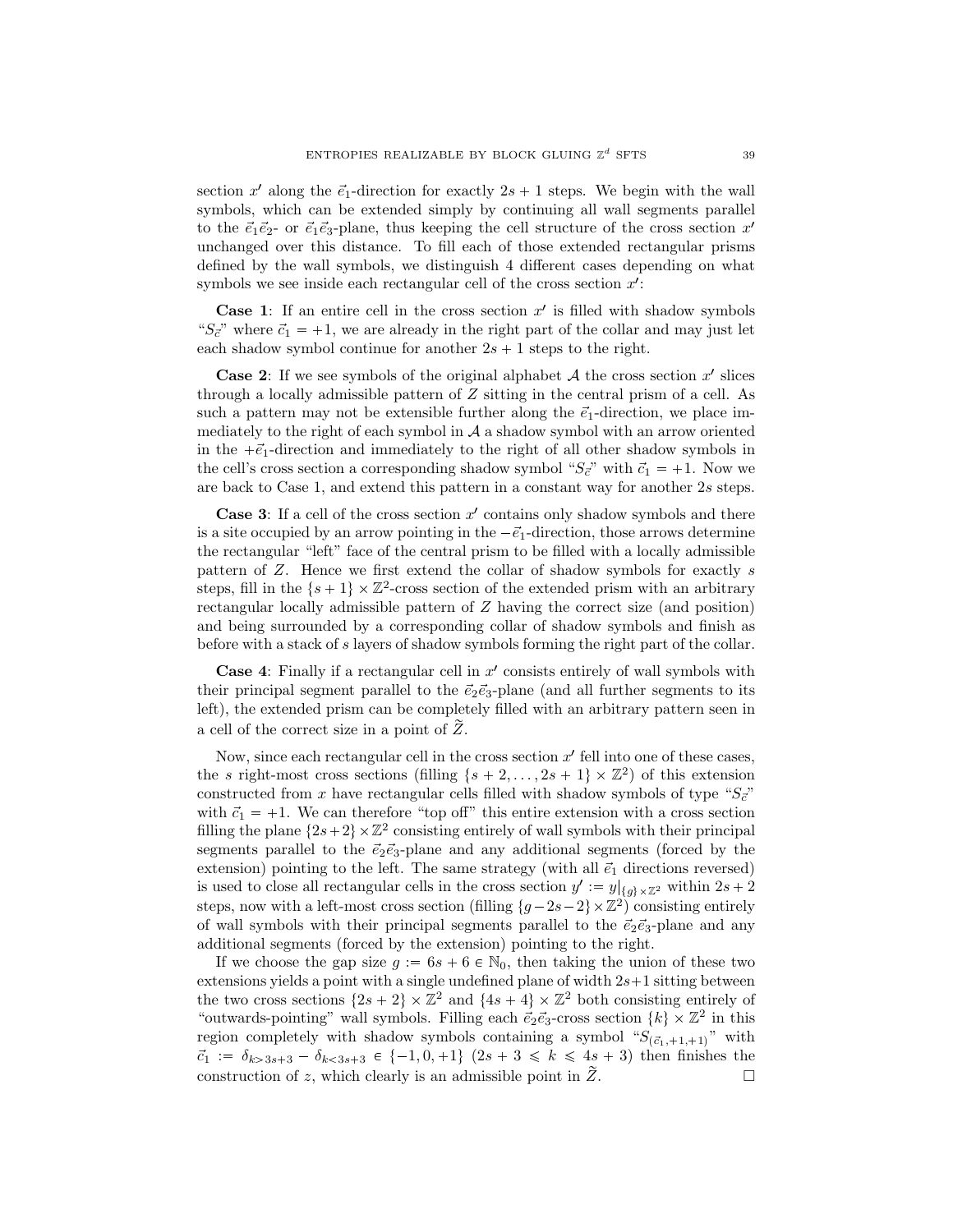*Remark* 5.13*.* Although the construction presented in this section only works in three (or more) dimensions, it seems likely that a similar result holds in two dimensions. In fact, recent work of Nathalie Aubrun and Mathieu Sablik [1] proposes a constructive method to realize any effective  $\mathbb Z$  shift as the one-dimensional subdynamics seen on one layer of a  $\mathbb{Z}^2$  SFT consisting of multiple superimposed layers. Hence one could hope to apply this technique to realize  $\mathbb Z$  Sturmian subdynamics of a certain frequency  $\alpha' \in [0,1] \backslash \mathbb{Q}$  in a still upgradable  $\mathbb{Z}^2$  SFT, though computability condition **(C)** might need to be modified. As the construction in Section 5 is already quite complicated and elaborate in three dimensions, we have here refrained from attempting an even more intricate construction for  $d = 2$ .

### 6. No equal entropy full shift factor – Proof of Theorem 1.9

In our proof of Theorem 1.9, we will apply the construction of Theorem 1.7 to  $\alpha = \log L$  with  $1 < L \in \mathbb{N}$ . Obviously  $\log L$  satisfies computability condition **(C)** since it can be decomposed as  $1 \log L$ , however for our argument we need to use the decomposition  $\frac{\log L}{\log M} \cdot \log M$  with  $L < M \in \mathbb{N}$  coprime natural numbers. It must then be verified that the partial quotients of the continued fraction expansion of  $\alpha' = \frac{\log L}{\log M}$  can be computed at the rate proscribed in Definition 1.5.

**Proposition 6.1.** For any pair of natural numbers  $L < M \in \mathbb{N}$  with  $gcd(L, M) = 1$ , *the representation*  $\alpha = \frac{\log L}{\log M} \cdot \log M \in \mathbb{R}$  *satisfies computability condition* **(C)***.* 

*Proof.* Following essentially a version of the Euclidean algorithm we describe an accelerated TM procedure to generate the partial quotients of the continued fraction expansion for the irrational  $\alpha' = \frac{\log L}{\log M}$  and then analyze its runtime. Our algorithm involves two recursively defined auxiliary sequences  $(e_n)$ ,  $(f_n)_{n \in \mathbb{N}_0}$ , along with the generated continued fraction partial quotients  $(a_n)_{n\in\mathbb{N}}$ . Let the initial values  $e_{-1}$  := 1,  $e_0 := 0$ ,  $f_{-1} := 0$  and  $f_0 := 1$  be hard-coded into an accelerated TM. Further values of these sequences are then computed recursively, starting from  $n = 1$ : if *n* is odd,  $a_n$  is defined to be the largest integer such that  $L^{a_n f_{n-1} + f_{n-2}} < M^{a_n e_{n-1} + e_{n-2}}$ , and if *n* is even,  $a_n$  is defined to be the largest integer such that  $L^{a_n f_{n-1} + f_{n-2}}$  $M^{a_n e_{n-1} + e_{n-2}}$ . In either case, we also define  $e_n := a_n e_{n-1} + e_{n-2}, f_n := a_n f_{n-1} +$  $f_{n-2}$ , allowing computation of  $a_{n+1}$  and the continuation of the recursion.

We claim that  $\left(\frac{e_n}{f_n}\right)$  $n \in \mathbb{N}_0$  is the sequence of continued fraction approximants to  $\alpha' = \frac{\log L}{\log M}$  and that  $(a_n)_{n \in \mathbb{N}}$  are the partial quotients. Obviously the recursions  $e_n = a_n e_{n-1} + e_{n-2}$  and  $f_n = a_n f_{n-1} + f_{n-2}$  (and their starting values) are correct. Also, for odd indices  $n$ , another way of stating the definition of  $a_n$  is that  $L^{a_n f_{n-1} + f_{n-2}}$   $\langle M^{a_n e_{n-1} + e_{n-2}}$  and  $L^{(a_n + 1) f_{n-1} + f_{n-2}} \rangle M^{(a_n + 1) e_{n-1} + e_{n-2}}$ , or equivalently,  $\frac{(a_n+1)e_{n-1}+e_{n-2}}{(a_n+1)f_{n-1}+f_{n-2}} \le \frac{\log L}{\log M} \le \frac{a_ne_{n-1}+e_{n-2}}{a_nf_{n-1}+f_{n-2}}$  $\frac{a_n e_{n-1} + e_{n-2}}{a_n f_{n-1} + f_{n-2}}$ . Recall that by Corollary 2.4, this uniquely determines  $a_n$ . The reasoning for  $n$  even is similar.

All that remains is to explicitly describe the implementation of this algorithm in an accelerated Turing machine and to bound its runtime. Our TM will have 9 tapes, labeled by integers 1 through 9. We describe the computation of *a<sup>n</sup>* for odd indices *n*, since the case for even indices *n* is trivially similar. In the first step of the computation of  $a_n$ , tape 1 and tape 2 both contain (a binary representation of)  $e_{n-1}$ , tape 3 contains  $e_{n-1} + e_{n-2}$ , tape 4 contains  $M^{e_{n-1}+e_{n-2}}$ , tape 5 and tape 6 both contain  $f_{n-1}$ , tape 7 contains  $f_{n-1} + f_{n-2}$ , tape 8 contains  $L^{f_{n-1}+f_{n-2}}$ , and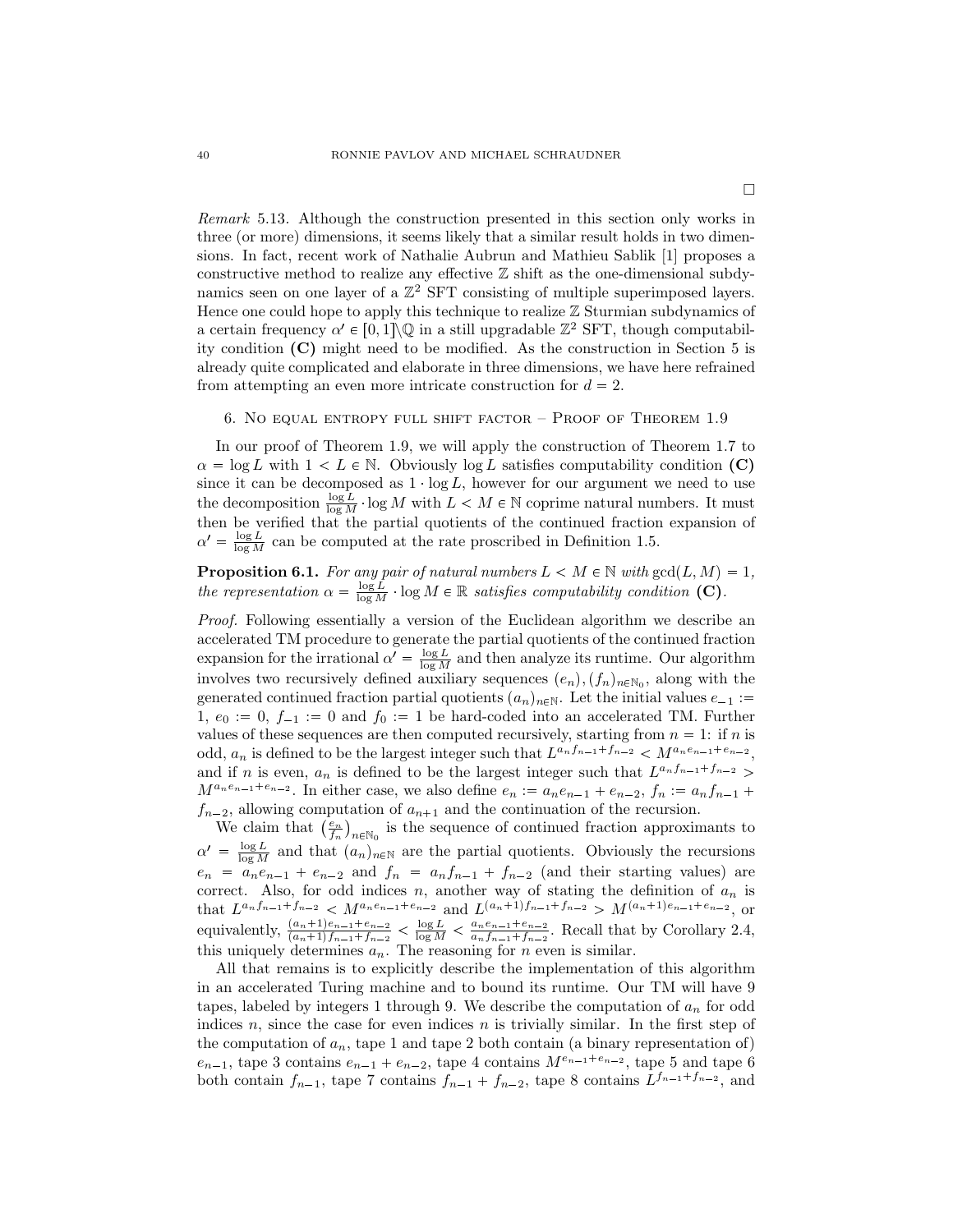tape 9 contains the number 1, all in binary. (Clearly for  $n = 1$ , this information will have to be hard-coded into the TM as a starting condition for the 9 tapes.) The machine now runs a loop: in each of the next  $e_{n-1}$  steps, simultaneously, tapes 2 and 6 are decremented by 1, tapes 3 and 7 are incremented by 1, tape 4 is multiplied by *M*, and tape 8 is multiplied by *L*. As 1*, L, M* are constants those additions and multiplications each take only 1 step. Now, tape 2 will contain 0, which signals a new phase. For the next  $f_{n-1} - e_{n-1}$  steps, simultaneously, tape 6 is decremented by 1, tape 7 is incremented by 1, and tape 8 is multiplied by *L*. After this, tapes 2 and 6 will both contain 0, which signals the end of the loop. At this point, the contents of tapes 4 and 8 are compared in an instant operation. Recall that  $gcd(L, M) = 1$ , so the powers of *M* and *L* on tapes 4 respectively 8 can not be equal. If the number on tape 8 is larger, then the loop stops (we will describe the procedure for this momentarily). If the number on tape 4 is larger, then the loop repeats as follows: before the next step, tapes 2 and 6 are reset to  $e_{n-1}$  and  $f_{n-1}$ (this is done with an instant copy respectively from tapes 1 and 5, whose only role is to store the values of  $e_{n-1}$  and  $f_{n-1}$  for this resetting), and the value of tape 9 – i.e. the eventual value of  $a_n$  – is incremented by 1. Then the above loop can repeat just as before, with the phases corresponding to the first  $e_{n-1}$  steps (until tape 2) reaches 0) and the next  $f_{n-1} - e_{n-1}$  steps (until tape 6 reaches 0).

As stated above, the loop stops at the first comparison in which the content of tape 8 is larger than that of tape 4, without increasing the value on tape 9 again. At this point, a signal is sent that the current content of tape 9 is the correct value of  $a_n$ . It should be clear that  $a_n$  is in fact the correct partial quotient of the continued fraction expansion, since, as was outlined above, it is the largest integer  $a \in \mathbb{N}$  for which  $L^{af_{n-1}+f_{n-2}} < M^{ae_{n-1}+e_{n-2}}$ . We summarize the content of the rest of the tapes at this step: tape 1 contains  $e_{n-1}$ , tape 2 contains 0, tape 3 contains  $e_{n-2} + (a_n + 1)e_{n-1} = e_n + e_{n-1}$ , tape 4 contains  $M^{e_{n-2}+(a_n+1)e_{n-1}} = M^{e_n+e_{n-1}}$ , tape 5 contains  $f_{n-1}$ , tape 6 contains 0, tape 7 contains  $f_{n-2} + (a_n + 1)f_{n-1} =$  $f_n + f_{n-1}$ , tape 8 contains  $L^{f_{n-2} + (a_n+1)f_{n-1}} = L^{f_n + f_{n-1}}$ , and tape 9 contains  $a_n$ . To initialize the machine for the computation of the next partial quotient  $a_{n+1}$ , tapes 1 and 2 are overwritten in an instant operation by tape 3 minus tape 1, i.e.  $e_n$ , tapes 5 and 6 are overwritten by tape 7 minus tape 5, i.e.  $f_n$ , and tape 9 is reset to 1. At this point, the content of the tapes is as initially described above with *n* replaced by  $n + 1$ , and so the accelerated TM can continue in a recursive fashion to compute the next partial quotient. (Note that now *n* is even and the condition for the comparison between tapes 4 and 8 has to be reversed.)

Since each iteration of the described loop takes  $f_{n-1}$  steps, and the loop is run  $a_n$  times, the number of TM steps that were used to compute  $a_n$  is exactly  $a_n f_{n-1}$ . The computation time for the first  $N \in \mathbb{N}$  partial quotients  $a_1, \ldots, a_N$  is thus:

$$
\sum_{n=1}^{N} a_n f_{n-1} \leq a_N f_{N-1} + \sum_{n=1}^{N-1} f_n \leq (a_N + 1) f_{N-1} + \sum_{n=1}^{N-2} f_n
$$
  

$$
\leq (a_N + 3) f_{N-1} \leq 4a_N f_{N-1}
$$

where we used the recursion for  $f_n$  and the fact that  $\sum_{n=1}^{N-2} f_n \leq 2f_{N-1}$ . Since the sequence  $(t_n)_{n \in \mathbb{N}_0}$  used in Definition 1.5 coincides with the sequence  $(f_n)_{n \in \mathbb{N}_0}$ , by implementing a linear speed-up by a factor of 4 (via extra tapes, for example), our accelerated TM has the desired computation time satisfying condition  $(C)$ .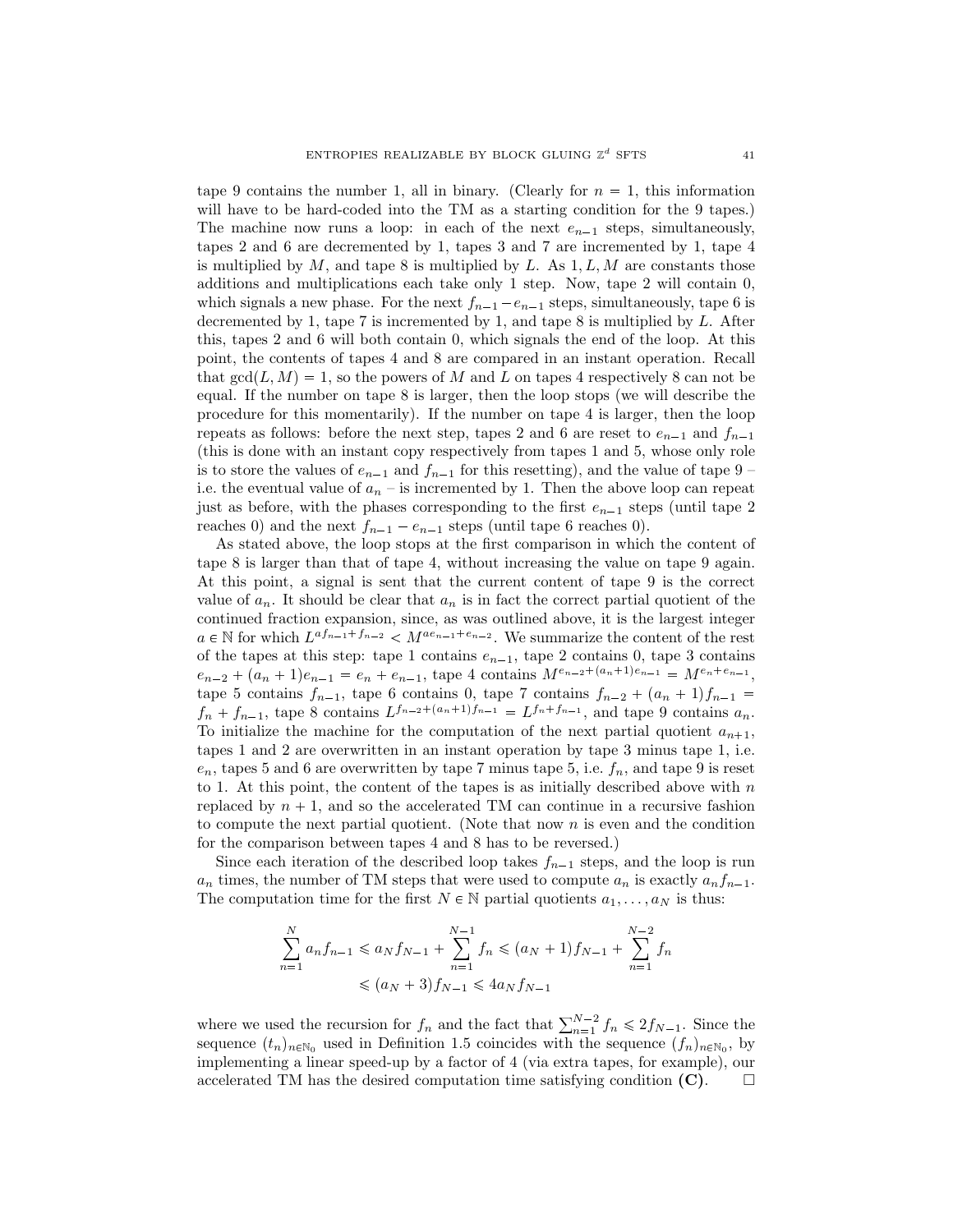We can now use our techniques from Section 5 to construct for  $d \geq 3$  an upgradable zero-entropy  $\mathbb{Z}^d$  SFT  $X'$  on alphabet  $\mathcal{A}'$  so that letters from a certain subset  $A'_1 \subsetneq A'$  appear in all points of *X'* with frequency  $\alpha' = \frac{\log L}{\log M}$ . ( $A'_1$  is just the set of letters from  $A'$  which contain a 1 on the base layer.) Then, by splitting symbols in  $\mathcal{A}'_1$  into *M* independent copies, we can create an upgradable  $\mathbb{Z}^d$  SFT *X*<sup>2</sup> with entropy  $h_{top}(X'') = \alpha' \log M = \log L$ , and by applying Theorem 5.11, we can upgrade  $X''$  to a block gluing  $\mathbb{Z}^d$  SFT X again with entropy  $h_{\text{top}}(X) = \log L$ . In order to apply the techniques from [6], we need the following proposition:

**Proposition 6.2.** Let Z be an upgradable  $\mathbb{Z}^3$  shift of finite type with  $h_{top}(Z) > 0$ and let  $\tilde{Z} \supsetneq Z$  be its equal entropy block gluing version as constructed in Theorem *5.11. Then any measure of maximal entropy on*  $\widetilde{Z}$  *has support contained in*  $Z$ *.* 

*Proof.* Consider any ergodic shift-invariant probability measure of maximal entropy  $\mu$  on  $\widetilde{Z}$ , and assume for a contradiction that the support of  $\mu$  is not contained in  $Z$ . Define the probabilities  $p_w := \mu(\lbrace z \in \tilde{Z} \mid z_{\vec{0}} \text{ is a wall symbol}\rbrace)$  and  $p_s := \mu(\lbrace z \in \tilde{Z} \mid z_{\vec{0}} \text{ is a wall symbol}\rbrace)$  $\widetilde{Z}$  |  $z_{\vec{0}}$  is a shadow symbol}). Clearly the sum  $p_w + p_s$  has to be strictly positive. We break the argument into two cases depending on whether or not  $p_w > 0$ .

If  $p_w = 0$ , then  $\mu\left(\bigcup_{\vec{i} \in \mathbb{Z}^3_+} \{z \in \widetilde{Z} \mid z_{\vec{i}} \text{ is a wall symbol}\}\right) = 0$  by shift-invariance of  $\mu$ , and so  $\mu$ -a.e. point of  $\tilde{Z}$  contains no wall symbols. Clearly the only such points either purely consist of shadow symbols – let us call them **pure shadow points** – or consist of a single non-empty (finite or infinite) rectangular prism filled with a locally admissible pattern from  $\mathcal{L}^{\text{loc}}(Z)$ , surrounded by shadow symbols.

Consider the latter points first. For each  $1 \leq i \leq 3$  and any non-empty (finite or one-sided infinite) interval  $I \subsetneq \mathbb{Z}$ , denote by  $\tilde{Z}_{\vec{e}_i,I} \subseteq \tilde{Z}$  the set of points for which the  $\vec{e}_i$ -dimension of this rectangular prism is the interval *I*. The sets  $\widetilde{Z}_{\vec{e}_i,I}$ cannot have positive *µ*-measure, since all their shifts  $\sigma^{n\vec{e}}(\tilde{Z}_{\vec{e}_i,I}) = \tilde{Z}_{\vec{e}_i,I+n}$  ( $n \in \mathbb{Z}$ ) are disjoint and have to have the same measure. Therefore, *µ*-a.s., the rectangular prism in question can not be a non-empty proper subset of  $\mathbb{Z}^3$ . Since  $\mu$  is assumed to be ergodic with  $p_s > 0$ , this implies that  $\mu$ -a.e. point in  $\tilde{Z}$  has to be a pure shadow point. However, there are only countably many pure shadow points most of which do not carry measure. A full proof would be quite technical and we leave it to the reader to confirm the details, but roughly speaking there are three cases: If a pure shadow point contains a shadow symbol " $S_{\pm \vec{e}_i}$ " (w.l.o.g. assume  $i = 1$ ), then such shadow symbols have to occur at sites in  $\mathbb{Z} \times R$  for a (finite or infinite) rectangle  $R \subseteq \mathbb{Z}^2$ , and R uniquely determines the whole point. If a pure shadow point contains no shadow symbols " $S_{\pm \vec{e}_i}$ " but contains a shadow symbol " $S_{\vec{e}}$ " with  $\|\vec{c}\|_{1} = 2$  (w.l.o.g. assume  $\vec{c} = (1, 1, 0)$ ), then such shadow symbols occur at sites in  $\mathbb{Z}^2 \times I$  for a (finite or infinite) interval  $I \subseteq \mathbb{Z}$ , and *I* uniquely determines the whole point. Finally, if a pure shadow point contains no shadow symbols  ${}^{4}S_{c}$ " with  $\|\vec{c}\|_{1}$  < 3, then it is constant; all sites contain identical shadow symbols. This clearly gives only countably many choices (selecting  $R$ ,  $I$  and  $\vec{c}$ ). However, again by shift-invariance of  $\mu$ , all non-constant pure shadow points must have  $\mu$ -measure zero, therefore  $\mu$  is supported entirely on the 26 constant pure shadow points, and so has entropy zero, a contradiction.

If  $p_w > 0$ , then by the ergodic theorem, for  $\mu$ -a.e.  $z \in \widetilde{Z}$ ,

$$
\lim_{n \to \infty} \frac{\left| \{ \vec{\imath} \in [0, n-1]^3 \mid z_{\vec{\imath}} \text{ is a wall symbol} \} \right|}{n^3} = p_w.
$$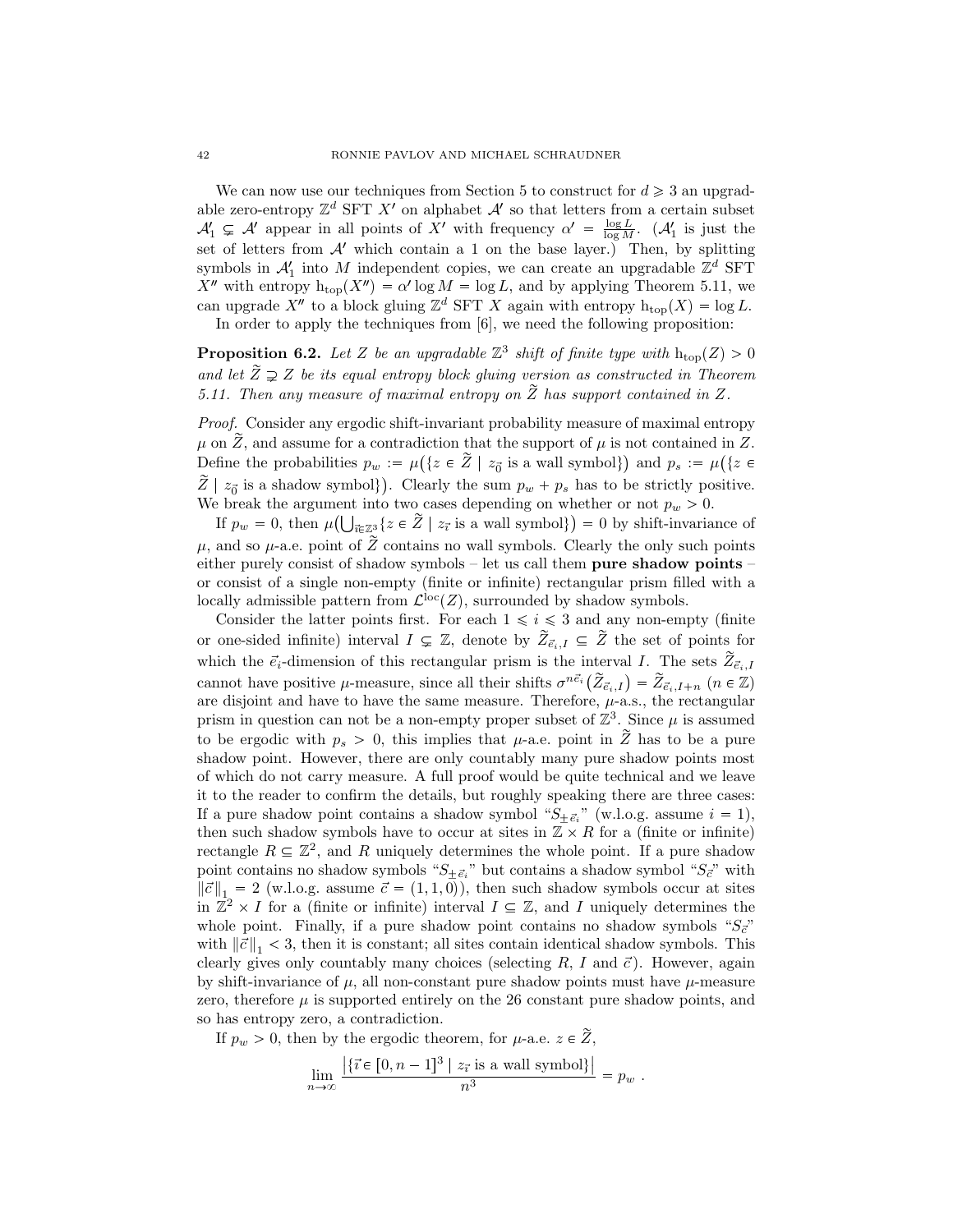Then, for any  $0 < \epsilon < p_w$  and  $n \in \mathbb{N}$ , if we define  $A_{n,\epsilon}$  to be the set of patterns in  $\mathcal{L}_{n,n,n}(\tilde{Z})$  containing at least  $n^3(p_w - \epsilon)$  wall symbols, then for  $\mu$ -a.e.  $z \in \tilde{Z}$ , there exists  $N \in \mathbb{N}$  so that  $z|_{[0,n-1]^3} \in A_{n,\epsilon}$  for  $n > N$ . Therefore, there exists  $N \in \mathbb{N}$  so that  $\mu(A_{n,\epsilon}) > 1 - \epsilon$  for all  $n > N$ .

However, the same argument which gave (iv) in the proof of Theorem 5.11 shows that  $|A_{n,\epsilon}|$  is bounded from above by

$$
|A_{n,\epsilon}| \leq \sum_{q=[n^3(p_w-\epsilon)]}^{n^3} 28^{6n^2} \cdot 576^q \cdot e^{h_{\text{top}}(Z) \cdot (n+2s)^3 - q \log 576 - q h_{\text{top}}(Z)}
$$
  

$$
\leq (n^3+1) \cdot 28^{6n^2} \cdot e^{h_{\text{top}}(Z) \left( (n+2s)^3 - n^3(p_w-\epsilon) \right)}.
$$

Let  $A_{n,\epsilon}^{\mathbb{C}} := \mathcal{L}_{n,n,n}(Z) \backslash A_{n,\epsilon}$ . By the definition of measure-theoretic entropy:

$$
h_{\mu}(\tilde{Z}) = \lim_{n \to \infty} \frac{1}{n^3} \sum_{P \in \mathcal{L}_{n,n,n}(\tilde{Z})} -\mu([P]) \log \mu([P])
$$
  
(vi)  

$$
= \lim_{n \to \infty} \frac{1}{n^3} \Biggl( \sum_{P \in A_{n,\epsilon}} -\mu([P]) \log \mu([P]) + \sum_{P \in A_{n,\epsilon}^{\complement}} -\mu([P]) \log \mu([P]) \Biggr).
$$

Now the first sum is trivially bounded from above by  $\log |A_{n,\epsilon}|$  while for  $n > N$ the second sum is bounded by

$$
\sum_{P \in A_{n,\epsilon}^{\complement}} -\mu([P]) \log \mu([P]) \leq \sum_{P \in A_{n,\epsilon}^{\complement}} \left( -\frac{\epsilon}{|A_{n,\epsilon}^{\complement}|} \log \frac{\epsilon}{|A_{n,\epsilon}^{\complement}|} \right) \leq \epsilon \log \left( \frac{|{\mathcal{L}}_{n,n,n}(\tilde{Z})|}{\epsilon} \right)
$$

since  $\mu(A_{n,\epsilon}^{\mathbb{C}}) < \epsilon$ . Putting those two bounds into (vi) and using (v), we get:

$$
h_{\mu}(\widetilde{Z}) \leq \lim_{n \to \infty} \frac{1}{n^3} \Big( \log(n^3 + 1) + 6n^2 \log 28 + (n + 2s)^3 \ln_{\text{top}}(Z) - n^3(p_w - \epsilon) \ln_{\text{top}}(Z) + \epsilon \log |\mathcal{L}_{n,n,n}(\widetilde{Z})| - \epsilon \log \epsilon \Big)
$$

 $=$  h<sub>top</sub>(Z) –  $(p_w - \epsilon)$  h<sub>top</sub>(Z) +  $\epsilon$  h<sub>top</sub>(Z).

However, clearly for small enough  $\epsilon \ll p_w$ , this is strictly less than  $h_{top}(Z)$ , contradicting the fact that  $\mu$  was a measure of maximal entropy for  $Z$ .

*Proof of Theorem 1.9.* In [6], the following was shown: Suppose a  $\mathbb{Z}^d$  SFT *W* with entropy  $h_{\text{top}}(W) = \log L$  is created from a zero-entropy  $\mathbb{Z}^d$  SFT *Z* by introducing *M* independent copies of each symbol in a subset  $A \subsetneq \tilde{A}$  whose elements appear in points of *Z* with frequencies bounded from above by (but which can be arbitrarily close to)  $\alpha' = \frac{\log L}{\log M}$ . Then, if *L*, *M* are coprime, there cannot exist a measure  $\mu$  of maximal entropy on *W* (i.e.  $h_\mu(W) = \log L$ ) and a topological factor map  $\phi$  under which  $\mu$  maps to the uniform Bernoulli measure  $m_B$  on the full *L*-shift. This was used in [6] to show that such a subshift *W* does not factor topologically onto the full *L*-shift; if it did (say under  $\phi$ ), then the measure  $m_B$  would have to have a preimage under  $\phi$ , which would be forced to have entropy  $\log L$ .

Now consider our situation. Suppose for a contradiction that *X* factors onto the full *L*-shift via a topological factor map  $\phi$ . Then the uniform Bernoulli measure *mB* on the full *L*-shift has a preimage  $\mu$  under  $\phi$ , which has entropy  $h_{\mu}(X) = \log L$ and so is a measure of maximal entropy on X. By Proposition 6.2,  $\mu$  has support contained in  $X''$ . However,  $X''$  was constructed from  $X'$  by creating  $M$  independent